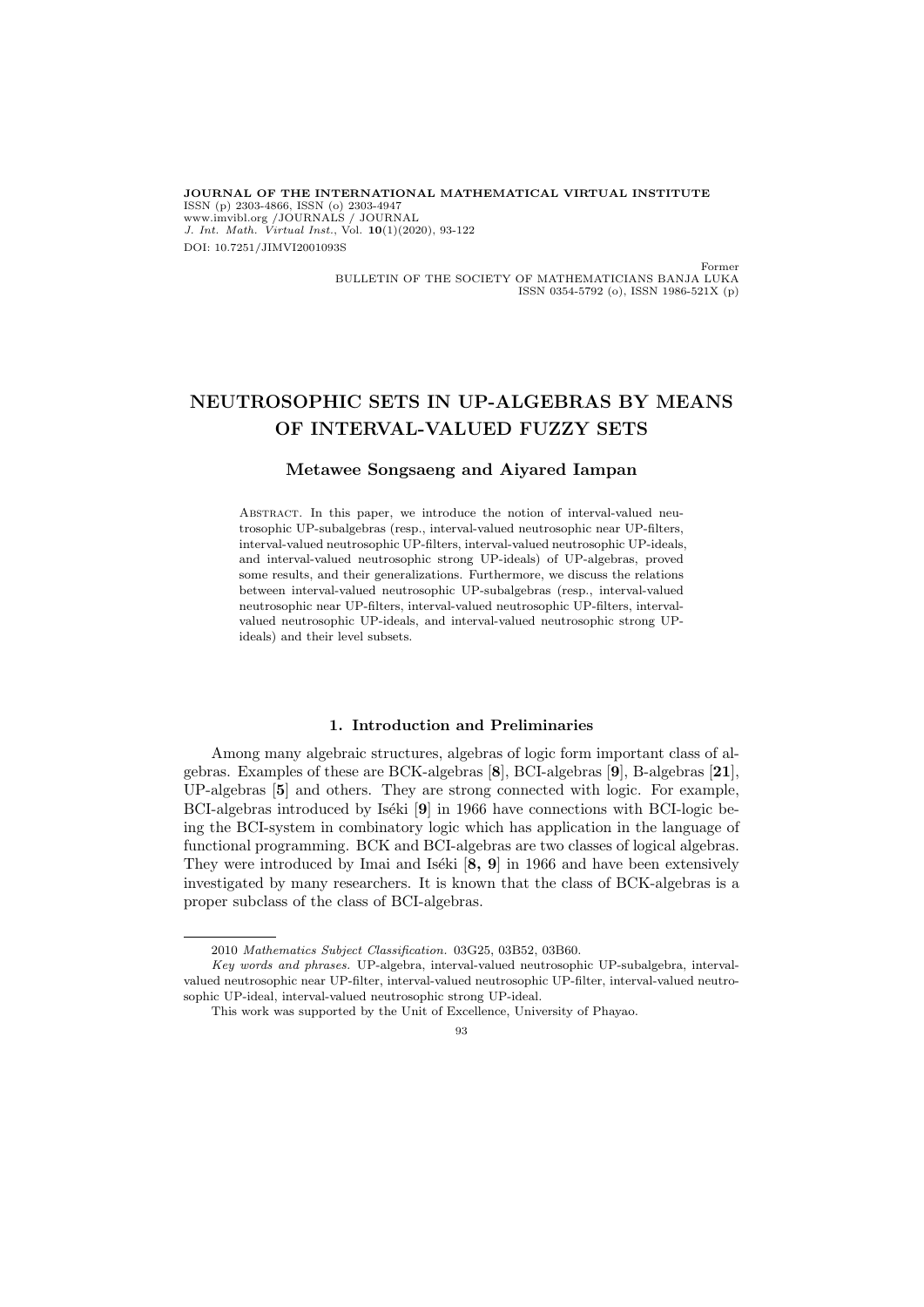The branch of the logical algebra, a UP-algebra was introduced by Iampan [**5**], and it is known that the class of KU-algebras is a proper subclass of the class of UPalgebras. Later Somjanta et al. [**26**] studied fuzzy UP-subalgebras, fuzzy UP-ideals and fuzzy UP-filters of UP-algebras. Guntasow et al. [**4**] studied fuzzy translations of a fuzzy set in UP-algebras. Kesorn et al. [**13**] studied intuitionistic fuzzy sets in UP-algebras. Kaijae et al. [**12**] studied anti-fuzzy UP-ideals and anti-fuzzy UPsubalgebras. Tanamoon et al. [**30**] studied *Q*-fuzzy sets in UP-algebras. Sripaeng et al. [**28**] studied anti *Q*-fuzzy UP-ideals and anti *Q*-fuzzy UP-subalgebras of UPalgebras. Dokkhamdang et al. [**3**] studied Generalized fuzzy sets in UP-algebras. Songsaeng and Iampan [**27**] studied *N* -fuzzy UP-algebras and its level subsets.

A fuzzy set *f* in a nonempty set *S* is a function from *S* to the closed interval [0*,* 1]. The concept of a fuzzy set in a nonempty set was first considered by Zadeh [**32**]. The fuzzy set theories developed by Zadeh and others have found many applications in the domain of mathematics and elsewhere. Zadeh [**33**] was introduced an interval-value fuzzy sets. An interval-valued fuzzy set is defined by an intervalvalued membership function. Wang et al. [**31**] introduced the concept of intervalvalued neutrosophic sets. The interval-valued neutrosophic set is an instance of neutrosophic set which can be used in real scientific and engineering applications. Jun et al. [**10**] introduced the notion of interval-valued neutrosophic sets with applications in BCK/BCI-algebra, they also introduced the notion of interval-valued neutrosophic length of an interval-valued neutrosophic set, and investigate their properties and relations. In 2018-2019, Muhiuddin et al. [**15, 16, 17, 18, 19, 20**] applied the notion of neutrosophic sets to semigroups, BCK/BCI-algebras.

In this paper, we apply the concept of interval-valued neutrosophic sets to UPalgebras. We introduce the notion of interval-valued neutrosophic UP-subalgebras (resp., interval-valued neutrosophic near UP-filters, interval-valued neutrosophic UP-filters, interval-valued neutrosophic UP-ideals, and interval-valued neutrosophic strong UP-ideals) in UP-algebras, proved some results, and their generalizations. Furthermore, we discuss the relations between interval-valued neutrosophic UPsubalgebras (resp., interval-valued neutrosophic near UP-filters, interval-valued neutrosophic UP-filters, interval-valued neutrosophic UP-ideals, and interval-valued neutrosophic strong UP-ideals) and their level subsets.

Before we begin our study, we will give the definition of a UP-algebra.

DEFINITION 1.1. ([5]) An algebra  $X = (X, \cdot, 0)$  of type  $(2, 0)$  is called a *UPalgebra*, where X is a nonempty set,  $\cdot$  is a binary operation on X, and 0 is a fixed element of *X* (i.e., a nullary operation) if it satisfies the following axioms: for any  $x, y, z \in X$ 

 $(\mathbf{UP-1}):$   $(y \cdot z) \cdot ((x \cdot y) \cdot (x \cdot z)) = 0,$ **(UP-2):**  $0 \cdot x = x$ , **(UP-3):**  $x \cdot 0 = 0$ , and **(UP-4):**  $x \cdot y = 0$  and  $y \cdot x = 0$  imply  $x = y$ .

From [5], the binary relation  $\leq$  on a UP-algebra  $X = (X, \cdot, 0)$  defined as follows:

$$
(\forall x, y \in X)(x \leq y \Leftrightarrow x \cdot y = 0).
$$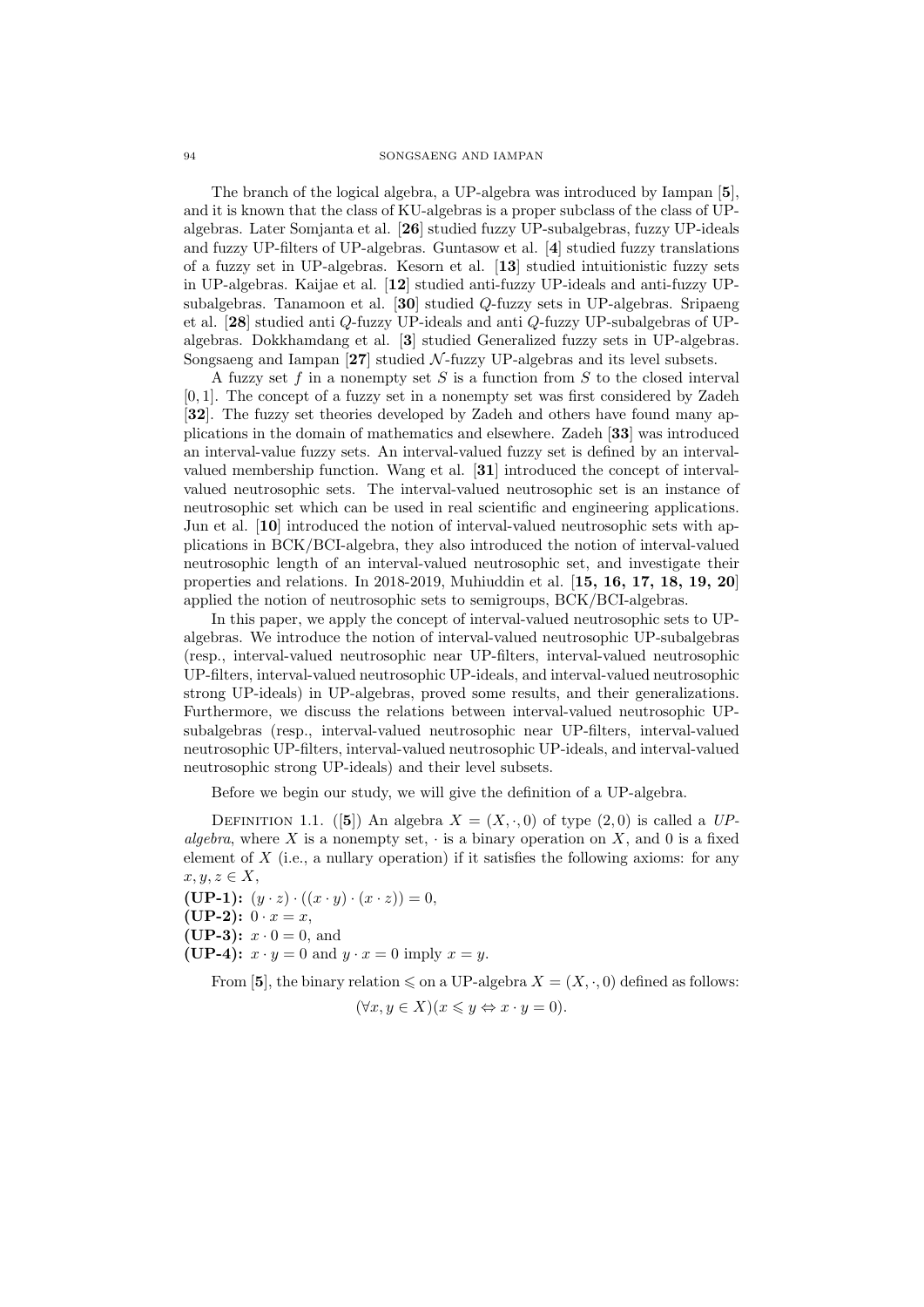EXAMPLE 1.1. [23] Let *X* be a universal set and let  $\Omega \in \mathcal{P}(X)$ , where  $\mathcal{P}(X)$ means the power set of *X*. Let  $\mathcal{P}_{\Omega}(X) = \{A \in \mathcal{P}(X) \mid \Omega \subseteq A\}$ . Define a binary operation *·* on  $\mathcal{P}_{\Omega}(X)$  by putting  $A \cdot B = B \cap (A^C \cup \Omega)$  for all  $A, B \in \mathcal{P}_{\Omega}(X)$ , where *A*<sup>*C*</sup> means the complement of a subset *A*. Then  $(\mathcal{P}_O(X), \cdot, \Omega)$  is a UP-algebra and we shall call it the *generalized power UP-algebra of type 1 with respect to* Ω. Let  $\mathcal{P}^{\Omega}(X) = \{A \in \mathcal{P}(X) \mid A \subseteq \Omega\}$ . Define a binary operation  $*$  on  $\mathcal{P}^{\Omega}(X)$  by putting  $A * B = B \cup (A^C \cap \Omega)$  for all  $A, B \in \mathcal{P}^{\Omega}(X)$ . Then  $(\mathcal{P}^{\Omega}(X), *, \Omega)$  is a UP-algebra and we shall call it the *generalized power UP-algebra of type 2 with respect to* Ω. In particular,  $(\mathcal{P}(X), \cdot, \emptyset)$  is a UP-algebra and we shall call it the *power UP-algebra of type 1,* and  $(\mathcal{P}(X), *, X)$  is a UP-algebra and we shall call it the *power UP-algebra of type 2*.

EXAMPLE 1.2.  $([3])$  Let N be the set of all natural numbers with two binary operations *◦* and *•* defined by

$$
x \circ y = \begin{cases} y & \text{if } x < y, \\ 0 & \text{otherwise} \end{cases}
$$

and

$$
x \bullet y = \begin{cases} y & \text{if } x > y \text{ or } x = 0, \\ 0 & \text{otherwise.} \end{cases}
$$

Then  $(N, \circ, 0)$  and  $(N, \bullet, 0)$  are UP-algebras.

For more examples of UP-algebras, see [**1, 2, 6, 22, 23, 24, 25**].

In a UP-algebra  $X = (X, \cdot, 0)$ , the following assertions are valid (see [5, 6]).

(1.1)  $(\forall x \in X)(x \cdot x = 0),$ 

(1.2)  $(\forall x, y, z \in X)(x \cdot y = 0, y \cdot z = 0 \Rightarrow x \cdot z = 0)$ ,

(1.3)  $(\forall x, y, z \in X)(x \cdot y = 0 \Rightarrow (z \cdot x) \cdot (z \cdot y) = 0),$ 

(1.4)  $(\forall x, y, z \in X)(x \cdot y = 0 \Rightarrow (y \cdot z) \cdot (x \cdot z) = 0),$ 

(1.5)  $(\forall x, y \in X)(x \cdot (y \cdot x) = 0),$ 

(1.6)  $(\forall x, y \in X)((y \cdot x) \cdot x = 0 \Leftrightarrow x = y \cdot x),$ 

- (1.7)  $(\forall x, y \in X)(x \cdot (y \cdot y) = 0),$
- (1.8)  $(\forall a, x, y, z \in X)((x \cdot (y \cdot z)) \cdot (x \cdot ((a \cdot y) \cdot (a \cdot z))) = 0),$

(1.9) 
$$
(\forall a, x, y, z \in X) (((a \cdot x) \cdot (a \cdot y)) \cdot z) \cdot ((x \cdot y) \cdot z) = 0),
$$

- (1.10)  $(\forall x, y, z \in X)(( (x \cdot y) \cdot z) \cdot (y \cdot z) = 0),$
- (1.11)  $(\forall x, y, z \in X)(x \cdot y = 0 \Rightarrow x \cdot (z \cdot y) = 0),$
- (1.12)  $(\forall x, y, z \in X)(( (x \cdot y) \cdot z) \cdot (x \cdot (y \cdot z)) = 0),$  and
- (1.13)  $(\forall a, x, y, z \in X)((((x \cdot y) \cdot z) \cdot (y \cdot (a \cdot z)) = 0).$

DEFINITION 1.2. ([5, 26, 4, 7]) A nonempty subset *S* of a UP-algebra  $X =$  $(X, \cdot, 0)$  is called

- (1) a *UP-subalgebra* of *X* if  $(\forall x, y \in S)(x \cdot y \in S)$ .
- (2) a *near UP-filter* of *X* if it satisfies the following properties: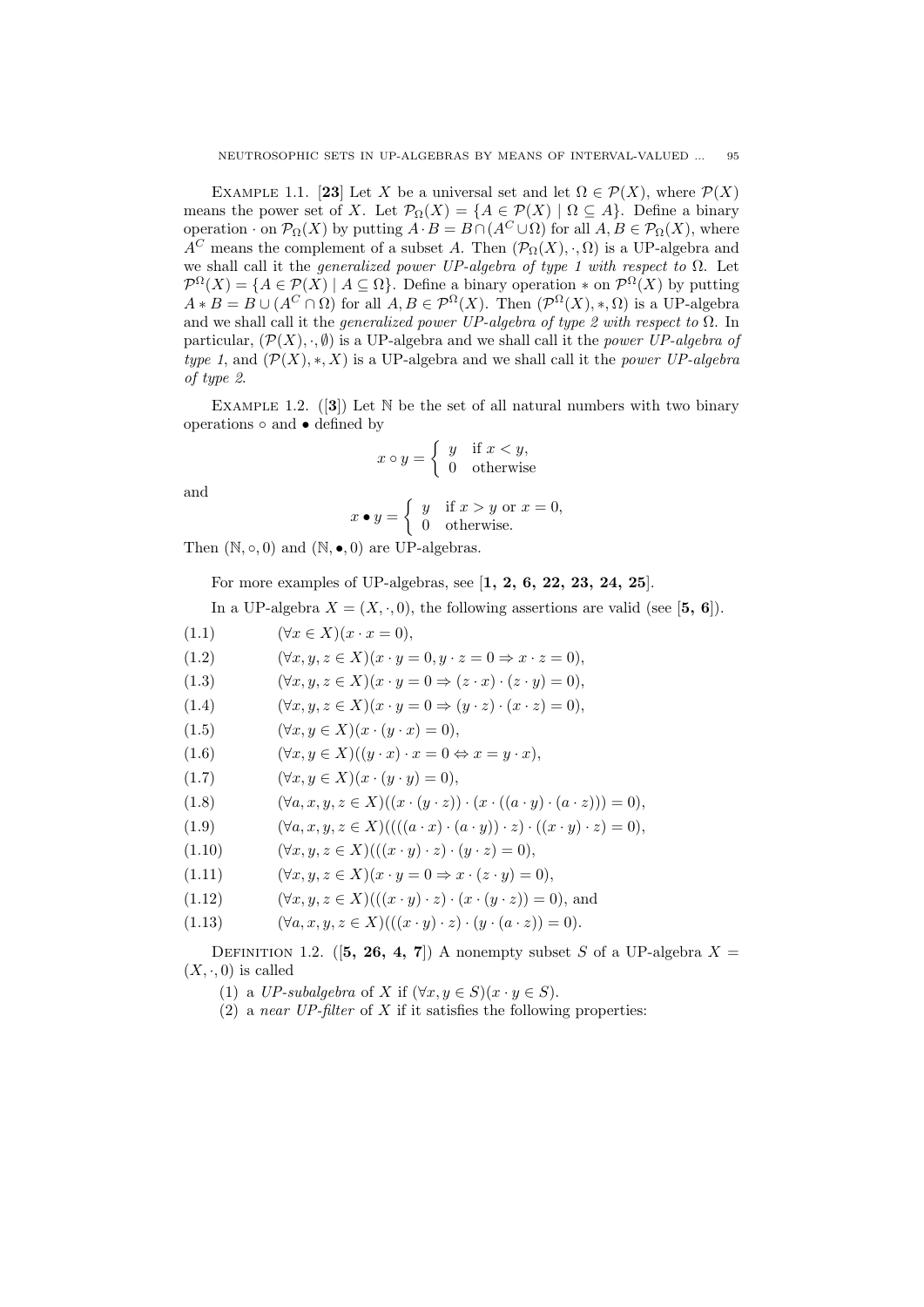### 96 SONGSAENG AND IAMPAN

(i) the constant 0 of *X* is in *S*, and

- (ii)  $(\forall x, y \in X)(y \in S \Rightarrow x \cdot y \in S)$ .
- (3) a *UP-filter* of *X* if it satisfies the following properties:
	- (i) the constant 0 of *X* is in *S*, and
	- (ii)  $(\forall x, y \in X)(x \cdot y \in S, x \in S \Rightarrow y \in S)$ .
- (4) a *UP-ideal* of *X* if it satisfies the following properties:
	- (i) the constant 0 of *X* is in *S*, and
	- (ii)  $(\forall x, y, z \in X)(x \cdot (y \cdot z) \in S, y \in S \Rightarrow x \cdot z \in S).$
- (5) a *strong UP-ideal* (renamed from a strongly UP-ideal) of *X* if it satisfies the following properties:
	- (i) the constant 0 of *X* is in *S*, and
	- (ii)  $(\forall x, y, z \in X)((z \cdot y) \cdot (z \cdot x) \in S, y \in S \Rightarrow x \in S).$

Guntasow et al. [**4**] proved that the notion of UP-subalgebras is a generalization of near UP-filters, near UP-filters is a generalization of UP-filters, UP-filters is a generalization of UP-ideals, and UP-ideals is a generalization of strong UP-ideals. Moreover, they also proved that a UP-algebra *X* is the only one strong UP-ideal of itself.

In 1965, the concept of a fuzzy set in a nonempty set was first considered by Zadeh [**32**] as the following definition.

Definition 1.3. A *fuzzy set* (briefly, FS) in a nonempty set *X* (or a fuzzy subset of *X*) is defined to be a function  $\lambda : X \to [0,1]$ , where  $[0,1]$  is the unit segment of the real line. Denote by  $[0,1]^X$  the collection of all fuzzy sets in X. Define a binary relation  $\leq$  on  $[0, 1]$ <sup>X</sup> as follows:

(1.14) 
$$
(\forall \lambda, \mu \in [0,1]^X)(\lambda \leq \mu \Leftrightarrow (\forall x \in X)(\lambda(x) \leq \mu(x))).
$$

DEFINITION 1.4. ([26]) Let  $\lambda$  be a fuzzy set in a nonempty set *X*. The *complement of*  $\lambda$ , denoted by  $\lambda^C$ , is defined by

(1.15) 
$$
(\forall x \in X)(\lambda^C(x) = 1 - \lambda(x)).
$$

DEFINITION 1.5. ([14]) Let  $\{\lambda_i \mid i \in J\}$  be a family of fuzzy sets in a nonempty set *X*. We define the *join* and the *meet* of  $\{\lambda_i \mid i \in J\}$ , denoted by  $\vee_{i \in J} \lambda_i$  and  $\wedge_{i \in J} \lambda_i$ , respectively, as follows:

(1.16) 
$$
(\forall x \in X)((\vee_{i \in J}\lambda_i)(x) = \sup_{i \in J}\{\lambda_i(x)\}),
$$

(1.17) 
$$
(\forall x \in X)((\wedge_{i \in J}\lambda_i)(x) = \inf_{i \in J}\{\lambda_i(x)\}).
$$

In particular, if  $\lambda$  and  $\mu$  be fuzzy sets in *X*, we have the join and meet of  $\lambda$  and  $\mu$ as follows:

(1.18) 
$$
(\forall x \in X)((\lambda \vee \mu)(x) = \max{\lambda(x), \mu(x)}),
$$

(1.19) 
$$
(\forall x \in X)((\lambda \wedge \mu)(x) = \min\{\lambda(x), \mu(x)\})
$$

respectively.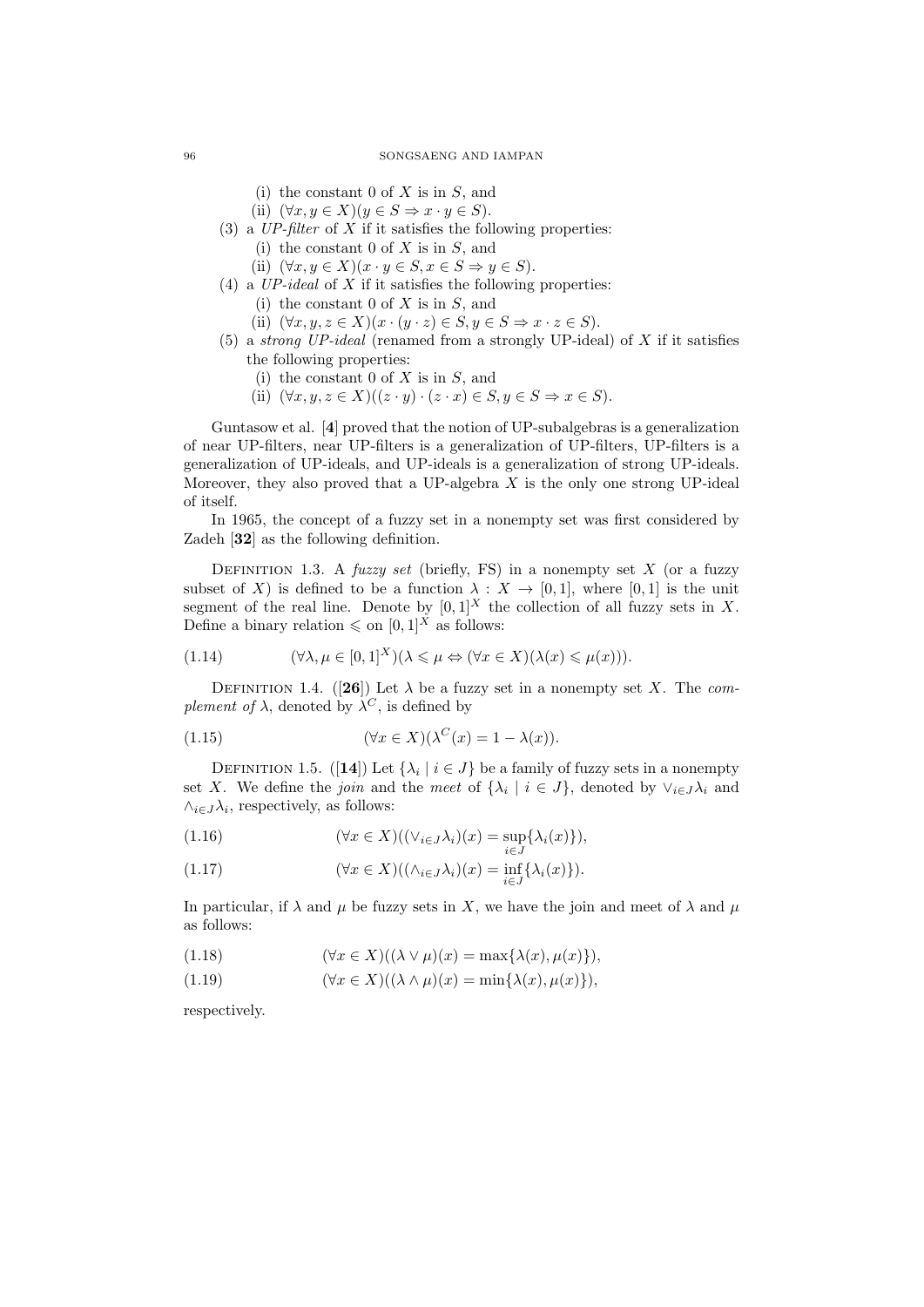An *interval number* we mean a close subinterval  $\tilde{a} = [a^-, a^+]$  of [0,1], where 0 ≤  $a^-$  ≤  $a^+$  ≤ 1. The interval number  $\tilde{a} = [a^-, a^+]$  with  $a^- = a^+$  is denoted by **a**. Denote by [[0*,* 1]] the set of all interval numbers.

DEFINITION 1.6. ([11]) Let  $\{\tilde{a}_i \mid i \in J\}$  be a family of interval numbers. We define the *refined infimum* and the *refined supremum* of  $\{\tilde{a}_i \mid i \in J\}$ , denoted by  $\min_{i \in J} \tilde{a}_i$  and  $\text{rsup}_{i \in J} \tilde{a}_i$ , respectively, as follows:

(1.20) 
$$
\min_{i \in J} \{ \tilde{a}_i \} = \left[ \inf_{i \in J} \{ a_i^- \}, \inf_{i \in J} \{ a_i^+ \} \right],
$$

(1.21) 
$$
r \sup_{i \in J} \{ \tilde{a}_i \} = \left[ \sup_{i \in J} \{ a_i^- \}, \sup_{i \in J} \{ a_i^+ \} \right].
$$

In particular, if  $\tilde{a}_1$  and  $\tilde{a}_2$  are interval numbers, we define the *refined minimum* and the *refined maximum* of  $\tilde{a}_1$  and  $\tilde{a}_2$ , denoted by rmin $\{\tilde{a}_1, \tilde{a}_2\}$  and rmax $\{\tilde{a}_1, \tilde{a}_2\}$ , respectively, as follows:

(1.22) 
$$
\text{rmin}\{\tilde{a}_1, \tilde{a}_2\} = [\text{min}\{a_1^-, a_2^-\}, \text{min}\{a_1^+, a_2^+\}],
$$

(1.23) 
$$
\text{rmax}\{\tilde{a}_1, \tilde{a}_2\} = [\text{max}\{a_1^-, a_2^-\}, \text{max}\{a_1^+, a_2^+\}].
$$

DEFINITION 1.7. ([11]) Let  $\tilde{a}_1$  and  $\tilde{a}_2$  be interval numbers. We define the symbols " $\succeq$ ", " $\preceq$ ", "=" in case of  $\tilde{a}_1$  and  $\tilde{a}_2$  as follows:

(1.24) 
$$
\tilde{a}_1 \succeq \tilde{a}_2 \Leftrightarrow a_1^- \geq a_2^- \text{ and } a_1^+ \geq a_2^+,
$$

and similarly we may have  $\tilde{a}_1 \preceq \tilde{a}_2$  and  $\tilde{a}_1 = \tilde{a}_2$ . To say  $\tilde{a}_1 \succ \tilde{a}_2$  (resp.,  $\tilde{a}_1 \prec \tilde{a}_2$ ) we mean  $\tilde{a}_1 \succeq \tilde{a}_2$  and  $\tilde{a}_1 \neq \tilde{a}_2$  (resp.,  $\tilde{a}_1 \preceq \tilde{a}_2$  and  $\tilde{a}_1 \neq \tilde{a}_2$ ).

DEFINITION 1.8. ([33]) Let  $\tilde{a}$  be an interval number. The *complement of*  $\tilde{a}$ , denoted by  $\tilde{a}^C$ , is defined by the interval number

(1.25) 
$$
\tilde{a}^C = [1 - a^+, 1 - a^-].
$$

In the [[0*,* 1]], the following assertions are valid (see [**29**]).

 $(\forall \tilde{a} \in [[0,1]])((\tilde{a}^C)^C = \tilde{a}),$ (1.26)  $(\forall \tilde{a} \in [[0,1]])(\text{rmax}\{\tilde{a}, \tilde{a}\}) = \tilde{a} \text{ and } \text{rmin}\{\tilde{a}, \tilde{a}\} = \tilde{a}),$  $(1.27)$  $(\forall \tilde{a}_1, \tilde{a}_2 \in [[0,1]])$ (rmax $\{\tilde{a}_1, \tilde{a}_2\} = \max\{\tilde{a}_2, \tilde{a}_1\}$  and  $\min\{\tilde{a}_1, \tilde{a}_2\} = \min\{\tilde{a}_2, \tilde{a}_1\},$ (1.28)  $(\forall \tilde{a}_1, \tilde{a}_2 \in [[0, 1]])(\text{rmax}\{\tilde{a}_1, \tilde{a}_2\} \succeq \tilde{a}_1 \text{ and } \tilde{a}_2 \succeq \text{rmin}\{\tilde{a}_1, \tilde{a}_2\}),$  $(1.29)$  $(\forall \tilde{a}_1, \tilde{a}_2 \in [[0,1]])(\tilde{a}_1 \succeq \tilde{a}_2 \Leftrightarrow \tilde{a}_1^C \preceq \tilde{a}_2^C),$ (1.30)  $(\forall \tilde{a}_1, \tilde{a}_2, \tilde{a}_3, \tilde{a}_4 \in [[0,1]])(\tilde{a}_1 \succeq \tilde{a}_2, \tilde{a}_3 \succeq \tilde{a}_4 \Rightarrow \min{\{\tilde{a}_1, \tilde{a}_3\}} \succeq \min{\{\tilde{a}_2, \tilde{a}_4\}},$ (1.31)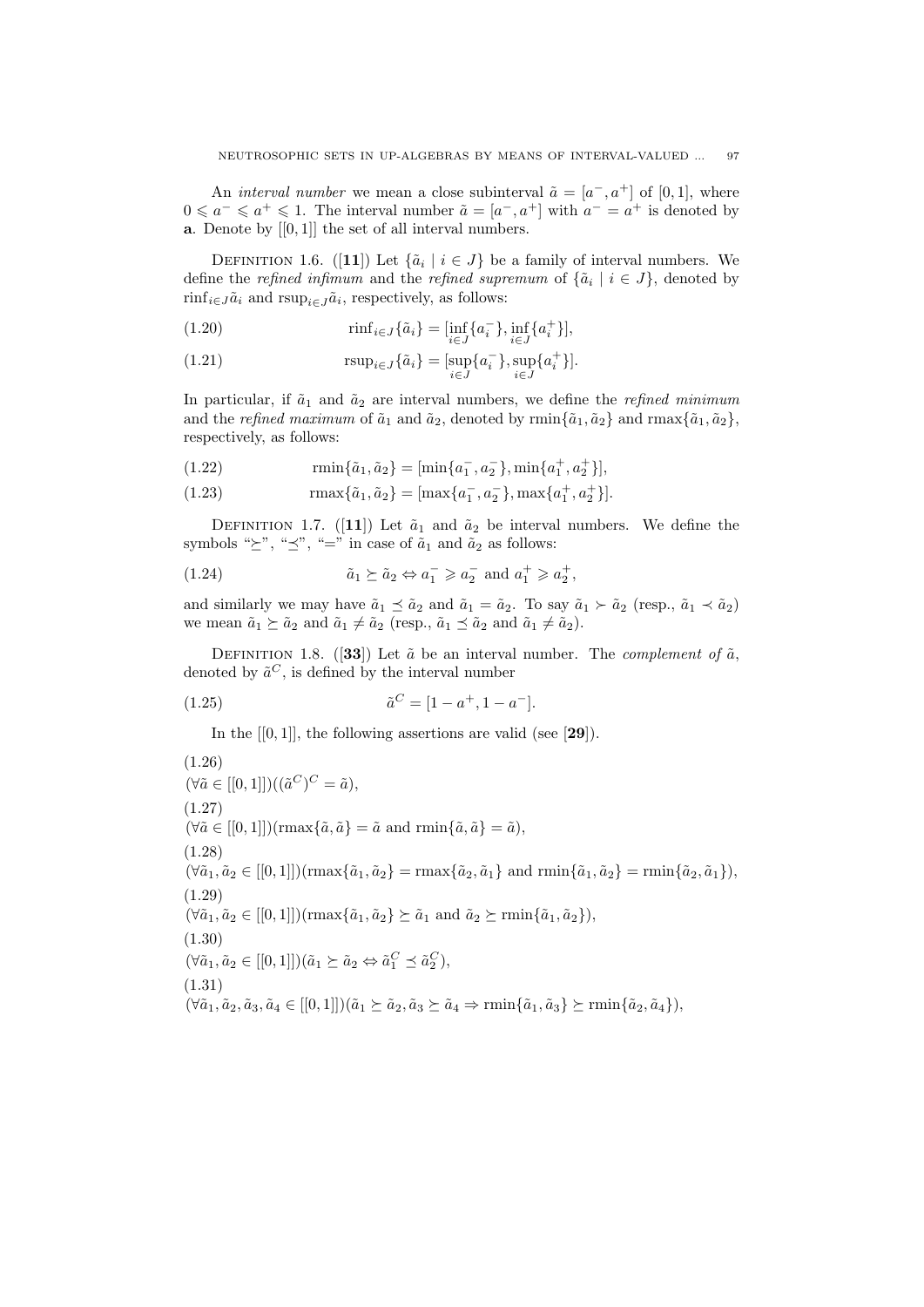$(\forall \tilde{a}_1, \tilde{a}_2, \tilde{a}_3 \in [[0,1]]) (\tilde{a}_1 \succeq \tilde{a}_2, \tilde{a}_3 \succeq \tilde{a}_2 \Leftrightarrow \min\{\tilde{a}_1, \tilde{a}_3\} \succeq \tilde{a}_2),$ (1.32)  $(\forall \tilde{a}_1, \tilde{a}_2, \tilde{a}_3, \tilde{a}_4 \in [[0,1]])(\tilde{a}_1 \succeq \tilde{a}_2, \tilde{a}_3 \succeq \tilde{a}_4 \Rightarrow \text{rmax}\{\tilde{a}_1, \tilde{a}_3\} \succeq \text{rmax}\{\tilde{a}_2, \tilde{a}_4\}),$ (1.33)  $(\forall \tilde{a}_1, \tilde{a}_2, \tilde{a}_3 \in [[0,1]])(\tilde{a}_2 \succeq \tilde{a}_1, \tilde{a}_2 \succeq \tilde{a}_3 \Leftrightarrow \tilde{a}_2 \succeq \text{rmax}\{\tilde{a}_1, \tilde{a}_3\}),$ (1.34)  $(\forall \tilde{a}_1, \tilde{a}_2 \in [[0,1]])(\tilde{a}_1 \succeq \tilde{a}_2 \Leftrightarrow \text{rmin}\{\tilde{a}_1, \tilde{a}_2\} = \tilde{a}_2),$ (1.35)  $(\forall \tilde{a}_1, \tilde{a}_2 \in [[0,1]])(\tilde{a}_1 \succeq \tilde{a}_2 \Leftrightarrow \text{rmax}\{\tilde{a}_1, \tilde{a}_2\} = \tilde{a}_1),$ (1.36)  $(\forall \tilde{a}_1, \tilde{a}_2 \in [[0, 1]])(\text{rmin}\{\tilde{a}_1^C, \tilde{a}_2^C\} = \text{rmax}\{\tilde{a}_1, \tilde{a}_2\}^C),$  $(1.37)$  $(\forall \tilde{a}_1, \tilde{a}_2 \in [[0, 1]])$ (rmax $\{\tilde{a}_1^C, \tilde{a}_2^C\} = \text{rmin}\{\tilde{a}_1, \tilde{a}_2\}^C$ ), (1.38)  $(\forall \tilde{a}_1, \tilde{a}_2, \tilde{a}_3 \in [[0,1]])(\tilde{a}_1 \preceq \max{\{\tilde{a}_2, \tilde{a}_3\}} \Leftrightarrow \tilde{a}_1^C \succeq \min{\{\tilde{a}_2^C, \tilde{a}_3^C\}},$ (1.39)  $(\forall \tilde{a}_1, \tilde{a}_2, \tilde{a}_3 \in [[0,1]])(\tilde{a}_1 \succeq \max{\{\tilde{a}_2, \tilde{a}_3\}} \Leftrightarrow \tilde{a}_1^C \preceq \min{\{\tilde{a}_2^C, \tilde{a}_3^C\}},$ (1.40)  $(\forall \tilde{a}_1, \tilde{a}_2, \tilde{a}_3 \in [[0,1]])(\tilde{a}_1 \preceq \min{\{\tilde{a}_2, \tilde{a}_3\}} \Leftrightarrow \tilde{a}_1^C \succeq \max{\{\tilde{a}_2^C, \tilde{a}_3^C\}}),$  and (1.41)  $(\forall \tilde{a}_1, \tilde{a}_2, \tilde{a}_3 \in [[0,1]])(\tilde{a}_1 \succeq \min{\{\tilde{a}_2, \tilde{a}_3\}} \Leftrightarrow \tilde{a}_1^C \preceq \max{\{\tilde{a}_2^C, \tilde{a}_3^C\}}).$ (1.42)

In 1975, Zadeh [**33**] introduced interval-valued fuzzy set as the following definition.

Definition 1.9. An *interval-valued fuzzy set* (briefly, an IVFS) in a nonempty set *X* is an arbitrary function  $A: X \to [[0,1]]$ . Let  $IVFS(X)$  stands for the set of all IVFS in *X*. For every  $A \in IVFS(X)$  and  $x \in X$ ,  $A(x) = [A^-(x), A^+(x)]$  is called the *degree of membership* of an element *x* to *A*, where  $A^-$ ,  $A^+$  are fuzzy sets in *X* which are called a *lower fuzzy set* and an *upper fuzzy set* in *X*, respectively. For simplicity, we denote  $A = [A^-, A^+]$ .

DEFINITION 1.10.  $([11])$  Let *A* and *B* be interval-valued fuzzy sets in a nonempty set *X*. We define the symbols " $\subseteq$ ", " $\supseteq$ ", "=" in case of *A* and *B* as follows:

(1.43)  $(\forall x \in X)(A \subseteq B \Leftrightarrow A(x) \preceq B(x)),$ 

and similarly we may have  $A \supseteq B$  and  $A = B$ .

DEFINITION 1.11. (**33**) Let *A* be an interval-valued fuzzy set in a nonempty set *X*. The *complement of A*, denoted by  $A^C$ , is defined as follows:  $A^C(x) = A(x)^C$ for all  $x \in X$ , that is,

(1.44) 
$$
(\forall x \in X)(A^C(x) = [1 - A^+(x), 1 - A^-(x)]).
$$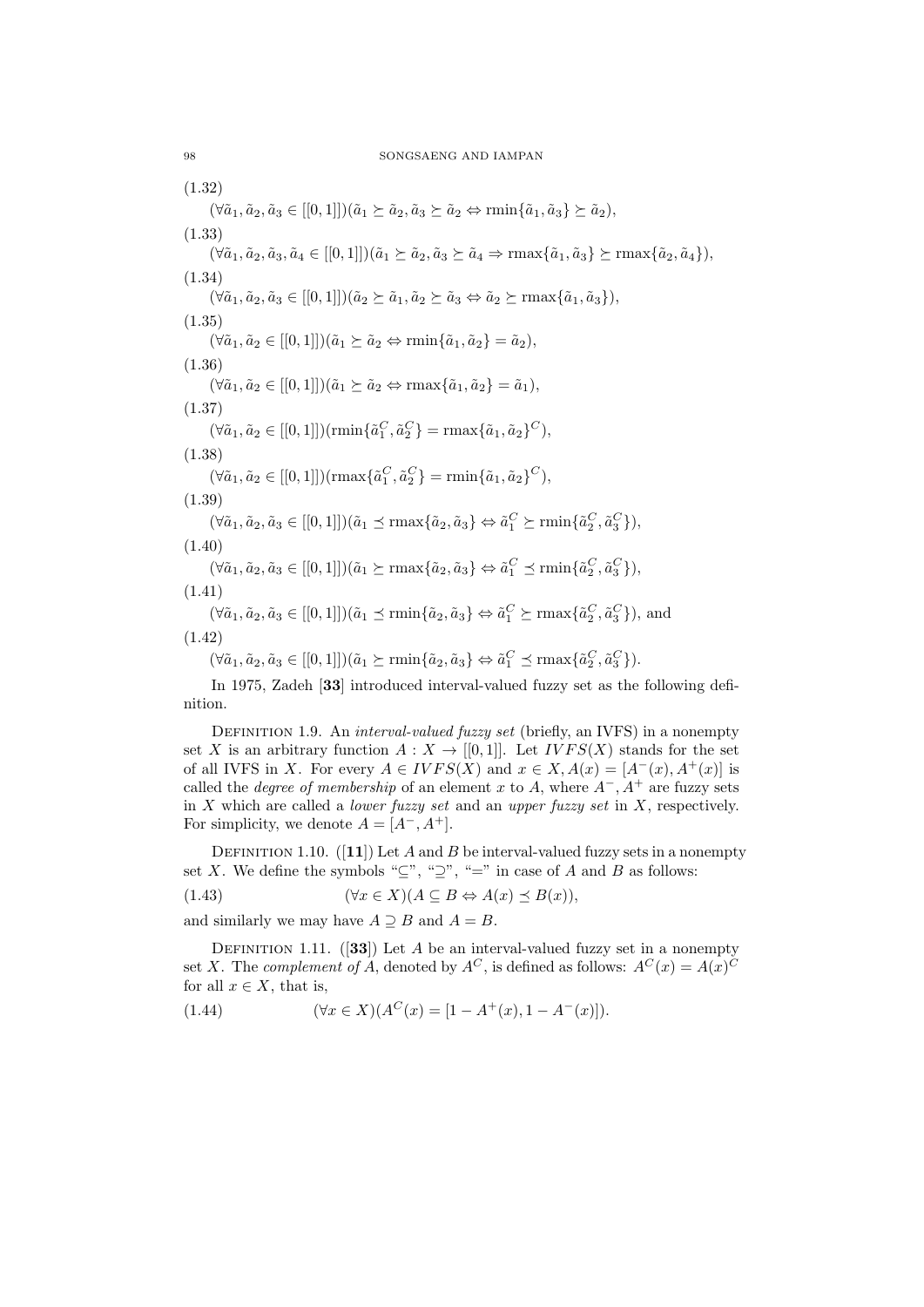We note that  $A^{C^{-}}(x) = 1 - A^{+}(x)$  and  $A^{C^{+}}(x) = 1 - A^{-}(x)$  for all  $x \in X$ .

DEFINITION 1.12. ([33]) Let  $\{A_i \mid i \in J\}$  be a family of interval-valued fuzzy sets in a nonempty set *X*. We define the *intersection* and the *union* of  $\{A_i \mid i \in J\}$ , denoted by  $\bigcap_{i \in J} A_i$  and  $\bigcup_{i \in J} A_i$ , respectively, as follows:

$$
(1.45) \qquad (\forall x \in X)((\cap_{i \in J} A_i)(x) = \text{rinf}_{i \in J} \{A_i(x)\}),
$$

(1.46) 
$$
(\forall x \in X)((\cup_{i \in J} A_i)(x) = \text{rsup}_{i \in J} \{A_i(x)\}).
$$

We note that

$$
(\forall x \in X) ((\cap_{i \in J} A_i)^-(x) = (\wedge_{i \in J} A_i^-)(x) = \inf_{i \in J} \{A_i^-(x)\})
$$

and

$$
(\forall x \in X)((\cap_{i \in J} A_i)^+(x) = (\wedge_{i \in J} A_i^+)(x) = \inf_{i \in J} \{A_i^+(x)\}).
$$

Similarly,

$$
(\forall x \in X)((\cup_{i \in J} A_i)^{-1}(x) = (\vee_{i \in J} A_i^{-1})(x) = \sup_{i \in J} \{A_i^{-1}(x)\})
$$

and

$$
(\forall x \in X)((\cup_{i \in J} A_i)^+(x) = (\vee_{i \in J} A_i^+)(x) = \sup_{i \in J} \{A_i^+(x)\}).
$$

In particular, if  $A_1$  and  $A_2$  are interval-valued fuzzy sets in X, we have the intersection and the union of  $A_1$  and  $A_2$  as follows:

$$
(1.47) \qquad (\forall x \in X)((A_1 \cap A_2)(x) = \min\{A_1(x), A_2(x)\}),
$$

(1.48)  $(\forall x \in X)((A_1 \cup A_2)(x) = \max\{A_1(x), A_2(x)\}).$ 

# **2. Interval-Valued Neutrosophic Sets in UP-Algebras**

In 2005, the concept of an interval-valued neutrosophic set was first considered by Wang et al. [**31**] as the following definition.

An *interval-valued neutrosophic set* (briefly, IVNS) in a nonempty set *X* is a structure of the form:

$$
\mathbf{A} := \{ (x, A_T(x), A_I(x), A_F(x)) \mid x \in X \},\
$$

where  $A_T$ ,  $A_I$ , and  $A_F$  are interval-valued fuzzy sets in X, which are called a *truth membership function*, an *indeterminacy membership function* and a *falsity membership function*, respectively.

For our convenience, we will denote an IVNS as

$$
\mathbf{A} = (X, A_T, A_I, A_F) = (X, A_{T,I,F}) = \{(x, A_T(x), A_I(x), A_F(x)) \mid x \in X\}.
$$

Now, we introduce the notions of interval-valued neutrosophic UP-subalgebras, interval-valued neutrosophic near UP-filters, interval-valued neutrosophic UP-filters, interval-valued neutrosophic UP-ideals, and interval-valued neutrosophic strong UP-ideals of UP-algebras, provide the necessary examples, investigate their properties, and prove their generalizations.

In what follows, let *X* denote a UP-algebra  $(X, \cdot, 0)$  unless otherwise specified.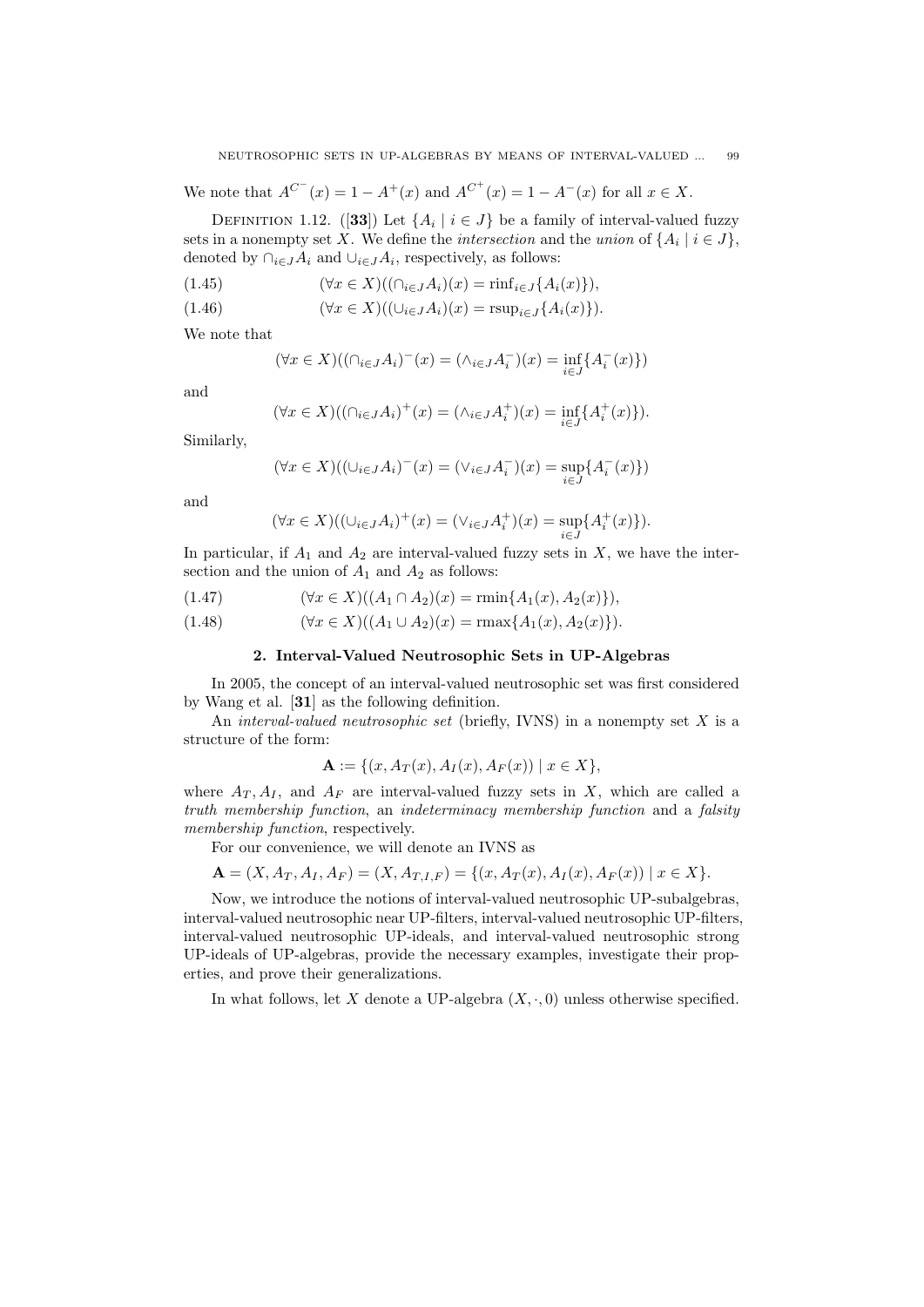Definition 2.1. An IVNS **A** in *X* is called an *interval-valued neutrosophic UP-subalgebra* of *X* if it holds the following conditions:

(2.1)  $(\forall x, y \in X) (A_T(x \cdot y) \succeq \min\{A_T(x), A_T(y)\}),$ 

$$
(2.2) \qquad (\forall x, y \in X)(A_I(x \cdot y) \preceq \max\{A_I(x), A_I(y)\}),
$$

(2.3)  $(\forall x, y \in X) (A_F(x \cdot y) \succeq \min\{A_F(x), A_F(y)\}).$ 

Proposition 2.1. *If* **A** *is an interval-valued neutrosophic UP-subalgebra of X, then*

$$
(2.4) \qquad (\forall x \in X)(A_T(0) \succeq A_T(x)),
$$

$$
(2.5) \qquad (\forall x \in X)(A_I(0) \preceq A_I(x)),
$$

$$
(2.6) \qquad (\forall x \in X)(A_F(0) \succeq A_F(x)).
$$

Proof. Let **A** be an interval-valued neutrosophic UP-subalgebra of *X*. By  $(1.1)$ , we have

$$
(\forall x \in X) \begin{pmatrix} A_T(0) = A_T(x \cdot x) \succeq \min\{A_T(x), A_T(x)\} = A_T(x), \\ A_I(0) = A_I(x \cdot x) \preceq \min\{A_I(x), A_I(x)\} = A_I(x), \\ A_F(0) = A_F(x \cdot x) \succeq \min\{A_F(x), A_F(x)\} = A_F(x) \end{pmatrix}.
$$

EXAMPLE 2.1. Let  $X = \{0, 1, 2, 3\}$  be a UP-algebra with a fixed element 0 and a binary operation *·* defined by the following Cayley table:

$$
\begin{array}{c|cccc}\n\cdot & 0 & 1 & 2 & 3 \\
\hline\n0 & 0 & 1 & 2 & 3 \\
1 & 0 & 0 & 0 & 2 \\
2 & 0 & 1 & 0 & 3 \\
3 & 0 & 0 & 0 & 0\n\end{array}
$$

We define an IVNS **A** in *X* as follows:

$$
A_T = \begin{pmatrix} 0 & 1 & 2 & 3 \\ [0.9,1] & [0.2,0.5] & [0.3,0.4] & [0.3,0.4] \end{pmatrix},
$$
  
\n
$$
A_I = \begin{pmatrix} 0 & 1 & 2 & 3 \\ [0,0.3] & [0.7,0.8] & [0.2,0.3] & [0.8,0.9] \end{pmatrix},
$$
  
\n
$$
A_F = \begin{pmatrix} 0 & 1 & 2 & 3 \\ [0.7,1] & [0.1,0.3] & [0.5,0.7] & [0.6,0.7] \end{pmatrix}.
$$

Then **A** is an interval-valued neutrosophic UP-subalgebra of *X*.

Definition 2.2. An IVNS **A** in *X* is called an *interval-valued neutrosophic near UP-filter* of *X* if it holds the following conditions: (2.4), (2.5), (2.6), and

(2.7) 
$$
(\forall x, y \in X)(A_T(x \cdot y) \succeq A_T(y)),
$$

(2.8) 
$$
(\forall x, y \in X)(A_I(x \cdot y) \preceq A_I(y)),
$$

(2.9)  $(\forall x, y \in X) (A_F(x \cdot y) \succ A_F(y)).$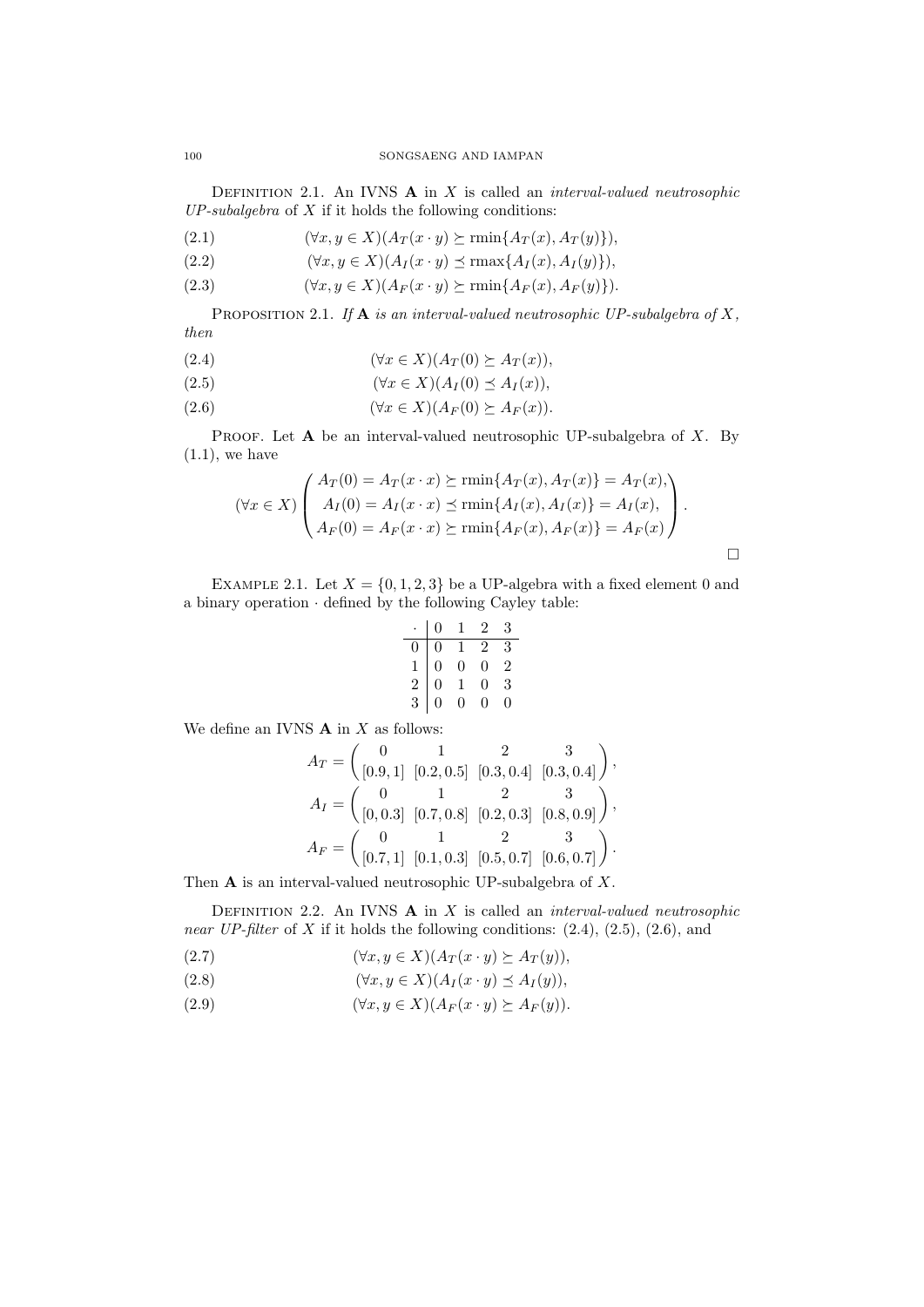EXAMPLE 2.2. Let  $X = \{0, 1, 2, 3\}$  be a UP-algebra with a fixed element 0 and a binary operation *·* defined by the following Cayley table:

|               | 0                                          | L              | $\overline{2}$ | 3 |
|---------------|--------------------------------------------|----------------|----------------|---|
|               | $\boldsymbol{0}$                           | 1              | $\overline{2}$ | 3 |
|               |                                            | $\overline{0}$ | $\overline{2}$ | 0 |
| $\frac{1}{2}$ | $\begin{array}{c} 0 \\ 0 \\ 0 \end{array}$ | $\overline{1}$ | 0              | 3 |
|               |                                            |                | ソ.             |   |

We define an IVNS **A** in *X* as follows:

$$
A_T = \begin{pmatrix} 0 & 1 & 2 & 3 \\ [0.9, 1] & [0.6, 0.8] & [0.5, 0.6] & [0.4, 0.6] \end{pmatrix},
$$
  
\n
$$
A_I = \begin{pmatrix} 0 & 1 & 2 & 3 \\ [0, 0.1] & [0.1, 0.3] & [0.3, 0.4] & [0.5, 0.8] \end{pmatrix},
$$
  
\n
$$
A_F = \begin{pmatrix} 0 & 1 & 2 & 3 \\ [0.8, 0.9] & [0.6, 0.8] & [0.5, 0.7] & [0.4, 0.6] \end{pmatrix}.
$$

Then **A** is an interval-valued neutrosophic near UP-filter of *X*.

Definition 2.3. An IVNS **A** in *X* is called an *interval-valued neutrosophic UP-filter* of  $X$  if it holds the following conditions:  $(2.4)$ ,  $(2.5)$ ,  $(2.6)$ , and

(2.10)  $(\forall x, y \in X) (A_T(y) \succeq \min\{A_T(x \cdot y), A_T(x)\}),$ 

$$
(2.11) \qquad (\forall x, y \in X)(A_I(y) \preceq \max\{A_I(x \cdot y), A_I(x)\}),
$$

(2.12)  $(\forall x, y \in X) (A_F(y) \succeq \min\{A_F(x \cdot y), A_F(x)\}).$ 

EXAMPLE 2.3. Let  $X = \{0, 1, 2, 3\}$  be a UP-algebra with a fixed element 0 and a binary operation *·* defined by the following Cayley table:

|                                               | 0                                               | 1              | 2              | 3 |
|-----------------------------------------------|-------------------------------------------------|----------------|----------------|---|
|                                               |                                                 |                | $\overline{2}$ | 3 |
| $\begin{smallmatrix}0\1\2\3\end{smallmatrix}$ | $\begin{array}{c} 0 \\ 0 \\ 0 \\ 0 \end{array}$ | $\frac{1}{0}$  | 3              | 3 |
|                                               |                                                 | $\overline{1}$ | 0              | 0 |
|                                               |                                                 |                | $\overline{2}$ | 0 |

We define an IVNS **A** in *X* as follows:

$$
A_T = \begin{pmatrix} 0 & 1 & 2 & 3 \\ [0.9, 1] & [0.5, 0.8] & [0.3, 0.6] & [0.3, 0.6] \end{pmatrix},
$$
  
\n
$$
A_I = \begin{pmatrix} 0 & 1 & 2 & 3 \\ [0, 0.1] & [0.2, 0.3] & [0.6, 0.8] & [0.6, 0.8] \end{pmatrix},
$$
  
\n
$$
A_F = \begin{pmatrix} 0 & 1 & 2 & 3 \\ [0.8, 0.9] & [0.4, 0.5] & [0.3, 0.4] & [0.3, 0.4] \end{pmatrix}.
$$

Then **A** is an interval-valued neutrosophic UP-filter of *X*.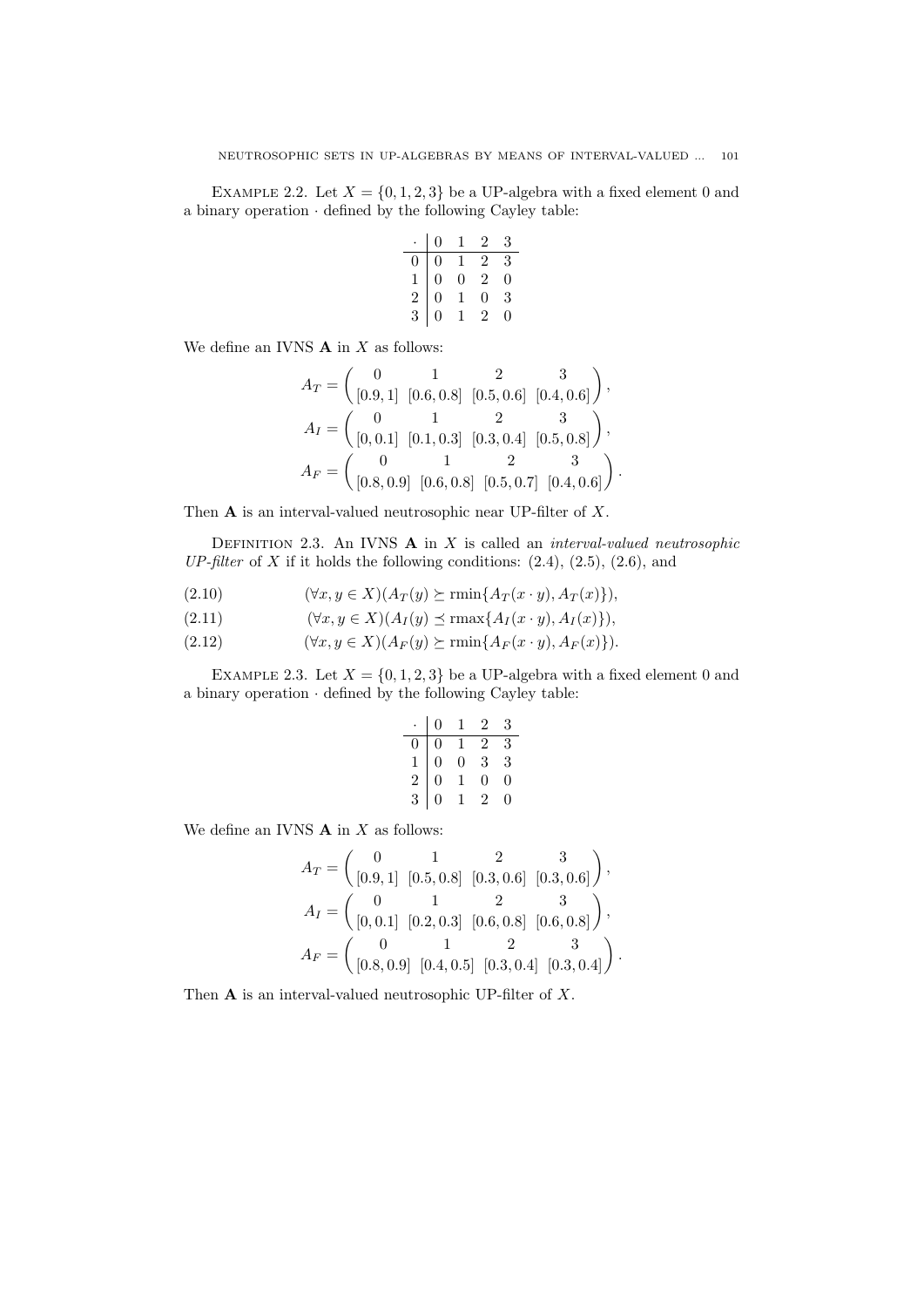Definition 2.4. An IVNS **A** in *X* is called an *interval-valued neutrosophic UP-ideal* of *X* if it holds the following conditions: (2.4), (2.5), (2.6), and

- (2.13)  $(\forall x, y, z \in X) (A_T(x \cdot z) \succeq \min\{A_T(x \cdot (y \cdot z)), A_T(x)\}),$
- (2.14)  $(\forall x, y, z \in X) (A_I(x \cdot z) \preceq \max\{A_I(x \cdot (y \cdot z)), A_I(x)\}),$
- (2.15)  $(\forall x, y, z \in X) (A_F(x \cdot z) \succeq \min\{A_F(x \cdot (y \cdot z)), A_F(x)\}).$

EXAMPLE 2.4. Let  $X = \{0, 1, 2, 3\}$  be a UP-algebra with a fixed element 0 and a binary operation *·* defined by the following Cayley table:

|               | 0                                               | $\mathbf{1}$                                    | 2              | 3 |
|---------------|-------------------------------------------------|-------------------------------------------------|----------------|---|
| 0             |                                                 |                                                 | $\overline{2}$ | 3 |
| $\frac{1}{2}$ | $\begin{array}{c} 0 \\ 0 \\ 0 \\ 0 \end{array}$ | $\begin{array}{c} 1 \\ 0 \\ 0 \\ 0 \end{array}$ | $\overline{2}$ | 3 |
|               |                                                 |                                                 | $\overline{0}$ | 0 |
|               |                                                 |                                                 | 2              |   |

We define an IVNS **A** in *X* as follows:

$$
A_T = \begin{pmatrix} 0 & 1 & 2 & 3 \\ [0.9, 1] & [0.7, 0.9] & [0.6, 0.8] & [0.6, 0.9] \end{pmatrix},
$$
  
\n
$$
A_I = \begin{pmatrix} 0 & 1 & 2 & 3 \\ [0.1, 0.3] & [0.3, 0.5] & [0.4, 0.7] & [0.3, 0.6] \end{pmatrix},
$$
  
\n
$$
A_F = \begin{pmatrix} 0 & 1 & 2 & 3 \\ [0.8, 0.9] & [0.5, 0.9] & [0.4, 0.6] & [0.5, 0.8] \end{pmatrix}.
$$

Then **A** is an interval-valued neutrosophic UP-ideal of *X*.

Definition 2.5. An IVNS **A** in *X* is called an *interval-valued neutrosophic strong UP-ideal* of *X* if it holds the following conditions: (2.4), (2.5), (2.6), and

(2.16)  $(\forall x, y, z \in X) (A_T(x) \succeq \min\{A_T((z \cdot y) \cdot (z \cdot x)), A_T(y)\}),$ 

$$
(2.17) \qquad (\forall x, y, z \in X) (A_I(x) \preceq \max\{A_I((z \cdot y) \cdot (z \cdot x)), A_I(y)\}),
$$

$$
(2.18) \qquad (\forall x, y, z \in X) (A_F(x) \succeq \min\{A_F((z \cdot y) \cdot (z \cdot x)), A_F(y)\}).
$$

EXAMPLE 2.5. Let  $X = \{0, 1, 2, 3\}$  be a UP-algebra with a fixed element 0 and a binary operation *·* defined by the following Cayley table:

|                                            | $\boldsymbol{0}$                          | 1              | 2              | 3             |
|--------------------------------------------|-------------------------------------------|----------------|----------------|---------------|
| $\boldsymbol{0}$                           | $\boldsymbol{0}$                          | $\mathbf{1}$   | $\overline{2}$ | 3             |
| $\begin{array}{c} 1 \\ 2 \\ 3 \end{array}$ | $\begin{matrix} 0 \\ 0 \\ 0 \end{matrix}$ | $\overline{0}$ | $\mathbf{1}$   | $\frac{3}{3}$ |
|                                            |                                           | $\overline{0}$ | 0              |               |
|                                            |                                           | 1              | 2              | 0             |

We define an IVNS **A** in *X* as follows:

$$
(\forall x \in X) \begin{pmatrix} A_T(x) = [0.7, 0.9] \\ A_I(x) = [0.3, 0.5] \\ A_F(x) = [0.5, 0.9] \end{pmatrix}.
$$

Then **A** is an interval-valued neutrosophic strong UP-ideal of *X*.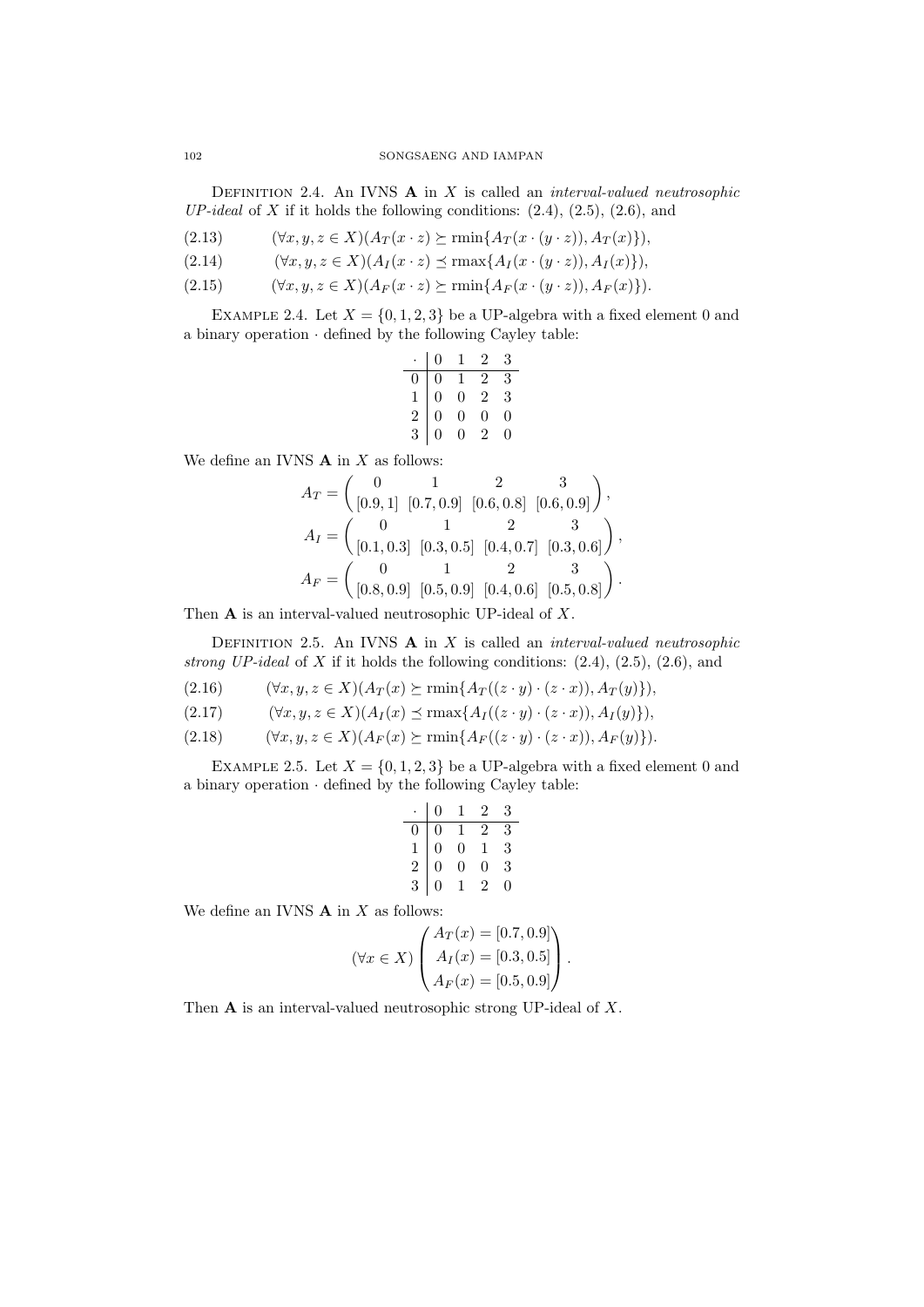DEFINITION 2.6. An IVNS  $\bf{A}$  in a nonempty set  $X$  is said to be *constant* if  $\bf{A}$ is a constant function from *X* to  $[[0,1]]^3$ . That is,  $A_T$ ,  $A_I$ , and  $A_F$  are constant functions from  $X$  to  $[[0,1]].$ 

THEOREM 2.1. An IVNS **A** in X is constant if and only if it is an interval*valued neutrosophic strong UP-ideal of X.*

PROOF. Assume that an IVNS **A** is constant in *X*. Then  $A_T(x) = A_T(0)$ ,  $A_I(x) = A_I(0)$ , and  $A_F(x) = A_F(0)$  for all  $x \in X$ . Then for all  $x \in X, A_T(0) \succeq$  $A_T(x), A_T(0) \leq A_I(x),$  and  $A_F(0) \geq A_F(x),$  and for all  $x, y, z \in X$ ,

$$
\begin{aligned}\n\text{rmin}\{A_T((z \cdot y) \cdot (z \cdot x)), A_T(y)\} &= \text{rmin}\{A_T(0), A_T(0)\} \\
&= A_T(0) \\
&= A_T(x), \\
\text{rmax}\{A_I((z \cdot y) \cdot (z \cdot x)), A_I(y)\} &= \text{rmax}\{A_I(0), A_I(0)\} \\
&\quad (1.27)) \\
&= A_I(0) \\
&= A_I(x), \\
\text{rmin}\{A_F((z \cdot y) \cdot (z \cdot x)), A_F(y)\} &= \text{rmin}\{A_F(0), A_F(0)\} \\
&= A_F(0) \\
&= A_F(x).\n\end{aligned}
$$

Hence, **A** is an interval-valued neutrosophic strong UP-ideal of *X*.

Conversely, assume that **A** is an interval-valued neutrosophic strong UP-ideal of *X*. Then for all  $x \in X$ ,

$$
A_T(x) \succeq \min\{A_T((x \cdot 0) \cdot (x \cdot x)), A_T(0)\}
$$
  
\n((UP-3))  
\n
$$
= \min\{A_T(0 \cdot (x \cdot x)), A_T(0)\}
$$
  
\n
$$
= \min\{A_T(x \cdot x), A_T(0)\}
$$
  
\n((1.1))  
\n
$$
= \min\{A_T(0), A_T(0)\}
$$
  
\n
$$
= A_T(0)
$$
  
\n
$$
\succeq A_T(x),
$$

$$
A_{I}(x) \preceq \max\{A_{I}((x \cdot 0) \cdot (x \cdot x)), A_{I}(0)\}
$$
  
\n((UP-3))  
\n
$$
= \max\{A_{I}(0 \cdot (x \cdot x)), A_{I}(0)\}
$$
  
\n
$$
= \max\{A_{I}(x \cdot x), A_{I}(0)\}
$$
  
\n((1.1))  
\n
$$
= \max\{A_{I}(0), A_{I}(0)\}
$$
  
\n
$$
= A_{I}(0)
$$
  
\n
$$
\preceq A_{I}(x),
$$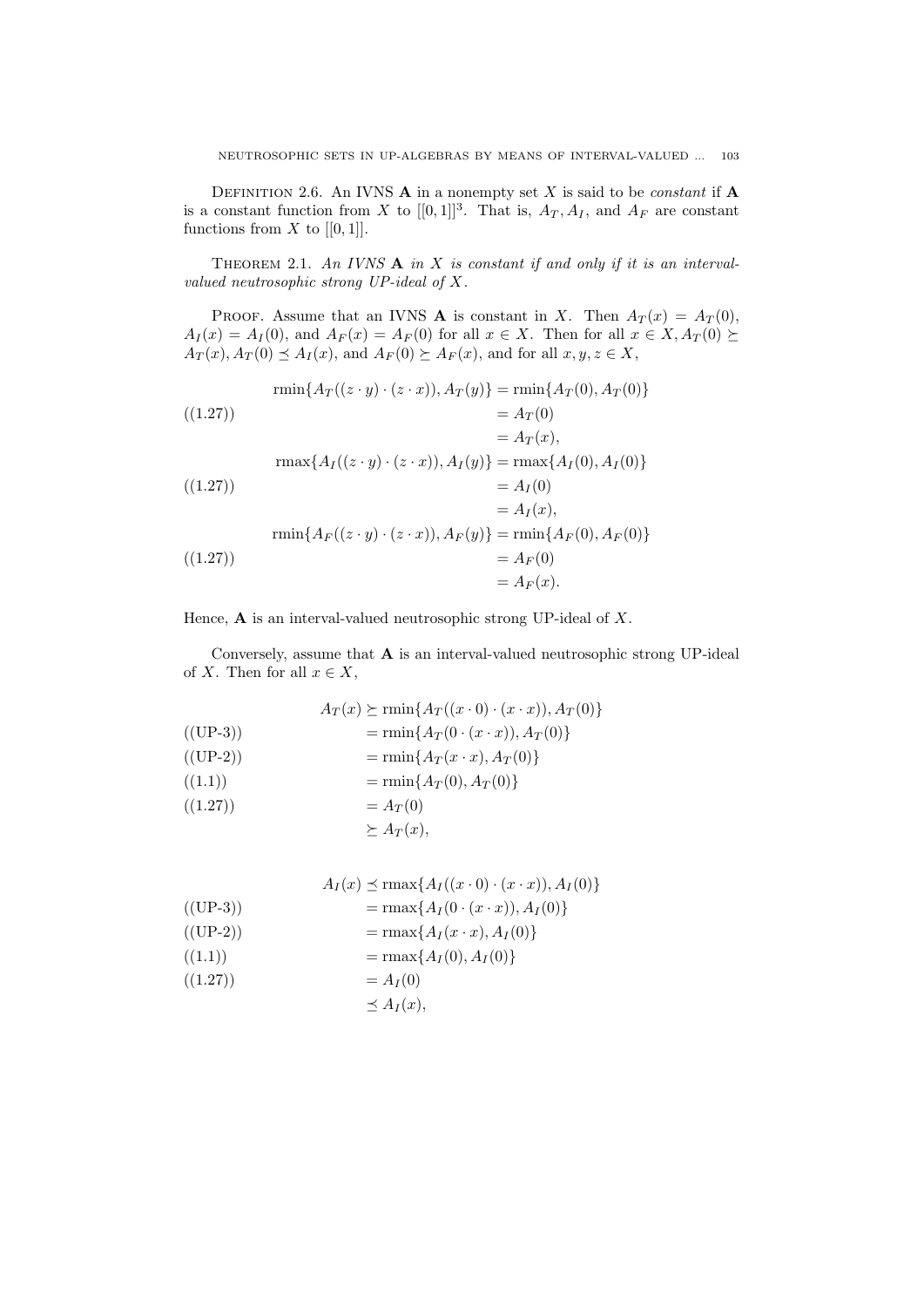104 SONGSAENG AND IAMPAN

$$
A_F(x) \succeq \min\{A_F((x \cdot 0) \cdot (x \cdot x)), A_F(0)\}\
$$

$$
= \min\{A_F(0 \cdot (x \cdot x)), A_F(0)\}\
$$

$$
((UP-2)) \qquad \qquad = \min\{A_F(x \cdot x), A_F(0)\}
$$

$$
= \min\{A_F(0), A_F(0)\}\
$$

$$
= A_F(0)
$$
  

$$
\succeq A_F(x).
$$

Thus  $A_T(0) = A_T(x), A_I(0) = A_I(x),$  and  $A_F(0) = A_F(x)$  for all  $x \in X$ . Hence, **A** is constant.  $\Box$ 

Theorem 2.2. *Every interval-valued neutrosophic strong UP-ideal of X is an interval-valued neutrosophic UP-ideal.*

PROOF. Assume that **A** is an interval-valued neutrosophic strong UP-ideal of X. Then for all  $x \in X$ ,  $A_T(0) \succeq A_T(x)$ ,  $A_T(0) \preceq A_I(x)$ , and  $A_F(0) \succeq A_F(x)$ . Let  $x, y, z \in X$ . Then

(1.5)  
\n
$$
A_T(x \cdot z) \succeq \min\{A_T((z \cdot y) \cdot (z \cdot (x \cdot z))), A_T(y)\}
$$
\n
$$
= \min\{A_T((z \cdot y) \cdot 0), A_T(y)\}
$$
\n
$$
= \min\{A_T(0), A_T(y)\}
$$
\n
$$
= A_T(y)
$$
\n
$$
\succeq \min\{A_T(x \cdot (y \cdot z)), A_T(y)\},
$$
\n
$$
A_I(x \cdot z) \preceq \max\{A_I((z \cdot y) \cdot (z \cdot (x \cdot z))), A_I(y)\}
$$
\n
$$
= \max\{A_I((z \cdot y) \cdot 0), A_I(y)\}
$$
\n
$$
= \max\{A_I(0), A_I(y)\}
$$
\n
$$
= A_I(y)
$$
\n
$$
\preceq \max\{A_T(x \cdot (y \cdot z)), A_T(y)\},
$$
\n
$$
A_F(x \cdot z) \succeq \min\{A_F((z \cdot y) \cdot (z \cdot (x \cdot z))), A_F(y)\}
$$
\n
$$
= \min\{A_F((z \cdot y) \cdot 0), A_F(y)\}
$$
\n
$$
= \min\{A_F(0), A_F(y)\}
$$
\n
$$
= A_F(y)
$$

Hence, **A** is an interval-valued neutrosophic UP-ideal of  $X$ .

The following example show that the converse of Theorem 2.2 is not true.

 $\succeq$  rmin ${A_F(x \cdot (y \cdot z))}, A_F(y)$ .

Example 2.6. From Example 2.4, we have **A** is an interval-valued neutrosophic UP-ideal of *X*. Since  $A_T(1) = [0.7, 0.9] \not\geq [0.9, 1] = \min\{A_T((2 \cdot 0) \cdot (2 \cdot 1)), A_T(0)\},\$ we have **A** is not an interval-valued neutrosophic strong UP-ideal of *X*.

Theorem 2.3. *Every interval-valued neutrosophic UP-ideal of X is an intervalvalued neutrosophic UP-filter.*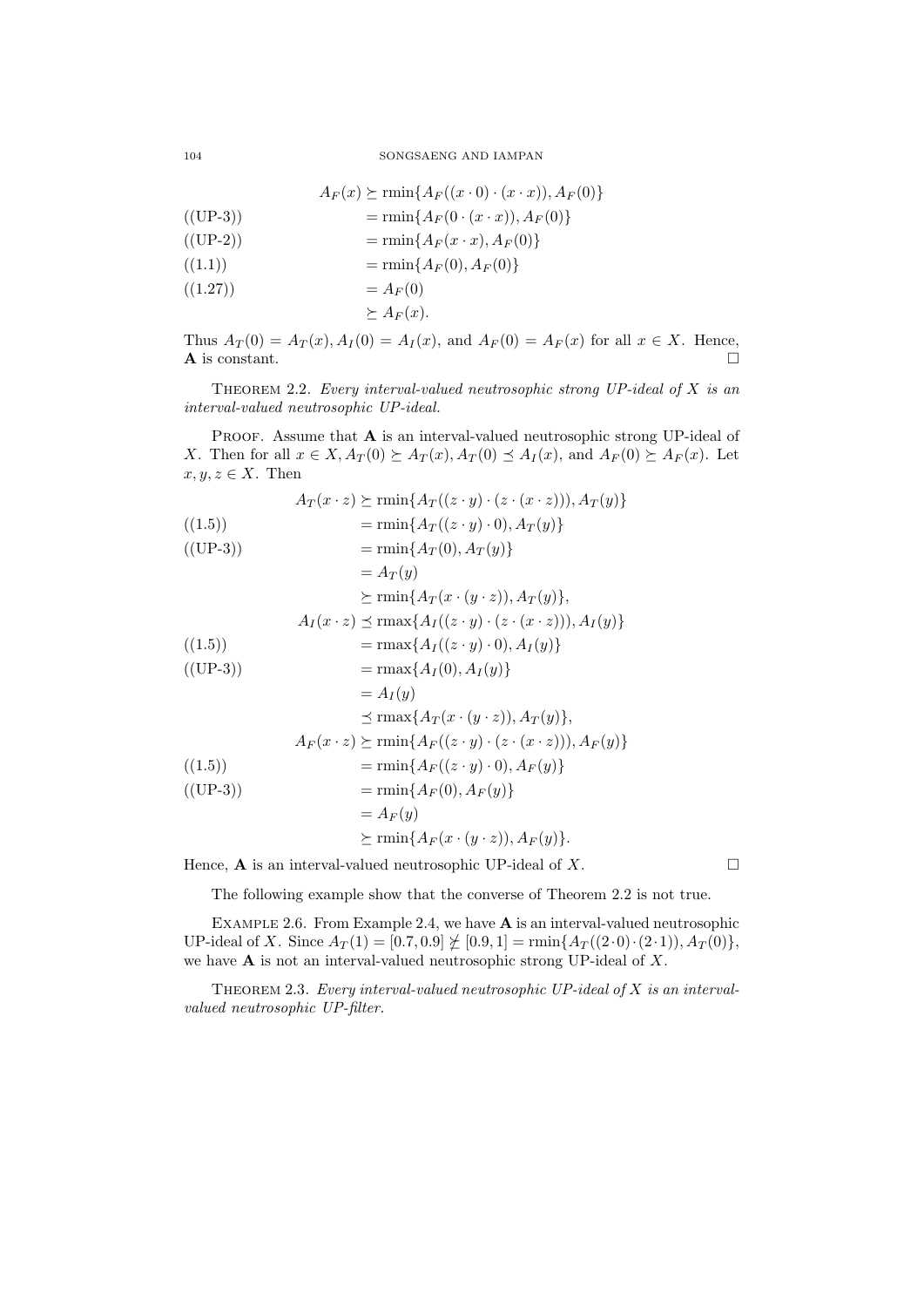Proof. Assume that **A** is an interval-valued neutrosophic UP-ideal of *X*. Then for all  $x \in X$ ,  $A_T(0) \succeq A_T(x)$ ,  $A_T(0) \preceq A_I(x)$ , and  $A_F(0) \succeq A_F(x)$ . Let  $x, y \in X$ . Then

((UP-2)) 
$$
A_T(y) = A_T(0 \cdot y)
$$

$$
\succeq \min\{A_T(0 \cdot (x \cdot y)), A_T(x)\}
$$

$$
((UP-2)) = \min\{A_T(x \cdot y), A_T(x)\},\
$$

$$
A_I(y) = A_I(0 \cdot y)
$$

$$
\leq \max\{A_I(0 \cdot (x \cdot y)), A_I(x)\}
$$
  

$$
= \max\{A_I(x \cdot y), A_I(x)\},\
$$

$$
A_F(y) = A_F(0 \cdot y)
$$

$$
\succeq \min\{A_{F}(0\cdot(x\cdot y)),A_{F}(x)\}
$$

$$
(\text{(UP-2)})\qquad \qquad = \min\{A_F(x \cdot y), A_F(x)\}.
$$

Hence, **A** is an interval-valued neutrosophic UP-filter of *X*.

The following example show that the converse of Theorem 2.3 is not true.

Example 2.7. From Example 2.3, we have **A** is an interval-valued neutrosophic UP-filter of *X*. Since  $A_I(3 \cdot 2) = [0.6, 0.8] \nleq [0.2, 0.3] = \max\{A_I(3 \cdot (1 \cdot 2)), A_I(1)\},\$ we have **A** is not an interval-valued neutrosophic UP-ideal of *X*.

Theorem 2.4. *Every interval-valued neutrosophic UP-filter of X is an intervalvalued neutrosophic near UP-filter.*

PROOF. Assume that **A** is an interval-valued neutrosophic UP-filter of X. Then for all  $x \in X$ ,  $A_T(0) \succeq A_T(x)$ ,  $A_T(0) \preceq A_T(x)$ , and  $A_F(0) \succeq A_F(x)$ . Let  $x, y \in X$ . Then

$$
A_T(x \cdot y) \succeq \min\{A_T(y \cdot (x \cdot y)), A_T(y)\}
$$

$$
= \min\{A_T(0), A_T(y)\}
$$

$$
= A_T(y),
$$
  
\n
$$
A_I(x \cdot y) \preceq \max\{A_I(y \cdot (x \cdot y)), A_I(y)\}
$$
  
\n
$$
= \max\{A_I(0), A_I(y)\}
$$

$$
= A_I(y),
$$
  
\n
$$
A_F(x \cdot y) \succeq \min\{A_F(y \cdot (x \cdot y)), A_F(y)\}
$$
  
\n
$$
= \min\{A_F(0), A_F(y)\}
$$
  
\n
$$
= A_F(y).
$$

Hence,  $\bf{A}$  is an interval-valued neutrosophic near UP-filter of *X*.

The following example show that the converse of Theorem 2.4 is not true.

Example 2.8. From Example 2.2, we have **A** is an interval-valued neutrosophic near UP-filter of *X*. Since  $A_F(3) = [0.4, 0.6] \not\geq [0.6, 0.8] = \min\{A_F(1\cdot 3), A_F(1)\},$ we have **A** is not an interval-valued neutrosophic UP-filter of *X*.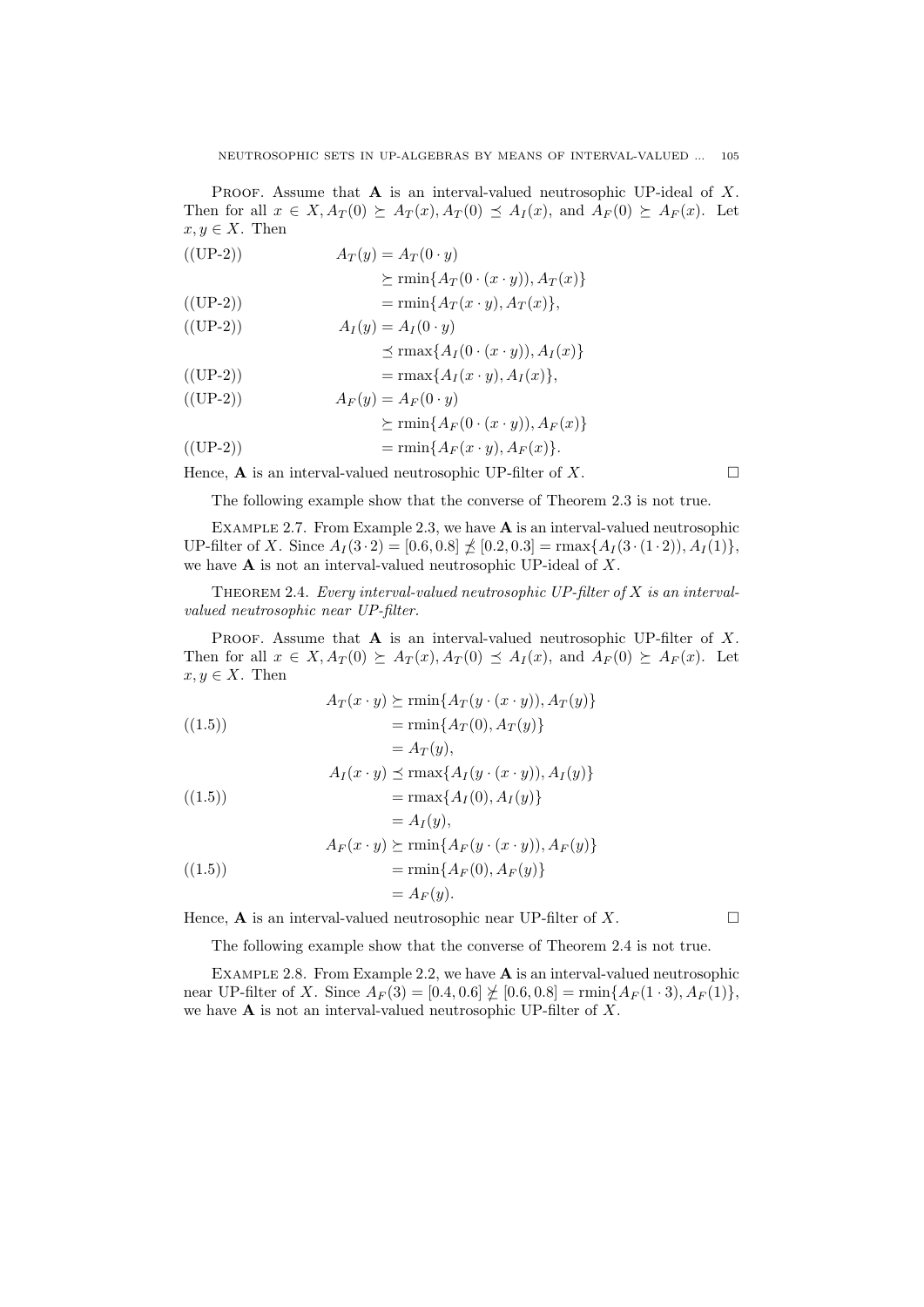Theorem 2.5. *Every interval-valued neutrosophic near UP-filter of X is an interval-valued neutrosophic UP-subalgebra.*

PROOF. Assume that **A** is an interval-valued neutrosophic near UP-filter of X. Then for all  $x \in X$ ,  $A_T(0) \succeq A_T(x)$ ,  $A_T(0) \preceq A_I(x)$ , and  $A_F(0) \succeq A_F(x)$ . Let  $x, y \in X$ . By (1.29), we have

$$
A_T(x \cdot y) \succeq A_T(y) \succeq \min\{A_T(x), A_T(y)\},
$$
  
\n
$$
A_I(x \cdot y) \preceq A_I(y) \preceq \max\{A_I(x), A_I(y)\},
$$
  
\n
$$
A_F(x \cdot y) \succeq A_F(y) \succeq \min\{A_F(x), A_F(y)\}.
$$

Hence, **A** is an interval-valued neutrosophic UP-subalgebra of *X*.

The following example show that the converse of Theorem 2.5 is not true.

Example 2.9. From Example 2.1, we have **A** is an interval-valued neutrosophic UP-subalgebra of *X*. Since  $A_F(1 \cdot 3) = [0.5, 0.7] \not\subseteq [0.6, 0.8] = A_F(3)$ , we have **A** is not an interval-valued neutrosophic near UP-filter of *X*.

By Theorems 2.2, 2.3, 2.4, and 2.5 and Examples 2.6, 2.7, 2.8, and 2.9, we have that the notion of interval-valued neutrosophic UP-subalgebras is a generalization of interval-valued neutrosophic near UP-filters, interval-valued neutrosophic near UP-filters is a generalization of interval-valued neutrosophic UP-filters, interval-valued neutrosophic UP-filters is a generalization of interval-valued neutrosophic UP-ideals, and interval-valued neutrosophic UP-ideals is a generalization of interval-valued neutrosophic strong UP-ideals. Moreover, by Theorem 2.1, we obtain that interval-valued neutrosophic strong UP-ideals and constant intervalvalued neutrosophic set coincide.

Theorem 2.6. *If* **A** *is an interval-valued neutrosophic UP-subalgebra of X satisfying the following condition:*

(2.19) 
$$
(\forall x, y \in X) \left( x \cdot y \neq 0 \Rightarrow \begin{cases} A_T(x) \succeq A_T(y) \\ A_I(x) \leq A_I(y) \\ A_F(x) \succeq A_F(y) \end{cases} \right),
$$

*then* **A** *is an interval-valued neutrosophic near UP-filter of X.*

Proof. Assume that **A** is an interval-valued neutrosophic UP-subalgebra of *X* satisfying the condition (2.19). By Theorem 2.1, we have **A** satisfies the conditions  $(2.4), (2.5), \text{ and } (2.6).$  Next, let  $x, y \in X$ .

**Case 1:**  $x \cdot y = 0$ . Then

$$
A_T(x \cdot y) = A_T(0) \succeq A_T(y)
$$

$$
(2.5) \t\t AI(x \cdot y) = AI(0) \le AI(y),
$$

((2.6))  $A_F(x \cdot y) = A_F(0) \succ A_F(y)$ .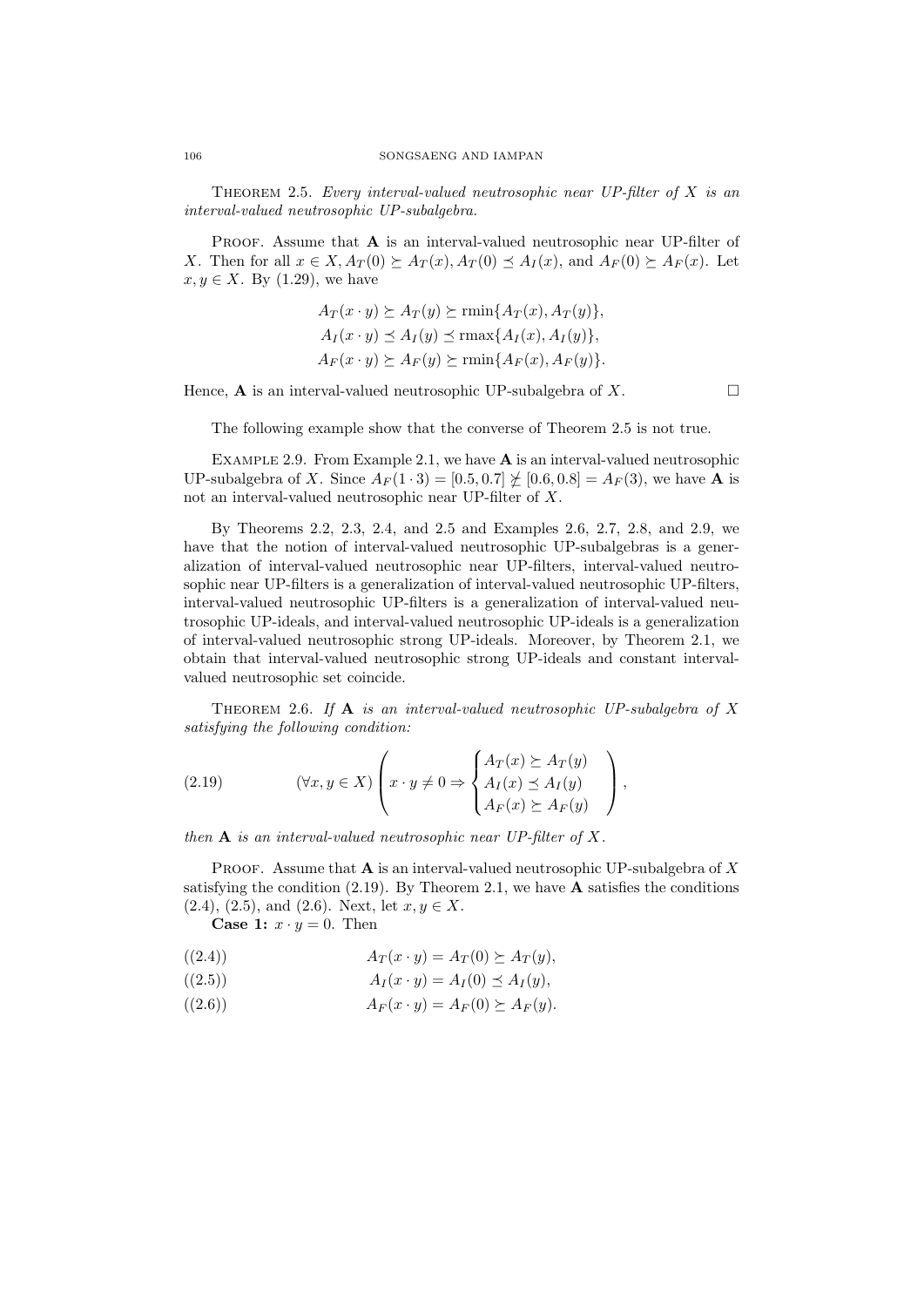**Case 2:**  $x \cdot y \neq 0$ . By (2.19), it follows that

$$
A_T(x \cdot y) \succeq \min\{A_T(x), A_T(y)\}\
$$

$$
((1.35)) \qquad \qquad = A_T(y),
$$

$$
A_I(x \cdot y) \preceq \max\{A_I(x), A_I(y)\}\
$$

$$
((1.36)) \qquad \qquad = A_I(y),
$$

 $(A_F(x \cdot y) \succeq \min\{A_F(x), A_F(y)\}\)$ 

$$
((1.35)) = A_F(y).
$$

Hence, **A** is an interval-valued neutrosophic near UP-filter of  $X$ .

Theorem 2.7. *If* **A** *is an interval-valued neutrosophic near UP-filter of X satisfying the following condition:*

$$
(2.20) \t\t A_T = A_I = A_F,
$$

*then* **A** *is an interval-valued neutrosophic UP-filter of X.*

Proof. Assume that **A** is an interval-valued neutrosophic near UP-filter of *X* satisfying the condition (2.20). Then **A** satisfies the conditions (2.4), (2.5), and (2.6). Next, let  $x, y \in X$ . Then

$$
((2.20)) \qquad \qquad \min\{A_T(x \cdot y), A_T(x)\} = \min\{A_I(x \cdot y), A_T(x)\}
$$

((2.8)) *≼* rmin*{A<sup>I</sup>* (*y*)*, A<sup>T</sup>* (*x*)*}*

$$
= \min\{A_T(y), A_T(x)\}\
$$

$$
\leq A_T(y),
$$

$$
(\text{(2.20)}) \quad \text{rmax}\{A_I(x \cdot y), A_I(x)\} = \text{rmax}\{A_T(x \cdot y), A_I(x)\}\
$$

$$
((2.7)) \qquad \qquad \succeq \max\{A_T(y), A_I(x)\}\
$$

$$
(\text{(2.20)})\qquad \qquad = \text{rmax}\{A_I(y), A_I(x)\}\
$$

$$
\succeq A_I(y),
$$

$$
((2.20)) \qquad \min\{A_F(x \cdot y), A_F(x)\} = \min\{A_I(x \cdot y), A_F(x)\}\
$$

$$
((2.8)) \qquad \times \min\{A_I(y) \mid A_F(x)\}\
$$

$$
= \min\{A_F(y), A_F(x)\}
$$
  

$$
= \min\{A_F(y), A_F(x)\}
$$

$$
(-\lim_{(2,20)})
$$

$$
\preceq A_F(y).
$$

Hence, **A** is an interval-valued neutrosophic UP-filter of  $X$ .

Theorem 2.8. *If* **A** *is an interval-valued neutrosophic UP-filter of X satisfying the following condition:*

(2.21) 
$$
(\forall x, y, z \in X) \begin{pmatrix} A_T(y \cdot (x \cdot z)) = A_T(x \cdot (y \cdot z)) \\ A_I(y \cdot (x \cdot z)) = A_I(x \cdot (y \cdot z)) \\ A_F(y \cdot (x \cdot z)) = A_F(x \cdot (y \cdot z)) \end{pmatrix},
$$

*then* **A** *is an interval-valued neutrosophic UP-ideal of X.*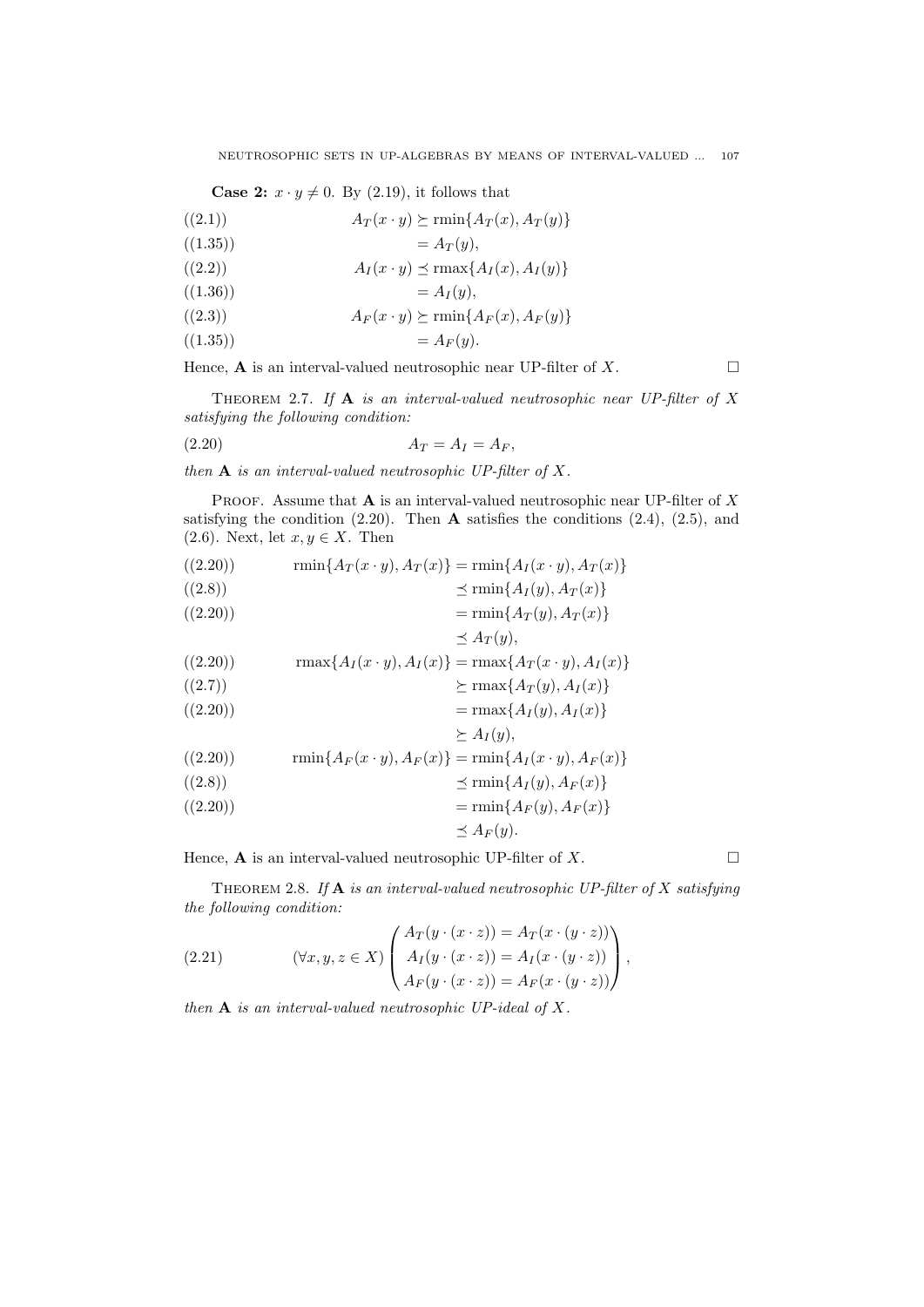PROOF. Assume that **A** is an interval-valued neutrosophic UP-filter of *X* satisfying the condition  $(2.21)$ . Then **A** satisfies the conditions  $(2.4)$ ,  $(2.5)$ , and  $(2.6)$ . Next, let  $x, y, z \in X$ . Then

| ((2.10))             | $A_T(x \cdot z) \succeq \min\{A_T(y \cdot (x \cdot z)), A_T(y)\}\$ |
|----------------------|--------------------------------------------------------------------|
| $((2.21)$ for $A_T)$ | $= \min\{A_T(x\cdot(y\cdot z)), A_T(y)\},\$                        |
| ((2.11))             | $A_I(x \cdot z) \preceq \max\{A_I(y \cdot (x \cdot z)), A_I(y)\}\$ |
| $((2.21)$ for $A_I)$ | $= \max\{A_I(x\cdot (y\cdot z)), A_I(y)\},\$                       |
| ((2.12))             | $A_F(x \cdot z) \succeq \min\{A_F(y \cdot (x \cdot z)), A_F(y)\}\$ |
| $((2.21)$ for $A_F)$ | $= \min\{A_F(x \cdot (y \cdot z)), A_F(y)\}.$                      |

Hence,  $\bf{A}$  is an interval-valued neutrosophic UP-ideal of  $X$ .

Theorem 2.9. *If* **A** *is an IVNS in X satisfying the following condition:*

(2.22) 
$$
(\forall x, y, z \in X) \left( z \leq x \cdot y \Rightarrow \begin{cases} A_T(z) \geq \min\{A_T(x), A_T(y)\} \\ A_I(z) \leq \max\{A_I(x), A_I(y)\} \\ A_F(z) \geq \min\{A_F(x), A_F(y)\} \end{cases} \right),
$$

*then* **A** *is an interval-valued neutrosophic UP-subalgebra of X.*

PROOF. Assume that  $\bf{A}$  is an IVNS in  $\bf{X}$  satisfying the condition (2.22). Let *x*, *y* ∈ *X*. By (1.1), we have  $(x \cdot y) \cdot (x \cdot y) = 0$ , that is,  $x \cdot y \leq x \cdot y$ . It follows from (2.22) that

$$
A_T(x \cdot y) \succeq \min\{A_T(x), A_T(y)\},
$$
  
\n
$$
A_I(x \cdot y) \preceq \max\{A_I(x), A_I(y)\},
$$
  
\n
$$
A_F(x \cdot y) \succeq \min\{A_F(x), A_F(y)\}.
$$

Hence, **A** is an interval-valued neutrosophic UP-subalgebra of  $X$ .

Theorem 2.10. *If A is an IVNS in X satisfying the following condition:*

(2.23) 
$$
(\forall x, y, z \in X) \left( z \leq x \cdot y \Rightarrow \begin{cases} A_T(z) \succeq A_T(y) \\ A_I(z) \preceq A_I(y) \\ A_F(z) \succeq A_F(y) \end{cases} \right),
$$

*then* **A** *is an interval-valued neutrosophic near UP-filter of X.*

PROOF. Assume that  $\bf{A}$  is an IVNS in  $\bf{X}$  satisfying the condition (2.23). Let *x* ∈ *X*. By (UP-2) and (1.1), we have  $0 \cdot (x \cdot x) = 0$ , that is,  $0 \le x \cdot x$ . It follows from (2.23) that  $A_T(0) \succeq A_T(x), A_I(0) \preceq A_I(x),$  and  $A_F(0) \succeq A_F(x)$ . Next, let *x*, *y* ∈ *X*. By (1.1), we have  $(x \cdot y) \cdot (x \cdot y) = 0$ , that is,  $x \cdot y \leq x \cdot y$ . It follows from (2.23) that  $A_T(x \cdot y) \succeq A_T(y)$ ,  $A_I(x \cdot y) \preceq A_I(y)$ , and  $A_F(x \cdot y) \succeq A_F(y)$ . Hence, **A** is an interval-valued neutrosophic near UP-filter of  $X$ .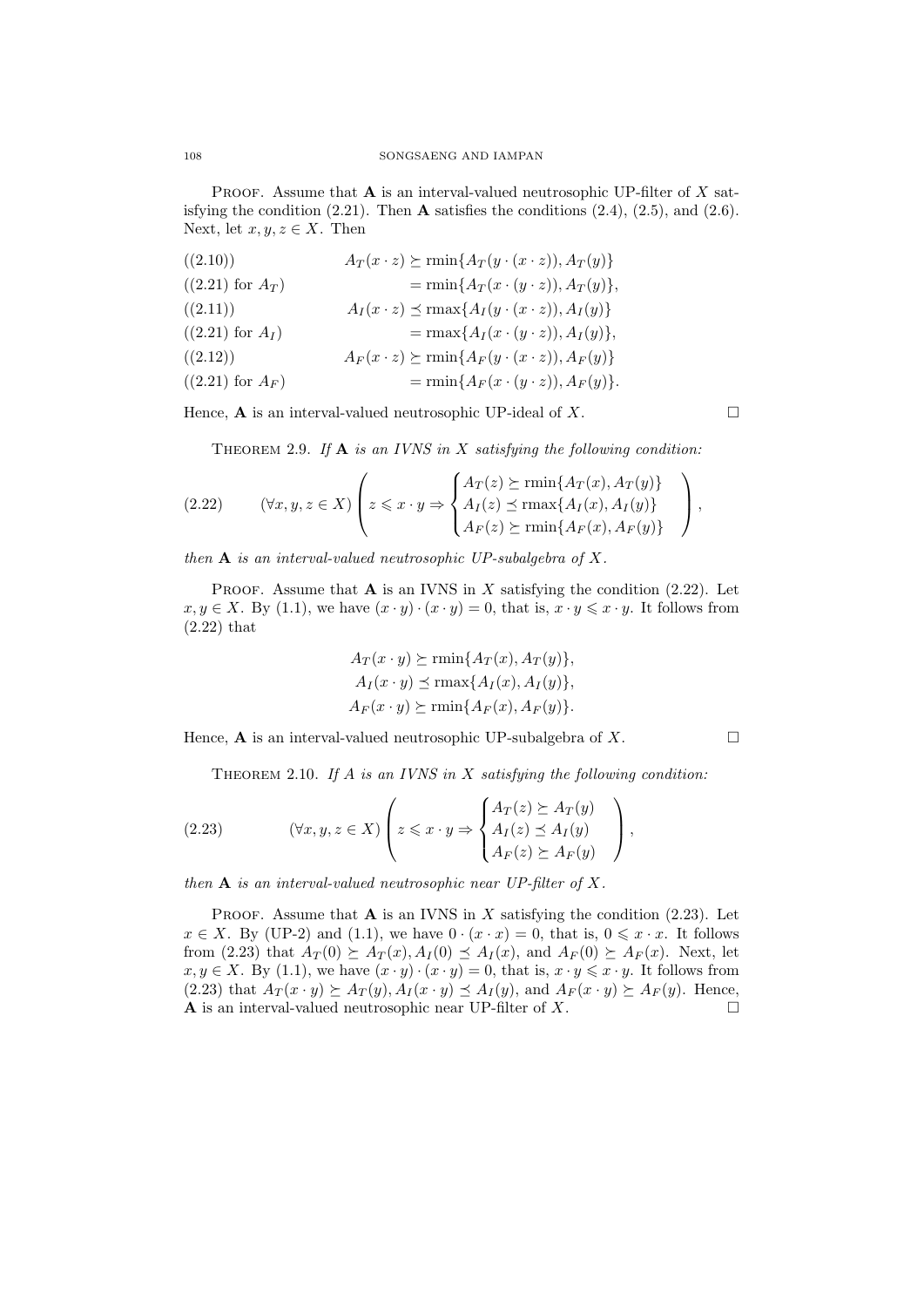Theorem 2.11. *If* **A** *is an IVNS in X satisfying the following condition:*

(2.24) 
$$
(\forall x, y, z \in X) \left( z \leq x \cdot y \Rightarrow \begin{cases} A_T(y) \succeq \text{rmin}\{A_T(z), A_T(x)\} \\ A_I(y) \preceq \text{rmax}\{A_I(z), A_I(x)\} \\ A_F(y) \succeq \text{rmin}\{A_F(z), A_F(x)\} \end{cases} \right)
$$

*then* **A** *is an interval-valued neutrosophic UP-filter of X.*

PROOF. Assume that  $\bf{A}$  is an IVNS in  $\bf{X}$  satisfying the condition (2.24). Let  $x \in X$ . By (UP-3), we have  $x \cdot (x \cdot 0) = 0$ , that is,  $x \leq x \cdot 0$ . It follows from (2.24) and (1.27) that

$$
A_T(0) \succeq \min\{A_T(x), A_T(x)\} = A_T(x),
$$
  
\n
$$
A_I(0) \preceq \max\{A_I(x), A_I(x)\} = A_I(x),
$$
  
\n
$$
A_F(0) \succeq \min\{A_F(x), A_F(x)\} = A_F(x).
$$

Next, let  $x, y \in X$ . By (1.1), we have  $(x \cdot y) \cdot (x \cdot y) = 0$ , that is,  $x \cdot y \leq x \cdot y$ . It follows from (2.24) that

$$
A_T(y) \succeq \min\{A_T(x \cdot y), A_T(x)\},\
$$

$$
A_I(y) \preceq \max\{A_I(x \cdot y), A_I(x)\},\
$$

$$
A_F(y) \succeq \min\{A_F(x \cdot y), A_F(x)\}.
$$

Hence,  $\bf{A}$  is an interval-valued neutrosophic UP-filter of  $X$ .

Theorem 2.12. *If* **A** *is an IVNS in X satisfying the following condition:* (2.25)

$$
(\forall a, x, y, z \in X) \left( a \leq x \cdot (y \cdot z) \Rightarrow \begin{cases} A_T(x \cdot z) \succeq \min\{A_T(a), A_T(y)\} \\ A_I(x \cdot z) \preceq \max\{A_I(a), A_I(y)\} \\ A_F(x \cdot z) \succeq \min\{A_F(a), A_F(y)\} \end{cases} \right),
$$

*then* **A** *is an interval-valued neutrosophic UP-ideal of X.*

PROOF. Assume that  $A$  is an IVNS in  $X$  satisfying the condition (2.25). Let  $x \in X$ . By (UP-3), we have  $x \cdot (0 \cdot (x \cdot 0)) = 0$ , that is,  $x \leq 0 \cdot (x \cdot 0)$ . It follows from  $(2.25)$  and  $(1.27)$  that

$$
A_T(0) = A_T(0 \cdot 0) \succeq \min\{A_T(x), A_T(x)\} = A_T(x),
$$

$$
A_I(0) = A_I(0 \cdot 0) \le \max\{A_I(x), A_I(x)\} = A_I(x),
$$
  

$$
A_I(0) = A_I(0 \cdot 0) \le \min\{A_I(x), A_I(x)\} = A_I(x),
$$

$$
A_F(0) = A_F(0 \cdot 0) \succeq \min\{A_F(x), A_F(x)\} = A_F(x).
$$

Next, let  $x, y, z \in X$ . By (1.1), we have  $(x \cdot (y \cdot z)) \cdot (x \cdot (y \cdot z)) = 0$ , that is,  $x \cdot (y \cdot z) \leq x \cdot (y \cdot z)$ . It follows from (2.25) that

$$
A_T(x \cdot z) \succeq \min\{A_T(x \cdot (y \cdot z)), A_T(y)\},\
$$
  

$$
A_I(x \cdot z) \preceq \max\{A_I(x \cdot (y \cdot z)), A_I(y)\},\
$$
  

$$
A_F(x \cdot z) \succeq \min\{A_F(x \cdot (y \cdot z)), A_F(y)\}.
$$

Hence,  $\bf{A}$  is an interval-valued neutrosophic UP-ideal of *X*.

*,*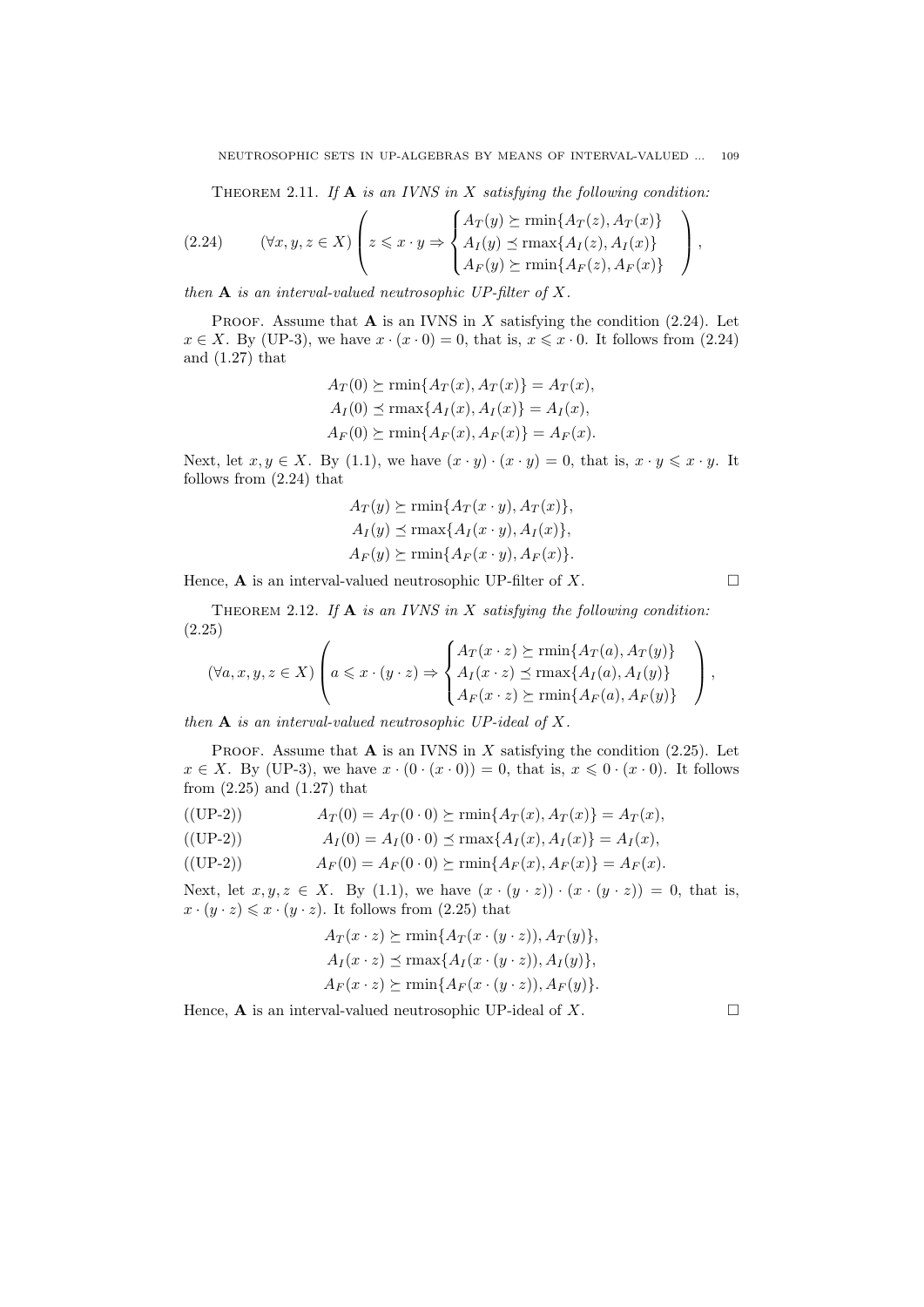For any fixed interval numbers  $\tilde{a}^+, \tilde{a}^-, \tilde{b}^+, \tilde{b}^-, \tilde{c}^+, \tilde{c}^- \in [[0,1]]$  such that  $\tilde{a}^+ \succ$  $\tilde{a}^-, \tilde{b}^+ \succ \tilde{b}^-, \tilde{c}^+ \succ \tilde{c}^-$  and a nonempty subset G of X, the IVNS  ${\bf A}^G\begin{bmatrix} \tilde{a}^+, \tilde{b}^-, \tilde{c}^+\\ \tilde{a}^-,\tilde{b}^+ \end{bmatrix}$  $\left[ \begin{smallmatrix} a & ,b & ,c\ \tilde{a} & ,\tilde{b}^+,\tilde{c}^- \end{smallmatrix} \right] =$  $(X, A_T^G[\tilde{a}^+], A_T^G[\tilde{b}^-_+], A_F^G[\tilde{c}^+])$  in X, where  $A_T^G[\tilde{a}^+], A_T^G[\tilde{b}^-_+]$ , and  $A_F^G[\tilde{c}^+]$  are IVFSs in *X* which are given as follows:

$$
A_T^G[\tilde{a}^+](x) = \begin{cases} \tilde{a}^+ & \text{if } x \in G, \\ \tilde{a}^- & \text{otherwise,} \end{cases}
$$

$$
A_I^G[\tilde{b}^-_{\tilde{b}^+}](x) = \begin{cases} \tilde{b}^- & \text{if } x \in G, \\ \tilde{b}^+ & \text{otherwise,} \end{cases}
$$

$$
A_F^G[\tilde{c}^+](x) = \begin{cases} \tilde{c}^+ & \text{if } x \in G, \\ \tilde{c}^- & \text{otherwise.} \end{cases}
$$

Lemma 2.1. *If the constant* 0 *of X is in a nonempty subset G of X, then the*  $IVNS$   $\mathbf{A}^G$  $\begin{bmatrix} \tilde{a}^+,\tilde{b}^-,\tilde{c}^+ \\ \tilde{a}-\tilde{a}+\tilde{a}-\tilde{b}^- \end{bmatrix}$  $a^{-}, b^{-}, c^{-}$  *in X satisfies the conditions* (2.4), (2.5)*, and* (2.6)*.* 

PROOF. If  $0 \in G$ , then  $A_T^G[\tilde{a}^+](0) = \tilde{a}^+, A_T^G[\tilde{b}^-](0) = \tilde{b}^-$ , and  $A_F^G[\tilde{c}^+](0) = \tilde{c}^+.$ Thus

$$
(\forall x \in X) \begin{pmatrix} A_T^G[\tilde{a}^+](0) = \tilde{a}^+ \succeq A_T^G[\tilde{a}^+](x) \\ A_T^G[\tilde{b}^-_+](0) = \tilde{b}^- \preceq A_T^G[\tilde{b}^-_+](x) \\ A_{F}^G[\tilde{c}^+](0) = \tilde{c}^+ \succeq A_{F}^G[\tilde{c}^+](x) \end{pmatrix}.
$$

 $\text{Hence, } \mathbf{A}^G[\begin{smallmatrix} \tilde{a}^+, \tilde{b}^-, \tilde{c}^+ \ \tilde{a}-\tilde{a}+\tilde{a}-\tilde{c} \end{smallmatrix}$ *a*<sup>−</sup>, $^a$ <sup>*,*</sup> $^b$ , $c$ <sup>*-*</sup></sup> $]$  satisfies the conditions (2.4), (2.5), and (2.6). □

LEMMA 2.2. *If the IVNS*  ${\bf A}^G\begin{bmatrix} \tilde{a}^+,\tilde{b}^-, \tilde{c}^+\\ \tilde{a}^-,\tilde{a}^+ \end{bmatrix}$ *a*˜*−,*˜*b*+*,c*˜*<sup>−</sup>* ] *in X satisfies the condition* (2.4) *(resp.,*  $(2.5)$ ,  $(2.6)$ *)*, then the constant 0 of X is in a nonempty subset G of X.

PROOF. Assume that the IVNS  ${\bf A}^G\begin{bmatrix} \tilde{a}^+, \tilde{b}^-, \tilde{c}^+\\ z^- \tilde{z}^+ \end{bmatrix}$  $a^{\alpha}$ , $b^{\alpha}$ , $c^{\alpha}$ <sup>*c*</sup>,  $\tilde{a}$ <sup>−</sup>, $\tilde{b}$ <sup>+</sup>, $\tilde{c}$ <sup>−</sup></sub> ] in *X* satisfies the condition (2.4). Then  $A_T^G[\tilde{a}^+](0) \succeq A_T^G[\tilde{a}^+](x)$  for all  $x \in X$ . Since *G* is nonempty, there exists  $g \in G$ . Thus  $A_T^G[\tilde{a}^+](g) = \tilde{a}^+$  and so  $A_T^G[\tilde{a}^+](0) \succeq A_T^G[\tilde{a}^+](g) = \tilde{a}^+ \succeq A_T^G[\tilde{a}^+](0)$ , that is,  $A_T^G$  $[<sup>\tilde{a}^+</sup>]<sub>\tilde{a}^-</sub>$  [0) =  $\tilde{a}^+$ . Hence, 0 ∈ *G*. □

THEOREM 2.13. *The IVNS*  ${\bf A}^G\begin{bmatrix} \tilde{a}^+,\tilde{b}^-, \tilde{c}^+\\ z-\tilde{z}+\tilde{z}^-\end{bmatrix}$ *a*˜*−,*˜*b*+*,c*˜*<sup>−</sup>* ] *in X is an interval-valued neutrosophic UP-subalgebra of X if and only if a nonempty subset G of X is a UPsubalgebra of X.*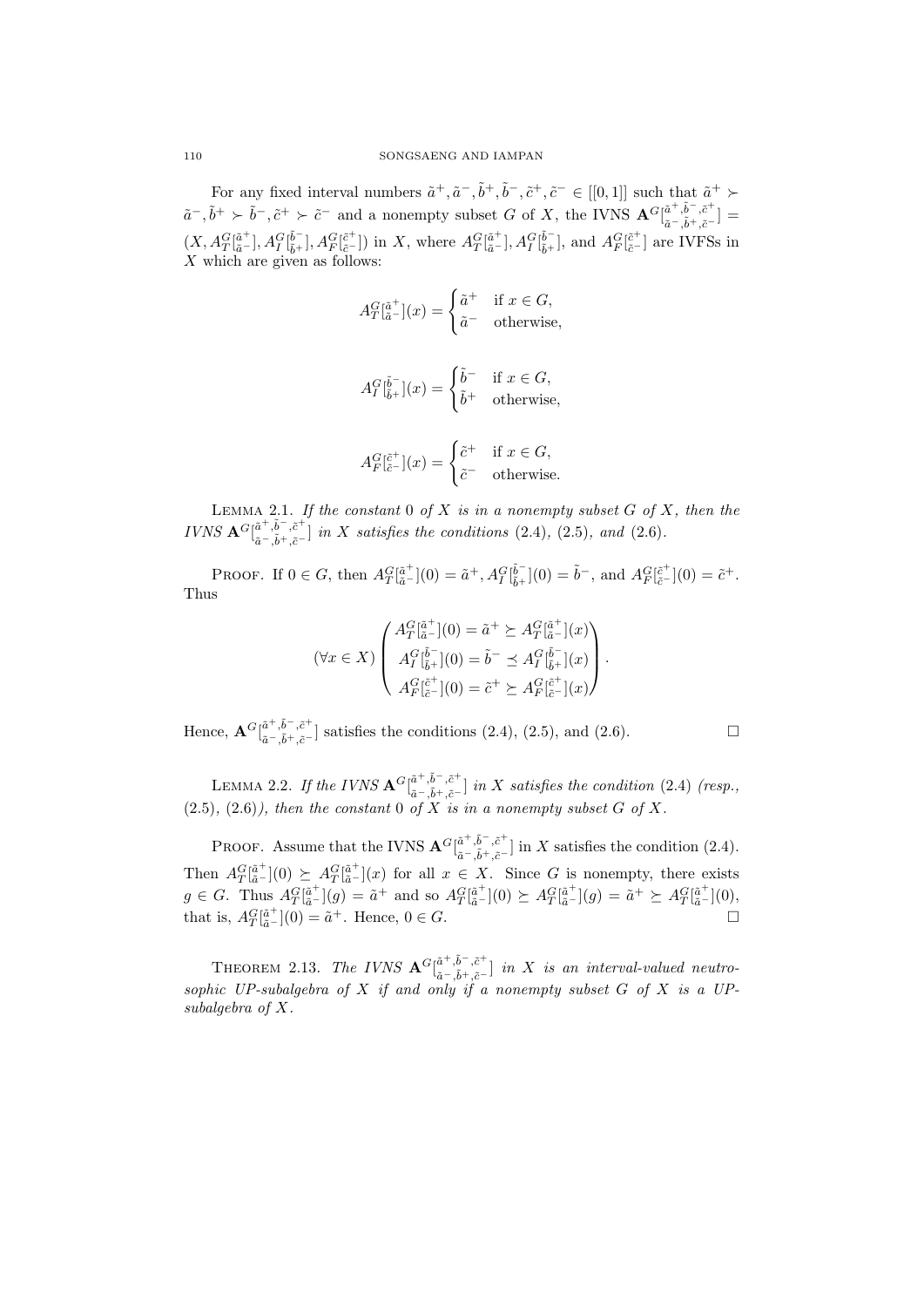PROOF. Assume that  $\mathbf{A}^G\begin{bmatrix} \tilde{a}^+ , \tilde{b}^- , \tilde{c}^+ \\ \tilde{c}^- , \tilde{b}^+ , \tilde{c}^- \end{bmatrix}$ *a*˜*−,*˜*b*+*,c*˜*<sup>−</sup>* ] is an interval-valued neutrosophic UP-subalgebra of *X*. Let  $x, y \in G$ . Then  $A_T^G[\tilde{a}^+](x) = \tilde{a}^+ = A_T^G[\tilde{a}^+](y)$ . Thus

$$
A_T^G[\tilde{a}^+](x \cdot y) \succeq \min\{A_T^G[\tilde{a}^+](x), A_T^G[\tilde{a}^+](y)\}\
$$

$$
= \min\{\tilde{a}^+, \tilde{a}^+\}
$$

 $=\tilde{a}$  $((1.27))$ 

$$
\succeq A_T^G[\tilde{\mathbf{a}}^+](x \cdot y)
$$

and so  $A_T^G[\tilde{a}^+](x \cdot y) = \tilde{a}^+$ . Thus  $x \cdot y \in G$ . Hence, *G* is a UP-subalgebra of *X*.

Conversely, assume that *G* is a UP-subalgebra of *X*. Let  $x, y \in X$ . **Case 1:**  $x, y \in G$ . Then

$$
A_T^G[\tilde{a}^-](x) = \tilde{a}^+ = A_T^G[\tilde{a}^+](y),
$$
  
\n
$$
A_T^G[\tilde{b}^-_+](x) = \tilde{b}^- = A_T^G[\tilde{b}^-_+](y),
$$
  
\n
$$
A_F^G[\tilde{c}^+](x) = \tilde{c}^+ = A_F^G[\tilde{c}^+](y).
$$

Since *G* is a UP-subalgebra of *X*, we have  $x \cdot y \in G$  and so  $A_T^G \left[\frac{\tilde{a}^+}{\tilde{a}^-}\right](x \cdot y) =$  $\tilde{a}^+, A_I^G[\tilde{b}^-_{\tilde{b}^+}](x \cdot y) = \tilde{b}^-$ , and  $A_F^G[\tilde{c}^+_{\tilde{c}^-}](x \cdot y) = \tilde{c}^+$ . By (1.27), it follows that

$$
A_{T}^{G}[\tilde{a}^+](x \cdot y) = \tilde{a}^+ \succeq \tilde{a}^+ = \min\{\tilde{a}^+, \tilde{a}^+\} = \min\{A_{T}^{G}[\tilde{a}^+](x), A_{T}^{G}[\tilde{a}^+](y)\},
$$
  
\n
$$
A_{I}^{G}[\tilde{b}^-](x \cdot y) = \tilde{b}^- \preceq \tilde{b}^- = \max\{\tilde{b}^-, \tilde{b}^-\} = \max\{A_{I}^{G}[\tilde{b}^-](x), A_{I}^{G}[\tilde{b}^-](y)\},
$$
  
\n
$$
A_{F}^{G}[\tilde{c}^+](x \cdot y) = \tilde{c}^+ \succeq \tilde{c}^+ = \min\{\tilde{c}^+, \tilde{c}^+\} = \min\{A_{F}^{G}[\tilde{c}^+](x), A_{F}^{G}[\tilde{c}^+](y)\}.
$$
  
\nCase 2:  $x \notin G$  or  $y \notin G$ . Then

$$
A_T^G[\tilde{a}^-](x) = \tilde{a}^- \text{ or } A_T^G[\tilde{a}^+](y) = \tilde{a}^-,
$$
  
\n
$$
A_I^G[\tilde{b}^-_+](x) = \tilde{b}^+ \text{ or } A_I^G[\tilde{b}^-_+](y) = \tilde{b}^+,
$$
  
\n
$$
A_F^G[\tilde{c}^+](x) = \tilde{c}^- \text{ or } A_F^G[\tilde{c}^+](y) = \tilde{c}^-.
$$

By (1.27), it follows that

$$
\begin{aligned}\n\text{rmin}\{A_T^G[\tilde{a}^+](x), A_T^G[\tilde{a}^+](y)\} &= \text{rmin}\{\tilde{a}^-,\tilde{a}^-\} = \tilde{a}^-, \\
\text{rmax}\{A_I^G[\tilde{b}^-_+](x), A_I^G[\tilde{b}^-_+](y)\} &= \text{rmax}\{\tilde{b}^+, \tilde{b}^+\} = \tilde{b}^+, \\
\text{rmin}\{A_F^G[\tilde{c}^+](x), A_F^G[\tilde{c}^+](y)\} &= \text{rmin}\{\tilde{c}^-,\tilde{c}^-\} = \tilde{c}^-. \\
\end{aligned}
$$

Therefore,

$$
A_T^G[\tilde{a}^+](x \cdot y) \succeq \tilde{a}^- = \min \{ A_T^G[\tilde{a}^+](x), A_T^G[\tilde{a}^+](y) \},
$$
  
\n
$$
A_I^G[\tilde{b}^-_+](x \cdot y) \preceq \tilde{b}^+ = \max \{ A_I^G[\tilde{b}^-_+](x), A_I^G[\tilde{b}^-_+](y) \},
$$
  
\n
$$
A_F^G[\tilde{c}^+](x \cdot y) \succeq \tilde{c}^- = \min \{ A_F^G[\tilde{c}^+](x), A_F^G[\tilde{c}^+](y) \}.
$$

 $\text{Hence, } \mathbf{A}^G \lbrack \begin{smallmatrix} \tilde{a}^+, \tilde{b}^-, \tilde{c}^+ \ \tilde{a}-\tilde{a}+\tilde{a}-\tilde{a} \end{smallmatrix}$ *a*<sup>−</sup>,<sup>*b*</sup> +,*c*<sup>−</sup></sup> l is an interval-valued neutrosophic UP-subalgebra of *X*.  $\Box$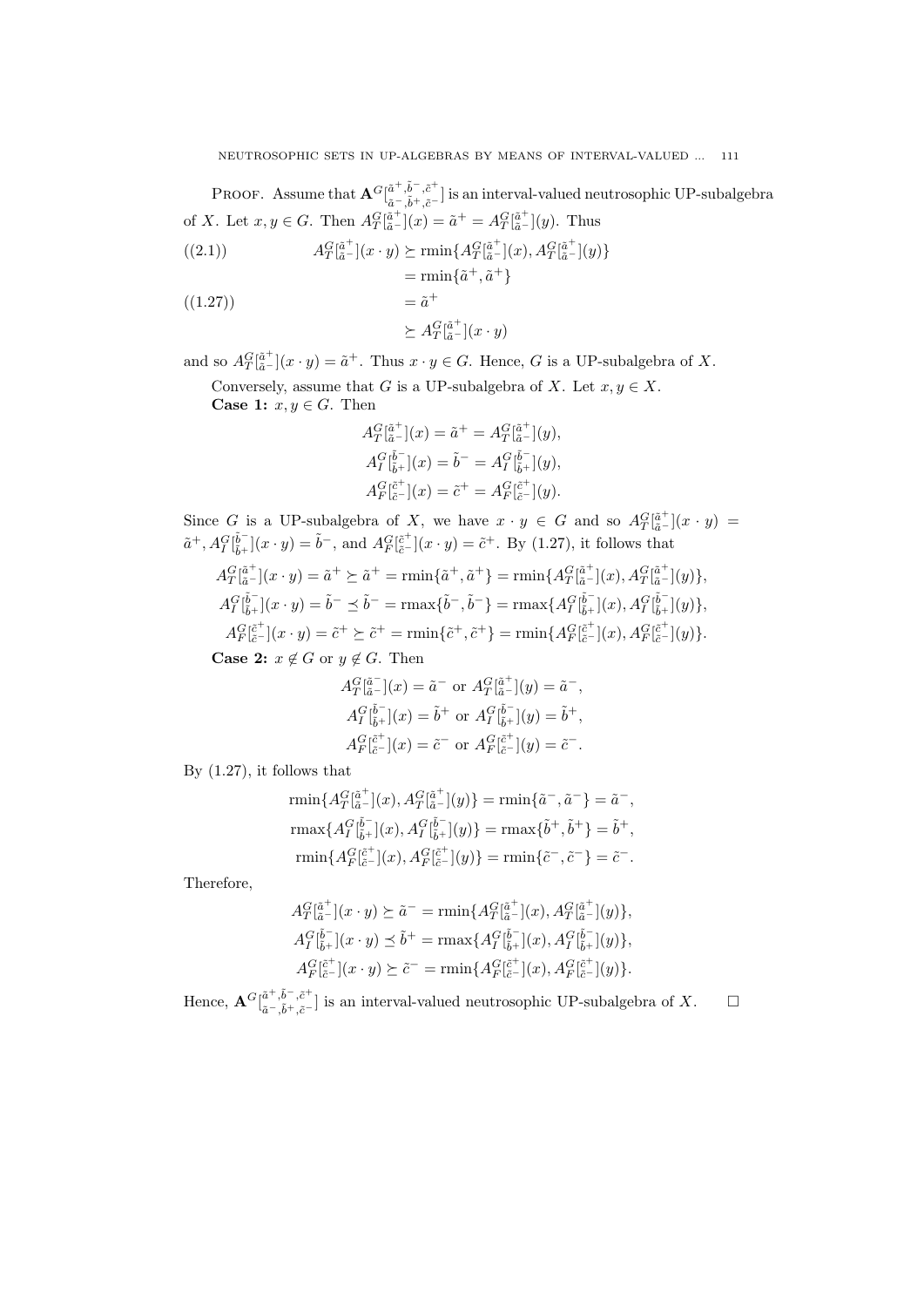THEOREM 2.14. *The IVNS*  $\mathbf{A}^G\begin{bmatrix} \tilde{a}^+,\tilde{b}^-, \tilde{c}^+\\ \tilde{z}-\tilde{z}^+ \end{bmatrix}$ *a*˜*−,*˜*b*+*,c*˜*<sup>−</sup>* ] *in X is an interval-valued neutrosophic near UP-filter of X if and only if a nonempty subset G of X is a near UP-filter of X.*

PROOF. Assume that  $\mathbf{A}^G\begin{bmatrix} \tilde{a}^+ , \tilde{b}^- , \tilde{c}^+ \\ z^- , \tilde{z}^+ \end{bmatrix}$ *a*  $\cdot$ <sup>*,b*</sup>, *c*<sup>−</sup> is an interval-valued neutrosophic near UP-<br> $\tilde{a}$ <sup>−</sup>, $\tilde{b}$ <sup>+</sup>, $\tilde{c}$ <sup>−</sup> filter of *X*. Since  $\mathbf{A}^G[\begin{matrix} \tilde{a}^+, \tilde{b}^-, \tilde{c}^+ \\ z - \tilde{b}^+ \end{matrix}]$ *a*<sup>−</sup>,<sup>*b*</sup>  $\cdot$ ,<sup>*c*</sup>  $\cdot$ </sup> satisfies the condition (2.4), it follows from Lemma 2.2 that 0 ∈ *G*. Next, let  $x \in X$  and  $y \in G$ . Then  $A_T^G[\tilde{a}^+](y) = \tilde{a}^+$ . By (2.7)

$$
A_T^G[\tilde{\mathbf{a}}_T^+](x \cdot y) \succeq A_T^G[\tilde{\mathbf{a}}_T^+](y) = \tilde{a}^+ \succeq A_T^G[\tilde{\mathbf{a}}_T^+](x \cdot y)
$$

and so  $A_T^G[\tilde{a}^+](x \cdot y) = \tilde{a}^+$ . Thus  $x \cdot y \in G$ . Hence, *G* is a near UP-filter of *X*.

Conversely, assume that *G* is a near UP-filter of *X*. Since  $0 \in G$ , it follows from Lemma 2.1 that  $\mathbf{A}^G\begin{bmatrix} \tilde{a}^+ , \tilde{b}^- , \tilde{c}^+ \\ \tilde{c}^- , \tilde{b}^+ , \tilde{c}^- \end{bmatrix}$ *a*<sup>−</sup>,<sup>*b*</sup> <sub>*,</sub></sub><sup><i>c*</sup> <sup>*c*</sup></sup><sub>*a*<sup>−</sup>, $\tilde{b}$ <sup>+</sup>, $\tilde{c}$ <sup>−</sup></sub><sup>*a*</sup> and (2.6).  $\tilde{a}$ <sup>−</sup>, $\tilde{b}$ <sup>+</sup>, $\tilde{c}$ <sup>−</sup></sub> Next, let  $x, y \in X$ .

**Case 1:**  $y \in G$ . Then  $A_T^G[\tilde{a}^+](y) = \tilde{a}^+, A_T^G[\tilde{b}^-](y) = \tilde{b}^-,$  and  $A_F^G[\tilde{c}^+](y) =$  $\tilde{c}^+$ . Since *G* is a near UP-filter of *X*, we have  $x \cdot y \in G$  and so  $A_T^G[\tilde{a}^+](x \cdot y) =$  $\tilde{a}^+, A_I^G[\bar{b}^-_{\tilde{b}^+}](x \cdot y) = \tilde{b}^-$ , and  $A_F^G[\bar{c}^+_{\tilde{c}^-}](x \cdot y) = \tilde{c}^+$ . Thus

$$
A_T^G[\tilde{a}^+](x \cdot y) = \tilde{a}^+ \succeq \tilde{a}^+ = A_T^G[\tilde{a}^+](y),
$$
  
\n
$$
A_T^G[\tilde{b}^-_+](x \cdot y) = \tilde{b}^- \preceq \tilde{b}^- = A_T^G[\tilde{b}^-_+](y),
$$
  
\n
$$
A_T^G[\tilde{c}^+](x \cdot y) = \tilde{c}^+ \succeq \tilde{c}^+ = A_T^G[\tilde{c}^+](y).
$$

**Case 2:**  $y \notin G$ . Then  $A_T^G[\tilde{a}^+](y) = \tilde{a}^-, A_T^G[\tilde{b}^-](y) = \tilde{b}^+,$  and  $A_F^G[\tilde{c}^+](y) = \tilde{c}^-.$ Thus

$$
A_T^G[\tilde{a}^+](x \cdot y) \succeq \tilde{a}^- = A_T^G[\tilde{a}^+](y),
$$
  
\n
$$
A_I^G[\tilde{b}^-_+](x \cdot y) \preceq \tilde{b}^+ = A_I^G[\tilde{b}^-_+](y),
$$
  
\n
$$
A_F^G[\tilde{c}^+](x \cdot y) \succeq \tilde{c}^- = A_F^G[\tilde{c}^+](y).
$$

 $\text{Hence, } \mathbf{A}^G \lbrack_{z - \frac{\tilde{t}}{\tilde{t}} + \frac{\tilde{b}^-, \tilde{c}^+}{z- \tilde{b}^-}}$ *a*<sup>−</sup>,<sup>*b*</sup> +,*c*<sup>−</sup></sub> l is an interval-valued neutrosophic near UP-filter of *X*.  $\Box$ 

THEOREM 2.15. *The IVNS*  $\mathbf{A}^G\begin{bmatrix} \tilde{a}^+,\tilde{b}^-, \tilde{c}^+\\ \tilde{z}-\tilde{z}^+ \end{bmatrix}$ *a*˜*−,*˜*b*+*,c*˜*<sup>−</sup>* ] *in X is an interval-valued neutrosophic UP-filter of X if and only if a nonempty subset G of X is a UP-filter of X.*

PROOF. Assume that  $\mathbf{A}^G[\tilde{a}^{\dagger}, \tilde{b}^{\dagger}, \tilde{c}^{\dagger}]_{z=-\tilde{t}+\tilde{z}=\tilde{z}}$ *a*  $\cdot$ <sup>*,b*</sup>, *c*<sup>−</sup> is an interval-valued neutrosophic UP-filter of *X*. Since  $\mathbf{A}^G\begin{bmatrix} \tilde{a}^+, \tilde{b}^-, \tilde{c}^+\\ \tilde{a}-\tilde{a}+\tilde{a}^- \end{bmatrix}$ *a*<sup>−</sup>,<sup>*b*</sup>−,*c*<sup>−</sup></sup> ] satisfies the condition (2.4), it follows from Lemma 2.2 that  $0 \in G$ . Next, let  $x, y \in X$  be such that  $x \cdot y \in G$  and  $x \in G$ . Then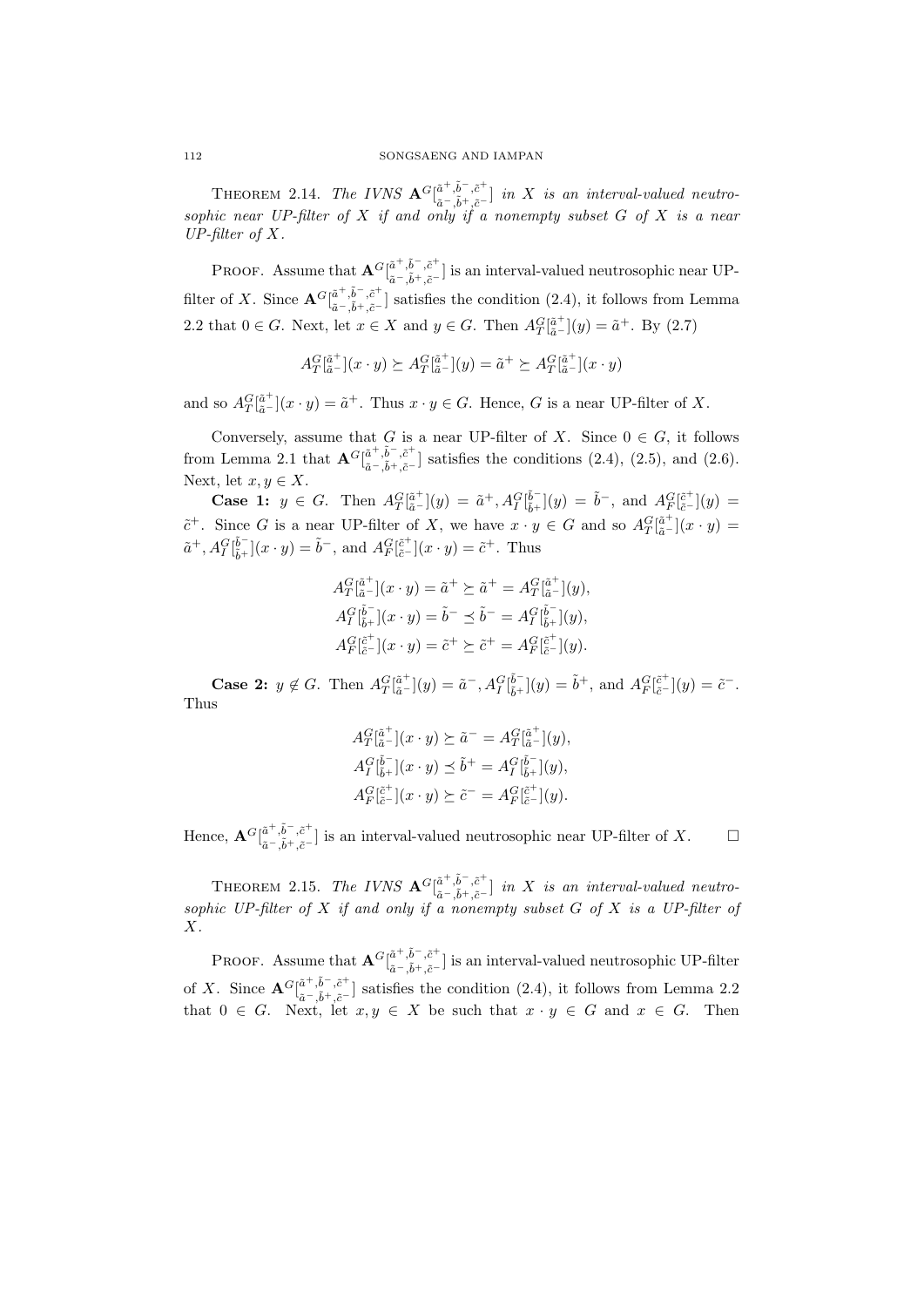$$
A_T^G[\tilde{a}^+](x \cdot y) = \tilde{a}^+ = A_T^G[\tilde{a}^+](x). \text{ Thus}
$$
  
\n((2.10))  
\n
$$
A_T^G[\tilde{a}^+](y) \succeq \min \{ A_T^G[\tilde{a}^+](x \cdot y), A_T^G[\tilde{a}^+](x) \}
$$
  
\n
$$
= \min \{ \tilde{a}^+, \tilde{a}^+ \}
$$

$$
((1.27)) \qquad \qquad = \tilde{a}^+
$$

$$
\succeq A_T^G[\tilde{\mathbf{a}}^+](y)
$$

and so  $A_T^G[\tilde{a}^+](y) = \tilde{a}^+$ . Thus  $y \in G$ . Hence, *G* is a UP-filter of *X*.

Conversely, assume that *G* is a UP-filter of *X*. Since  $0 \in G$ , it follows from Lemma 2.1 that  $\mathbf{A}^{G}$  $\begin{bmatrix} \tilde{a}^{+}, \tilde{b}^{-}, \tilde{c}^{+} \\ z^{-} , \tilde{b}^{+}, z^{-} \end{bmatrix}$  $a^{\text{-}}$ , $b^{\text{-}}$ , $c^{\text{-}}$ <sub>*,*</sub><sup>*c*</sup><sub>−</sub> $\bar{b}$  +, $\tilde{c}$ <sup>−</sup> $\bar{b}$  satisfies the conditions (2.4), (2.5), and (2.6). Next, let  $x, y \in X$ .

**Case 1:**  $x \cdot y \in G$  and  $x \in G$ . Then

$$
A_T^G[\tilde{a}^+](x \cdot y) = \tilde{a}^+ = A_T^G[\tilde{a}^+](x),
$$
  
\n
$$
A_I^G[\tilde{b}^-_+](x \cdot y) = \tilde{b}^- = A_I^G[\tilde{b}^-_+](x),
$$
  
\n
$$
A_F^G[\tilde{c}^-](x \cdot y) = \tilde{c}^+ = A_F^G[\tilde{c}^+](x).
$$

Since G is a UP-filter of X, we have  $y \in G$  and so  $A_T^G \tilde{a}^{\dagger}_{\bar{a}}(y) = \tilde{a}^+, A_T^G \tilde{b}^{\dagger}_{\tilde{b}^+}(y) = \tilde{b}^-,$ and  $A_F^G[\tilde{e}^+](y) = \tilde{e}^+$ . By (1.27), it follows that

$$
A_T^G \tilde{a}^{\tilde{a}^+}_{\tilde{a}^-}(y) = \tilde{a}^+ \succeq \tilde{a}^+ = \min\{\tilde{a}^+, \tilde{a}^+\} = \min\{A_T^G \tilde{a}^+_{\tilde{a}^-}(x \cdot y), A_T^G \tilde{a}^+_{\tilde{a}^-}(x)\},
$$
  
\n
$$
A_T^G \tilde{b}^-_{\tilde{b}^+}(y) = \tilde{b}^- \preceq \tilde{b}^- = \max\{\tilde{b}^-, \tilde{b}^-\} = \max\{A_T^G \tilde{b}^+_{\tilde{b}^+}(x \cdot y), A_T^G \tilde{b}^-_{\tilde{b}^+}(x)\},
$$
  
\n
$$
A_F^G \tilde{b}^+_{\tilde{c}^-}(y) = \tilde{c}^+ \succeq \tilde{c}^+ = \min\{\tilde{c}^+, \tilde{c}^+\} = \min\{A_F^G \tilde{b}^+_{\tilde{c}^-}(x \cdot y), A_F^G \tilde{b}^-_{\tilde{c}^-}(x)\}.
$$

**Case 2:**  $x \cdot y \notin G$  or  $x \notin G$ . Then

$$
A_T^G[\tilde{a}^+](x \cdot y) = \tilde{a}^- \text{ or } A_T^G[\tilde{a}^+](x) = \tilde{a}^-,
$$
  
\n
$$
A_I^G[\tilde{b}^-_+](x \cdot y) = \tilde{b}^+ \text{ or } A_I^G[\tilde{b}^-_+](x) = \tilde{b}^+,
$$
  
\n
$$
A_F^G[\tilde{c}^+](x \cdot y) = \tilde{c}^- \text{ or } A_F^G[\tilde{c}^-](x) = \tilde{c}^-.
$$

By (1.27), it follows that

$$
\begin{aligned} &\text{rmin}\{A^G_T[\tilde{\tilde{a}}^+](x \cdot y), A^G_T[\tilde{\tilde{a}}^+](x)\} = \text{rmin}\{\tilde{a}^-,\tilde{a}^-\} = \tilde{a}^-,\\ &\text{rmax}\{A^G_T[\tilde{\tilde{b}}^+_{\tilde{b}^+}](x \cdot y), A^G_T[\tilde{\tilde{b}}^+_{\tilde{b}^+}](x)\} = \text{rmax}\{\tilde{b}^+, \tilde{b}^+\} = \tilde{b}^+,\\ &\text{rmin}\{A^G_T[\tilde{\tilde{c}}^+](x \cdot y), A^G_T[\tilde{\tilde{c}}^+](x)\} = \text{rmin}\{\tilde{c}^-,\tilde{c}^-\} = \tilde{c}^-. \end{aligned}
$$

Therefore,

$$
A_T^G[\tilde{a}^+](y) \succeq \tilde{a}^- = \min\{A_T^G[\tilde{a}^+](x \cdot y), A_T^G[\tilde{a}^+](x)\},
$$
  
\n
$$
A_I^G[\tilde{b}^-_+](y) \preceq \tilde{b}^+ = \max\{A_I^G[\tilde{b}^-_+](x \cdot y), A_I^G[\tilde{b}^-_+](x)\},
$$
  
\n
$$
A_F^G[\tilde{c}^-](y) \succeq \tilde{c}^- = \min\{A_F^G[\tilde{c}^+](x \cdot y), A_F^G[\tilde{c}^+](x)\}.
$$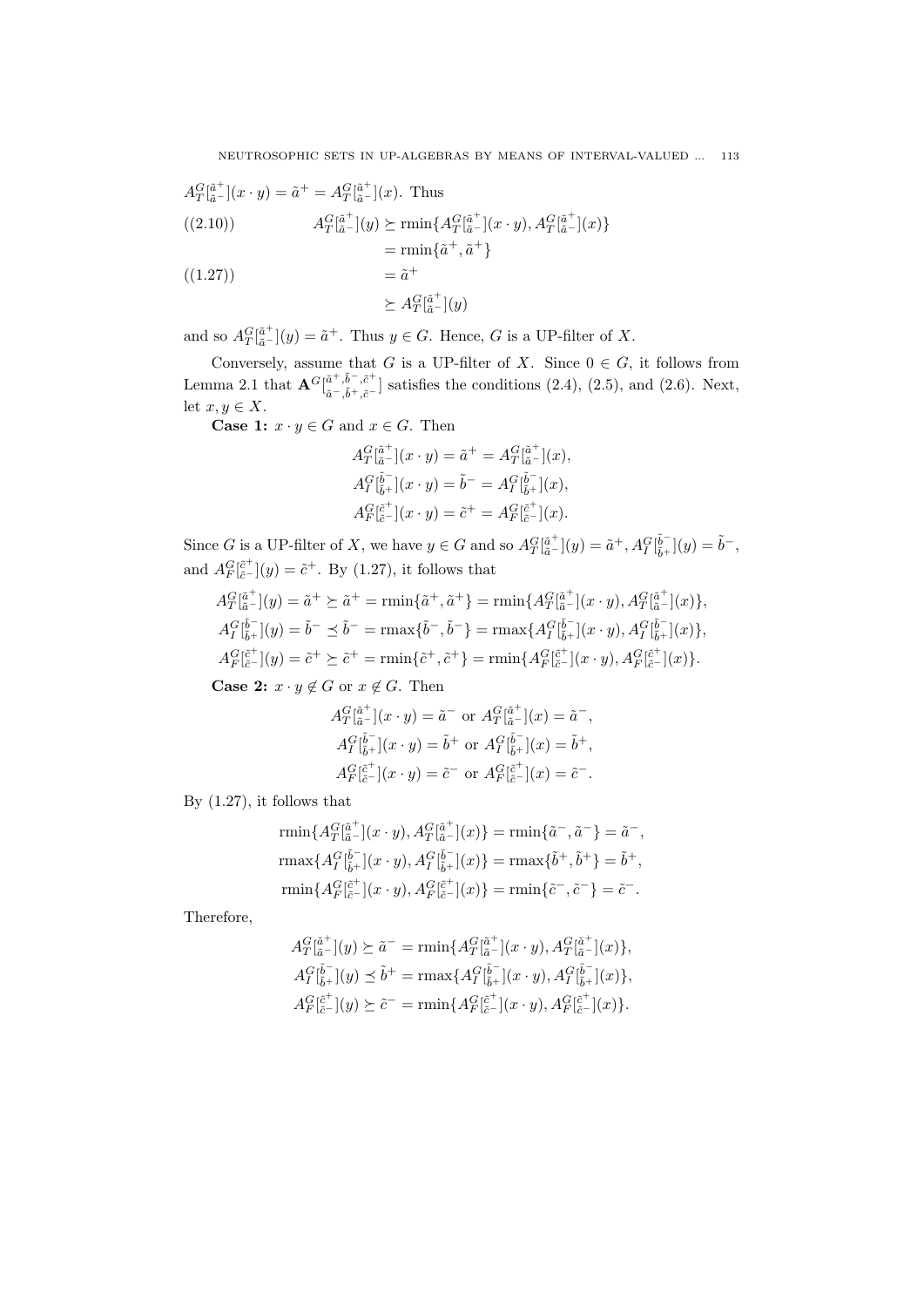$\text{Hence, } \mathbf{A}^G \lbrack \begin{smallmatrix} \tilde{a}^+, \tilde{b}^-, \tilde{c}^+ \ \tilde{a}-\tilde{a}+\tilde{a}-\tilde{a} \end{smallmatrix}$ *a*<sup>−</sup>,<sup>*b*</sup> +,*c*<sup>−</sup></sub> l is an interval-valued neutrosophic UP-filter of *X*.  $\Box$ 

THEOREM 2.16. *The IVNS*  $\mathbf{A}^G\begin{bmatrix} \tilde{a}^+,\tilde{b}^-, \tilde{c}^+\\ \tilde{z}-\tilde{z}^+ \end{bmatrix}$ *a*˜*−,*˜*b*+*,c*˜*<sup>−</sup>* ] *in X is an interval-valued neutrosophic UP-ideal of X if and only if a nonempty subset G of X is a UP-ideal of X.*

PROOF. Assume that  $\mathbf{A}^G \begin{bmatrix} \tilde{a}^+, \tilde{b}^-, \tilde{c}^+ \\ z - \tilde{z}^+ \end{bmatrix}$ *a*  $\cdot$ <sup>*,o*</sup>,<sup>*c*</sup> is an interval-valued neutrosophic UP-ideal of *X*. Since  $\mathbf{A}^G\begin{bmatrix} \tilde{a}^+, \tilde{b}^-, \tilde{c}^+\\ z-\tilde{z}+ \tilde{z}^- \end{bmatrix}$ *a*<sup>−</sup>,<sup>*o*</sup>  $\cdot$ ,<sup>*c*</sup> ] satisfies the condition (2.4), it follows from Lemma 2.2 that  $0 \in G$ . Next, let  $x, y, z \in X$  be such that  $x \cdot (y \cdot z) \in G$  and  $y \in G$ . Then  $A_T^G[\tilde{a}^+](x \cdot (y \cdot z)) = \tilde{a}^+ = A_T^G[\tilde{a}^+](y)$ . Thus

(2.13)) 
$$
A_T^G[\tilde{a}^+](x \cdot z) \succeq \min\{A_T^G[\tilde{a}^+](x \cdot (y \cdot z)), A_T^G[\tilde{a}^+](y)\}
$$

$$
= \min\{\tilde{a}^+, \tilde{a}^+\}
$$

$$
= \tilde{a}^+
$$

$$
\succeq A_T^G[\tilde{\mathbf{a}}^+](x \cdot z)
$$

and so  $A_T^G[\tilde{a}^+](x \cdot z) = \tilde{a}^+$ . Thus  $x \cdot z \in G$ . Hence, *G* is a UP-ideal of *X*.

Conversely, assume that *G* is a UP-ideal of *X*. Since  $0 \in G$ , it follows from Lemma 2.1 that  $\mathbf{A}^{G}$  $\begin{bmatrix} \tilde{a}^+, \tilde{b}^-, \tilde{c}^+ \\ \tilde{a}^- \tilde{b}^- \end{bmatrix}$  $a^{\text{-}}$ , $b^{\text{-}}$ , $c^{\text{-}}$ <sub>*,c*</sub><sup>-</sup><sub>,</sub> $\bar{c}$ <sup>-</sup><sub>,</sub> $\bar{c}$ <sup>-</sup><sub>,</sub> $\bar{c}$ <sup>-</sup>, $\bar{c}$ <sup>-</sup>, $\bar{c}$ <sup>-</sup>, $\bar{c}$ <sup>-</sup>, $\bar{c}$ <sup>-</sup>, $\bar{c}$ <sup>-</sup>, $\bar{c}$ <sup>-</sup>, $\bar{c}$ <sup>-</sup>, $\bar{c}$ <sup>-</sup>, $\bar{c}$ <sup>-</sup>, $\bar{c}$ <sup>-</sup>, $\bar{c}$ <sup>-</sup> let  $x, y, z \in X$ .

**Case 1:**  $x \cdot (y \cdot z) \in G$  and  $y \in G$ . Then

$$
A_T^G[\tilde{a}^+](x \cdot (y \cdot z)) = \tilde{a}^+ = A_T^G[\tilde{a}^+](y),
$$
  
\n
$$
A_T^G[\tilde{b}^-_+](x \cdot (y \cdot z)) = \tilde{b}^- = A_T^G[\tilde{b}^-_+](y),
$$
  
\n
$$
A_T^G[\tilde{c}^+](x \cdot (y \cdot z)) = \tilde{c}^+ = A_T^G[\tilde{c}^+_+](y).
$$

Since G is a UP-ideal of X, we have  $x \cdot z \in G$  and so  $A_T^G[\tilde{a}^+](x \cdot z) = \tilde{a}^+, A_T^G[\tilde{b}^-_+](x \cdot z)$  $z) = \tilde{b}$ <sup>-</sup>, and  $A_F^G[\tilde{c}^+](x \cdot z) = \tilde{c}^+$ . By (1.27), it follows that

$$
A_T^G[\tilde{a}^+](x \cdot z) = \tilde{a}^+ \succeq \tilde{a}^+ = \min\{\tilde{a}^+, \tilde{a}^+\} = \min\{A_T^G[\tilde{a}^+](x \cdot (y \cdot z)), A_T^G[\tilde{a}^+](y)\},
$$
  
\n
$$
A_T^G[\tilde{b}^-](x \cdot z) = \tilde{b}^- \preceq \tilde{b}^- = \max\{\tilde{b}^-, \tilde{b}^-\} = \max\{A_T^G[\tilde{b}^-](x \cdot (y \cdot z)), A_T^G[\tilde{b}^-](y)\},
$$
  
\n
$$
A_F^G[\tilde{c}^+](x \cdot z) = \tilde{c}^+ \succeq \tilde{c}^+ = \min\{\tilde{c}^+, \tilde{c}^+\} = \min\{A_F^G[\tilde{c}^+](x \cdot (y \cdot z)), A_F^G[\tilde{c}^+](y)\}.
$$

**Case 2:**  $x \cdot (y \cdot z) \notin G$  or  $y \notin G$ . Then

$$
A_T^G[\tilde{a}^+](x \cdot (y \cdot z)) = \tilde{a}^- \text{ or } A_T^G[\tilde{a}^+](y) = \tilde{a}^-,
$$
  
\n
$$
A_T^G[\tilde{b}^-](x \cdot (y \cdot z)) = \tilde{b}^+ \text{ or } A_T^G[\tilde{b}^-](y) = \tilde{b}^+,
$$
  
\n
$$
A_F^G[\tilde{c}^+](x \cdot (y \cdot z)) = \tilde{c}^- \text{ or } A_F^G[\tilde{c}^+](y) = \tilde{c}^-.
$$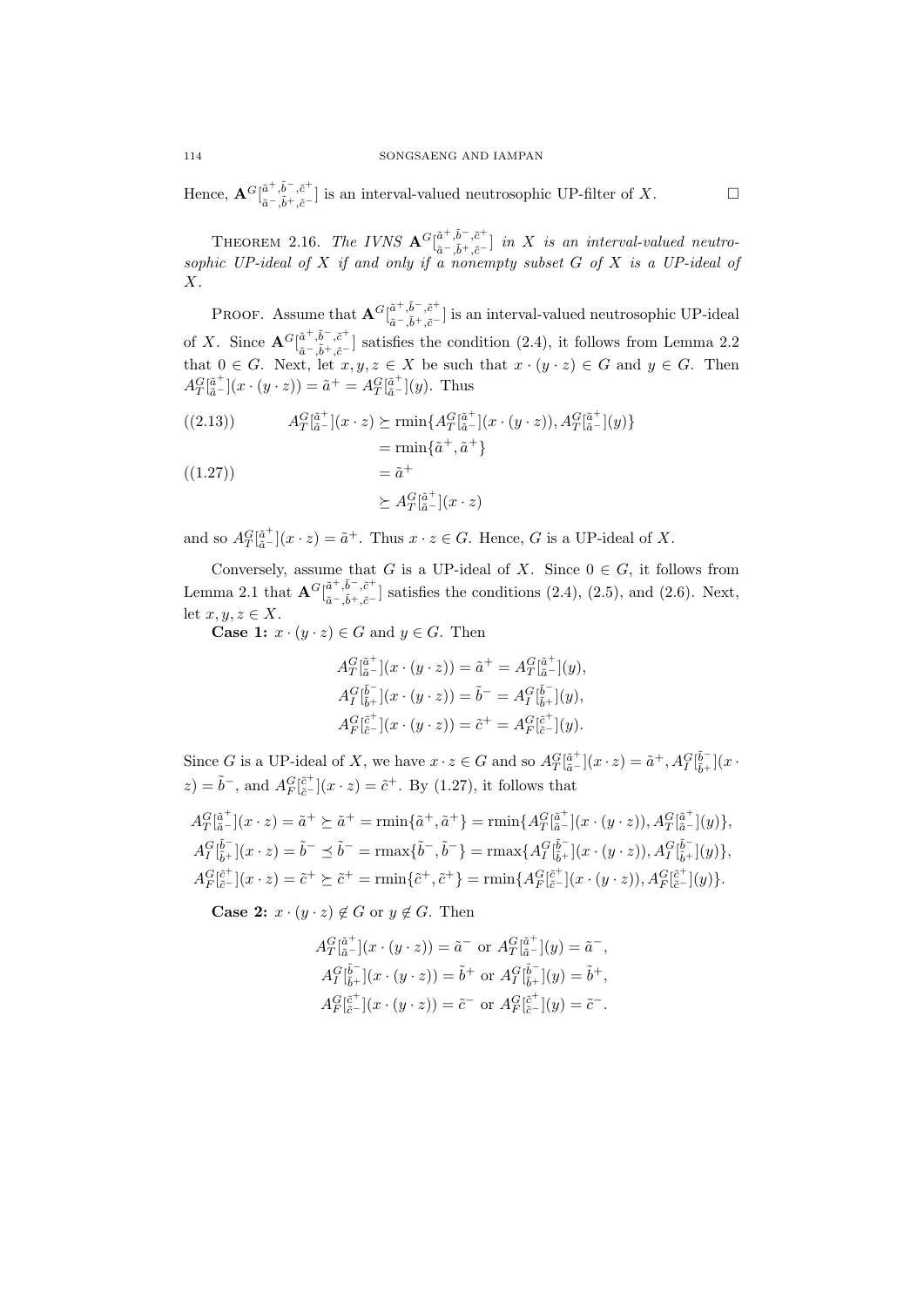By (1.27), it follows that

$$
\begin{aligned}\n\text{rmin}\{A^G_T[\tilde{a}^+](x \cdot (y \cdot z)), A^G_T[\tilde{a}^+](y)\} &= \text{rmin}\{\tilde{a}^-,\tilde{a}^-\} = \tilde{a}^-, \\
\text{rmax}\{A^G_T[\tilde{b}^-_+](x \cdot (y \cdot z)), A^G_T[\tilde{b}^-_+](y)\} &= \text{rmax}\{\tilde{b}^+, \tilde{b}^+\} = \tilde{b}^+, \\
\text{rmin}\{A^G_T[\tilde{c}^+_+](x \cdot (y \cdot z)), A^G_T[\tilde{c}^+_+](y)\} &= \text{rmin}\{\tilde{c}^-,\tilde{c}^-\} = \tilde{c}^-. \\
\end{aligned}
$$

Therefore,

$$
A_T^G[\tilde{a}^+](x \cdot z) \succeq \tilde{a}^- = \min \{ A_T^G[\tilde{a}^+](x \cdot (y \cdot z)), A_T^G[\tilde{a}^+](y) \},
$$
  
\n
$$
A_T^G[\tilde{b}^-](x \cdot z) \preceq \tilde{b}^+ = \max \{ A_T^G[\tilde{b}^-](x \cdot (y \cdot z)), A_T^G[\tilde{b}^-](y) \},
$$
  
\n
$$
A_F^G[\tilde{c}^+](x \cdot z) \succeq \tilde{c}^- = \min \{ A_F^G[\tilde{c}^+](x \cdot (y \cdot z)), A_F^G[\tilde{c}^+](y) \}.
$$

 $\text{Hence, } \mathbf{A}^G[\begin{smallmatrix} \tilde{a}^+, \tilde{b}^-, \tilde{c}^+ \ \tilde{a}-\tilde{a}+\tilde{a}-\tilde{c} \end{smallmatrix}$ *a*<sup>−</sup>,<sup>*o*</sup>  $\cdot$ ,<sup>*c*</sup> is an interval-valued neutrosophic UP-ideal of *X*. □

THEOREM 2.17. *The IVNS*  ${\bf A}^G\begin{bmatrix} \tilde{a}^+,\tilde{b}^-,\tilde{c}^+\\ z-\tilde{z}+\tilde{z}^- \end{bmatrix}$ *a*˜*−,*˜*b*+*,c*˜*<sup>−</sup>* ] *in X is an interval-valued neutrosophic strong UP-ideal of X if and only if a nonempty subset G of X is a strong UP-ideal of X.*

PROOF. Assume that  $\mathbf{A}^G\begin{bmatrix} \tilde{a}^+ , \tilde{b}^- , \tilde{c}^+ \\ \tilde{c}^- , \tilde{c}^+ \end{bmatrix}$ *a*<sup>−</sup>,<sup>*o*</sup></sup>,<sup>*c*</sup><sup>−</sup><sub>*i*</sub><sup>*c*</sup><sub>*n*</sub><sup>*a*</sup><sub></sub><sup>*n*</sup><sub>*n*</sub><sup>*a*</sup><sub>*n*</sub><sup>*n*</sup><sub>*a*</sub><sup>*n*</sup><sub>*n*</sub><sup>*a*</sup><sub>*n*</sub><sup>*n*</sup><sub>*a*</sub><sup>*n*</sup><sub>*n*</sub><sup>*a*</sup><sub>*n*</sub><sup>*n*</sup><sub>*a*</sub><sup>*n*</sup><sub>*n*</sub><sup>*a*</sup><sub>*n*</sub><sup>*n*</sup></sup>*a*<sup>*n*</sup><sub>*a*</sub><sup>*n*</sup>*n*<sup>*a*</sup><sub>*n*</sub><sup>*n*</sup>*n*<sup>*n*</sup></sup>*a*<sup>*n*</sup>*n*<sup>*n*</sup> UP-ideal of *X*. By Theorem 2.1, we have  ${\bf A}^G\begin{bmatrix} \tilde{a}^+, \tilde{b}^-, \tilde{c}^+\\ z- \tilde{t}^+ \end{bmatrix}$  $a^{-}, \tilde{b}^{+}, \tilde{c}^{-}$  is constant, that is,  $A_T^G[\tilde{a}^+]$ is constant. Since *G* is nonempty, we have  $A_T^G[\tilde{a}^+](x) = \tilde{a}^+$  for all  $x \in X$ . Thus  $G = X$ . Hence, *G* is a strong UP-ideal of *X*.

Conversely, assume that *G* is a strong UP-ideal of *X*. Then  $G = X$ , so

$$
(\forall x \in X) \begin{pmatrix} A_T^G \left[\tilde{a}^+\right](x) = \tilde{a}^+ \\ A_T^G \left[\tilde{b}^-\right](x) = \tilde{b}^- \\ A_T^G \left[\tilde{b}^+\right](x) = \tilde{c}^+ \end{pmatrix}.
$$

Thus  $A_T^G[\tilde{a}^+], A_T^G[\tilde{b}^-]$ , and  $A_F^G[\tilde{c}^+]$  are constant, that is,  $\mathbf{A}^G[\tilde{a}^+,\tilde{b}^-,\tilde{c}^+]$ *a*˜*−,*˜*b*+*,c*˜*<sup>−</sup>* ] is constant. By Theorem 2.1, we have  $\mathbf{A}^G\begin{bmatrix} \tilde{a}^+ , \tilde{b}^- , \tilde{c}^+ \\ z^- , \tilde{z}^+ \end{bmatrix}$ *a*<sup>−</sup>,<sup>*o*</sup>,<sup>*c*</sup> is an interval-valued neutrosophic strong  $\tilde{a}$ <sup>−</sup>, $\tilde{b}$ <sup>+</sup>, $\tilde{c}$ <sup>−</sup> UP-ideal of *X*.

### **3. Level Subsets of Interval-Valued Neutrosophic Sets**

In this section, we discuss the relationships among interval-valued neutrosophic UP-subalgebras (resp., interval-valued neutrosophic near UP-filters, intervalvalued neutrosophic UP-filters, interval-valued neutrosophic UP-ideals, intervalvalued neutrosophic strong UP-ideals) of UP-algebras and their level subsets.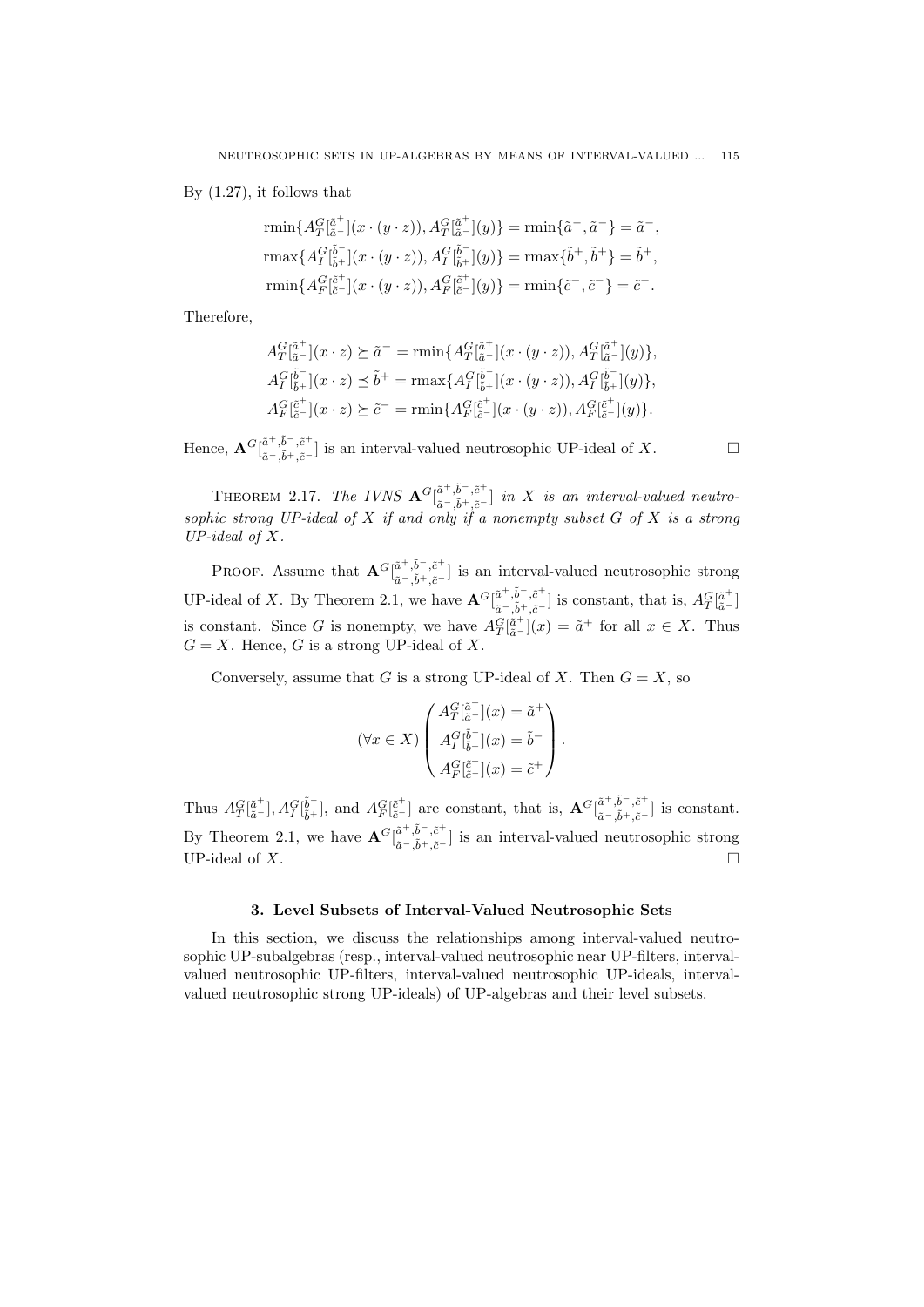DEFINITION 3.1. Let *A* be an IVFS in a nonempty set *X*. For any  $\tilde{a} \in [[0,1]],$ the sets

- (3.1)  $U(A; \tilde{a}) = \{x \in X \mid A(x) \succeq \tilde{a}\},\$
- (3.2)  $L(A; \tilde{a}) = \{x \in X \mid A(x) \leq \tilde{a}\},\$
- (3.3)  $E(A; \tilde{a}) = \{x \in X \mid A(x) = \tilde{a}\}$

are called an upper  $\tilde{a}$ -level subset, a lower  $\tilde{a}$ -level subset, and an equal  $\tilde{a}$ -level subset of *A*, respectively.

Theorem 3.1. *An IVNS* **A** *in X is an interval-valued neutrosophic UP-subalgebra* of X if and only if for all  $\tilde{a}, \tilde{b}, \tilde{c} \in [[0,1]],$  the sets  $U(A_T; \tilde{a}), L(A_I; \tilde{b}),$  and  $U(A_F; \tilde{c})$ *are either empty or UP-subalgebras of X.*

PROOF. Assume that **A** is an interval-valued neutrosophic UP-subalgebra of *X*. Let  $\tilde{a}, \tilde{b}, \tilde{c} \in [[0,1]]$  be such that  $U(A_T; \tilde{a}), L(A_T; \tilde{b}),$  and  $U(A_F; \tilde{c})$  are nonempty.

Let  $x, y \in U(A_T; \tilde{a})$ . Then  $A_T(x) \succeq \tilde{a}$  and  $A_T(y) \succeq \tilde{a}$ . Since **A** is an intervalvalued neutrosophic UP-subalgebra of *X* and by (1.32), we have

$$
A_T(x \cdot y) \succeq \min\{A_T(x), A_T(y)\} \succeq \tilde{a}.
$$

Thus  $x \cdot y \in U(A_T; \tilde{a})$ .

Let  $x, y \in L(A_I; \tilde{b})$ . Then  $A_I(x) \preceq \tilde{b}$  and  $A_I(y) \preceq \tilde{b}$ . Since **A** is an intervalvalued neutrosophic UP-subalgebra of *X* and by (1.34), we have

$$
A_I(x \cdot y) \preceq \max\{A_I(x), A_I(y)\} \preceq \tilde{b}.
$$

Thus  $x \cdot y \in L(A_I; \tilde{b}).$ 

Let  $x, y \in U(A_F; \tilde{c})$ . Then  $A_F(x) \succeq \tilde{c}$  and  $A_F(y) \succeq \tilde{c}$ . Since **A** is an intervalvalued neutrosophic UP-subalgebra of *X* and by (1.32), we have

$$
A_F(x \cdot y) \succeq \min\{A_F(x), A_F(y)\} \succeq \tilde{c}.
$$

Thus  $x \cdot y \in U(A_F; \tilde{c})$ .

Hence,  $U(A_T; \tilde{a})$ ,  $L(A_I; \tilde{b})$ , and  $U(A_F; \tilde{c})$  are UP-subalgebras of X.

Conversely, assume that for all  $\tilde{a}, \tilde{b}, \tilde{c} \in [[0,1]],$  the sets  $U(A_T; \tilde{a}), L(A_T; \tilde{b})$ , and  $U(A_F; \tilde{c})$  are either empty or UP-subalgebras of *X*.

Let *x*, *y* ∈ *X*. By (1.29), we have  $A_T(x) \succeq \min\{A_T(x), A_T(y)\}\$  and  $A_T(y) \succeq$  $\min\{A_T(x), A_T(y)\}\.$  Thus  $x, y \in U(A_T; \min\{A_T(x), A_T(y)\})$ . By assumption, we have  $U(A_T; \text{rmin}\{A_T(x), A_T(y)\})$  is a UP-subalgebra of *X*. Then  $x \cdot y \in$  $U(A_T; \min\{A_T(x), A_T(y)\})$ . Thus  $A_T(x \cdot y) \succeq \min\{A_T(x), A_T(y)\}.$ 

Let  $x, y \in X$ . By (1.29), we have  $A_I(x) \preceq \max\{A_I(x), A_I(y)\}\$  and  $A_I(y) \preceq$  $\max\{A_I(x), A_I(y)\}\.$  Thus  $x, y \in L(A_I; \max\{A_I(x), A_I(y)\})$ . By assumption, we have  $L(A_I; \text{rmax}\{A_I(x), A_I(y)\})$  is a UP-subalgebra of *X*. Then

 $x \cdot y \in L(A_I; \max\{A_I(x), A_I(y)\})$ . Thus  $A_I(x \cdot y) \preceq \max\{A_I(x), A_I(y)\}.$ 

Let *x*, *y* ∈ *X*. By (1.29), we have  $A_F(x) \ge \min\{A_F(x), A_F(y)\}\$  and  $A_F(y) \ge$  $\min\{A_F(x), A_F(y)\}\.$  Thus  $x, y \in U(A_F; \min\{A_F(x), A_F(y)\})$ . By assumption, we have  $U(A_F; \min\{A_F(x), A_F(y)\})$  is a UP-subalgebra of *X*. Then  $x \cdot y \in$  $U(A_F; \min\{A_F(x), A_F(y)\})$ . Thus  $A_F(x \cdot y) \succeq \min\{A_F(x), A_F(y)\}.$ 

Hence, **A** is an interval-valued neutrosophic UP-subalgebra of  $X$ .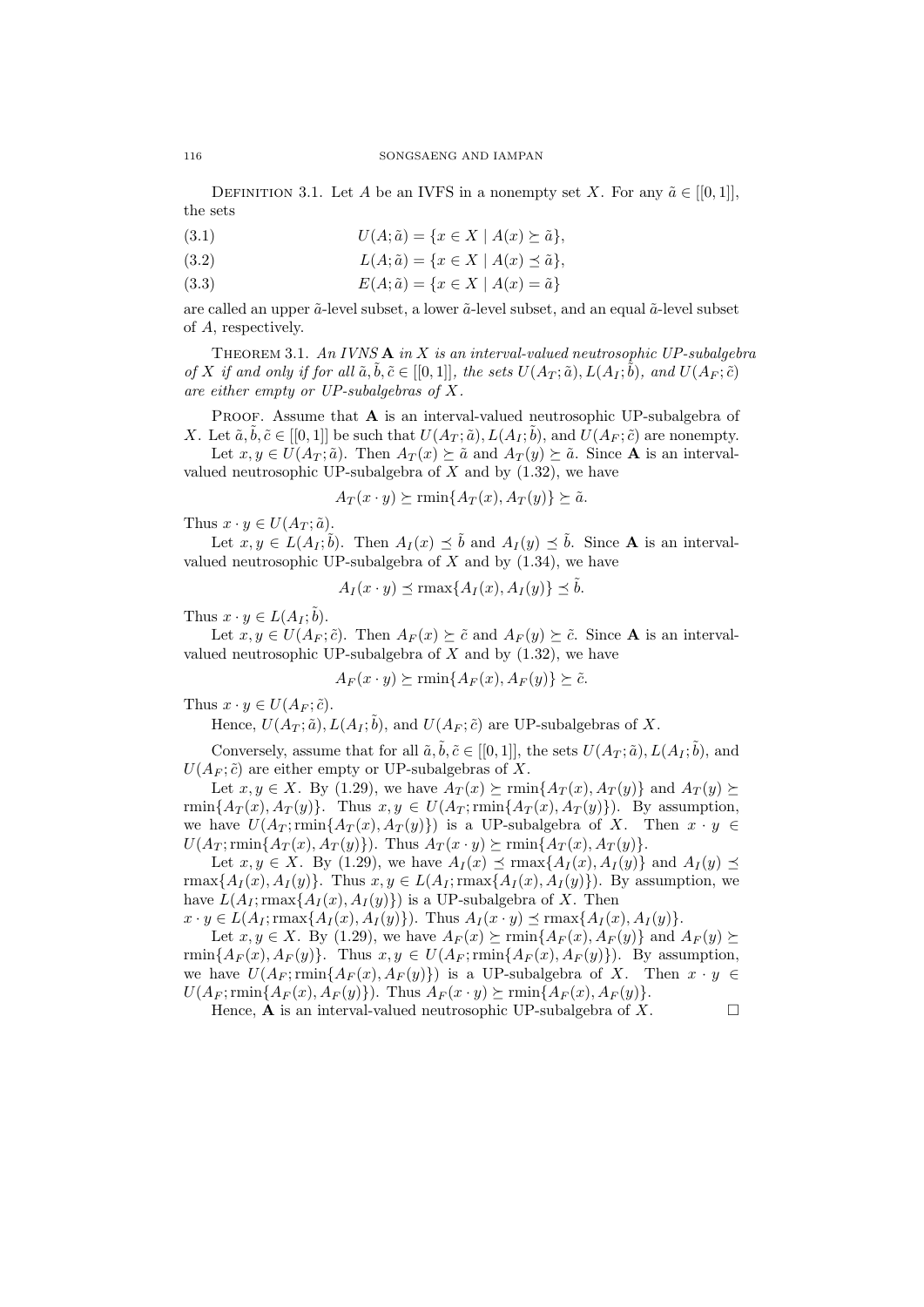Theorem 3.2. *An IVNS* **A** *in X is an interval-valued neutrosophic near UPfilter of X if and only if for all*  $\tilde{a}, \tilde{b}, \tilde{c} \in [[0,1]],$  *the sets*  $U(A_T; \tilde{a}), L(A_I; \tilde{b})$ *, and*  $U(A_F; \tilde{c})$  *are either empty or near UP-filters of X.* 

PROOF. Assume that **A** is an interval-valued neutrosophic near UP-filter of X. Let  $\tilde{a}$ ,  $\tilde{b}$ ,  $\tilde{c}$   $\in$   $[[0,1]]$  be such that  $U(A_T;\tilde{a})$ ,  $L(A_T;\tilde{b})$ , and  $U(A_F;\tilde{c})$  are nonempty.

Let  $x \in U(A_T; \tilde{a}), y \in L(A_T; \tilde{b}), z \in U(A_F; \tilde{c})$ . Since **A** is an interval-valued neutrosophic near UP-filter of *X*, we have

$$
A_T(0) \succeq A_T(x) \succeq \tilde{a}, \ A_I(0) \preceq A_I(y) \preceq \tilde{b}, \ A_F(0) \succeq A_F(z) \succeq \tilde{c}.
$$

Thus  $0 \in U(A_T; \tilde{a}), 0 \in L(A_I; \tilde{b}),$  and  $0 \in U(A_T; \tilde{a}).$ 

Let  $x \in X$  and  $y \in U(A_T; \tilde{a})$ . Then  $A_T(y) \succeq \tilde{a}$ . Since **A** is an interval-valued neutrosophic near UP-filter of *X*, we have

$$
A_T(x \cdot y) \succeq A_T(y) \succeq \tilde{a}.
$$

Thus  $x \cdot y \in U(A_T; \tilde{a})$ .

Let  $x \in X$  and  $y \in L(A_I; \tilde{b})$ . Then  $A_I(y) \preceq \tilde{b}$ . Since **A** is an interval-valued neutrosophic near UP-filter of *X*, we have

$$
A_I(x \cdot y) \preceq A_I(y) \preceq \tilde{b}.
$$

Thus  $x \cdot y \in L(A_I; \tilde{b}).$ 

Let  $x \in X$  and  $y \in U(A_F; \tilde{c})$ . Then  $A_F(y) \succeq \tilde{c}$ . Since **A** is an interval-valued neutrosophic near UP-filter of *X*, we have

$$
A_F(x \cdot y) \succeq A_F(y) \succeq \tilde{c}.
$$

Thus  $x \cdot y \in U(A_F; \tilde{c})$ .

Hence,  $U(A_T; \tilde{a})$ ,  $L(A_I; \tilde{b})$ , and  $U(A_F; \tilde{c})$  are near UP-filters of X.

Conversely, assume that for all  $\tilde{a}, \tilde{b}, \tilde{c} \in [[0,1]],$  the sets  $U(A_T; \tilde{a}), L(A_T; \tilde{b})$ , and  $U(A_F; \tilde{c})$  are either empty or near UP-filters of X.

Let  $x \in X$ . Then  $x \in U(A_T; A_T(x)) \neq \emptyset$ ,  $x \in L(A_I; A_I(x)) \neq \emptyset$ , and  $x \in$  $U(A_T; A_T(x)) \neq \emptyset$ . By assumption, we have  $U(A_T; A_T(x))$ ,  $L(A_I; A_I(x))$ , and  $U(A_F; A_F(x))$  are near UP-filters of X. Then  $0 \in U(A_T; A_T(x)), 0 \in L(A_I; A_I(x)),$ and  $0 \in U(A_F; A_F(x))$ . Thus  $A_T(0) \succeq A_T(x)$ ,  $A_I(0) \preceq A_I(x)$ , and  $A_F(0) \succeq A_F(x)$ .

Let  $x, y \in X$ . Then  $y \in U(A_T; A_T(y)) \neq \emptyset$ . By assumption, we have  $U(A_T; A_T(y))$  is a near UP-filter of X. Then  $x \cdot y \in U(A_T; A_T(y))$ . Thus  $A_T(x \cdot y) \succeq$  $A_T(y)$ .

Let  $x, y \in X$ . Then  $y \in L(A_I; A_I(y)) \neq \emptyset$ . By assumption, we have  $L(A_I; A_I(y))$ is a near UP-filter of *X*. Then  $x \cdot y \in L(A_I; A_I(y))$ . Thus  $A_I(x \cdot y) \preceq A_I(y)$ .

Let  $x, y \in X$ . Then  $y \in U(A_F; A_F(y)) \neq \emptyset$ . By assumption, we have  $U(A_F; A_F(y))$  is a near UP-filter of X. Then  $x \cdot y \in U(A_F; A_F(y))$ . Thus  $A_F(x \cdot y) \succeq$  $A_F(y)$ .

Hence, **A** is an interval-valued neutrosophic near UP-filter of  $X$ .

Theorem 3.3. *An IVNS* **A** *in X is an interval-valued neutrosophic UP-filter* of X if and only if for all  $\tilde{a}, \tilde{b}, \tilde{c} \in [[0,1]],$  the sets  $U(A_T; \tilde{a}), L(A_T; \tilde{b}),$  and  $U(A_F; \tilde{c})$ *are either empty or UP-filters of X.*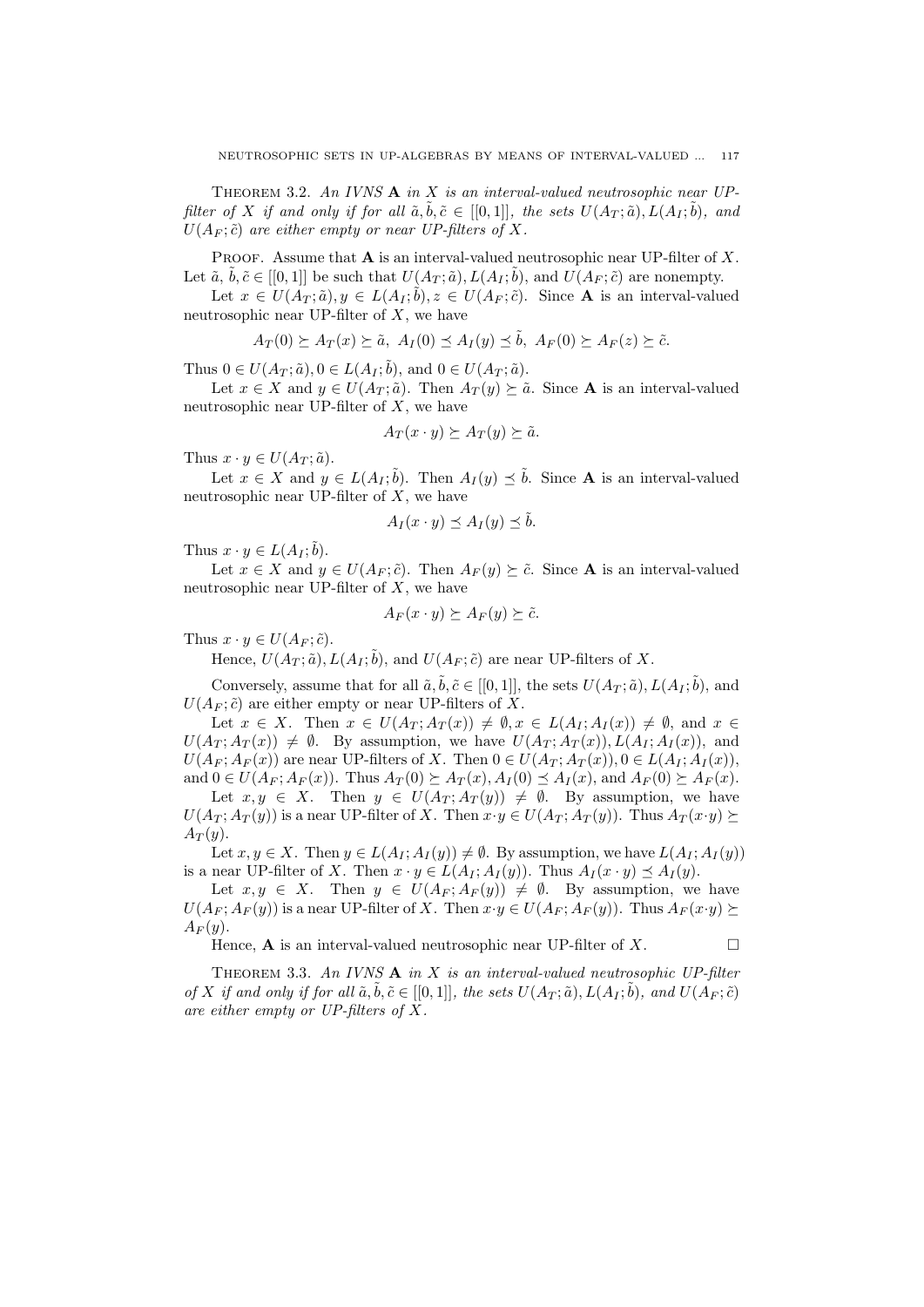Proof. Assume that **A** is an interval-valued neutrosophic UP-filter of *X*. Let  $\tilde{a}, \tilde{b}, \tilde{c} \in [[0,1]]$  be such that  $U(A_T; \tilde{a}), L(A_T; \tilde{b}),$  and  $U(A_F; \tilde{c})$  are nonempty.

Let  $x \in U(A_T; \tilde{a}), y \in L(A_T; \tilde{b}), z \in U(A_F; \tilde{c})$ . Since **A** is an interval-valued neutrosophic UP-filter of *X*, we have

$$
A_T(0) \succeq A_T(x) \succeq \tilde{a}, \ A_I(0) \preceq A_I(y) \preceq \tilde{b}, \ A_F(0) \succeq A_F(z) \succeq \tilde{c}.
$$

Thus  $0 \in U(A_T; \tilde{a}), 0 \in L(A_I; \tilde{b}),$  and  $0 \in U(A_T; \tilde{a}).$ 

Let  $x, y \in X$  be such that  $x \cdot y, x \in U(A_T; \tilde{a})$ . Then  $A_T(x \cdot y) \succeq \tilde{a}$  and  $A_T(x) \succeq \tilde{a}$ . Since **A** is an interval-valued neutrosophic UP-filter of *X*, we have

$$
A_T(y) \succeq \min\{A_T(x \cdot y), A_T(x)\} \succeq \tilde{a}.
$$

Thus  $y \in U(A_T; \tilde{a})$ .

Let  $x, y \in X$  be such that  $x \cdot y, x \in L(A_I; \tilde{b})$ . Then  $A_I(x \cdot y) \preceq \tilde{b}$  and  $A_I(x) \preceq \tilde{b}$ . Since **A** is an interval-valued neutrosophic UP-filter of *X*, we have

$$
A_I(y) \preceq \max\{A_I(x \cdot y), A_I(x)\} \preceq \tilde{b}.
$$

Thus  $y \in L(A_I; \tilde{b}).$ 

Let  $x, y \in X$  be such that  $x \cdot y, x \in U(A_F; \tilde{c})$ . Then  $A_F(x \cdot y) \succeq \tilde{c}$  and  $A_F(x) \succeq \tilde{c}$ . Since **A** is an interval-valued neutrosophic UP-filter of *X*, we have

$$
A_F(y) \succeq \min\{A_F(x \cdot y), A_F(x)\} \succeq \tilde{c}.
$$

Thus  $y \in U(A_F; \tilde{c})$ .

Hence,  $U(A_T; \tilde{a})$ ,  $L(A_I; \tilde{b})$ , and  $U(A_F; \tilde{c})$  are UP-filters of X.

Conversely, assume that for all  $\tilde{a}, \tilde{b}, \tilde{c} \in [[0,1]],$  the sets  $U(A_T; \tilde{a}), L(A_T; \tilde{b})$ , and  $U(A_F; \tilde{c})$  are either empty or UP-filters of X.

Let  $x \in X$ . Then  $x \in U(A_T; A_T(x)) \neq \emptyset$ ,  $x \in L(A_I; A_I(x)) \neq \emptyset$ , and  $x \in$  $U(A_T; A_T(x)) \neq \emptyset$ . By assumption, we have  $U(A_T; A_T(x))$ ,  $L(A_T; A_T(x))$ , and  $U(A_F; A_F(x))$  are UP-filters of X. Then  $0 \in U(A_T; A_T(x)), 0 \in L(A_I; A_I(x)),$  and  $0 \in U(A_F; A_F(x))$ . Thus  $A_T(0) \succeq A_T(x)$ ,  $A_I(0) \preceq A_I(x)$ , and  $A_F(0) \succeq A_F(x)$ .

Let  $x, y \in X$ . By (1.29), we have  $A_T(x \cdot y) \succeq \min\{A_T(x \cdot y), A_T(x)\}\$  and  $A_T(x) \succeq \min\{A_T(x \cdot y), A_T(x)\}\.$  Thus  $x \cdot y, x \in U(A_T; \min\{A_T(x \cdot y), A_T(x)\})\.$ By assumption, we have  $U(A_T; \text{rmin}\{A_T(x \cdot y), A_T(x)\})$  is a UP-filter of *X*. Then  $y \in U(A_T; \min\{A_T(x \cdot y), A_T(x)\})$ . Thus  $A_T(y) \succeq \min\{A_T(x \cdot y), A_T(x)\}.$ 

Let  $x, y \in X$ . By (1.29), we have  $A_I(x \cdot y) \prec \max\{A_I(x \cdot y), A_I(x)\}\$  and  $A_I(x) \preceq \max\{A_I(x \cdot y), A_I(x)\}\.$  Thus  $x \cdot y, x \in L(A_I; \max\{A_I(x \cdot y), A_I(x)\})\.$ By assumption, we have  $L(A_I; \text{rmax}\{A_I(x \cdot y), A_I(x)\})$  is a UP-filter of *X*. Then  $y \in L(A_I; \max\{A_I(x \cdot y), A_I(x)\})$ . Thus  $A_I(y) \preceq \max\{A_I(x \cdot y), A_I(x)\}.$ 

Let  $x, y \in X$ . By (1.29), we have  $A_F(x \cdot y) \succeq \min\{A_F(x \cdot y), A_F(x)\}\$  and  $A_F(x) \succeq \min\{A_F(x \cdot y), A_F(x)\}\.$  Thus  $x \cdot y, x \in U(A_F; \min\{A_F(x \cdot y), A_F(x)\})\.$ By assumption, we have  $U(A_F; \text{rmin}\{A_F(x \cdot y), A_F(x)\})$  is a UP-filter of *X*. Then  $y \in U(A_F; \min\{A_F(x \cdot y), A_F(x)\})$ . Thus  $A_F(y) \succeq \min\{A_F(x \cdot y), A_F(x)\}.$ 

Hence,  $\bf{A}$  is an interval-valued neutrosophic UP-filter of *X*.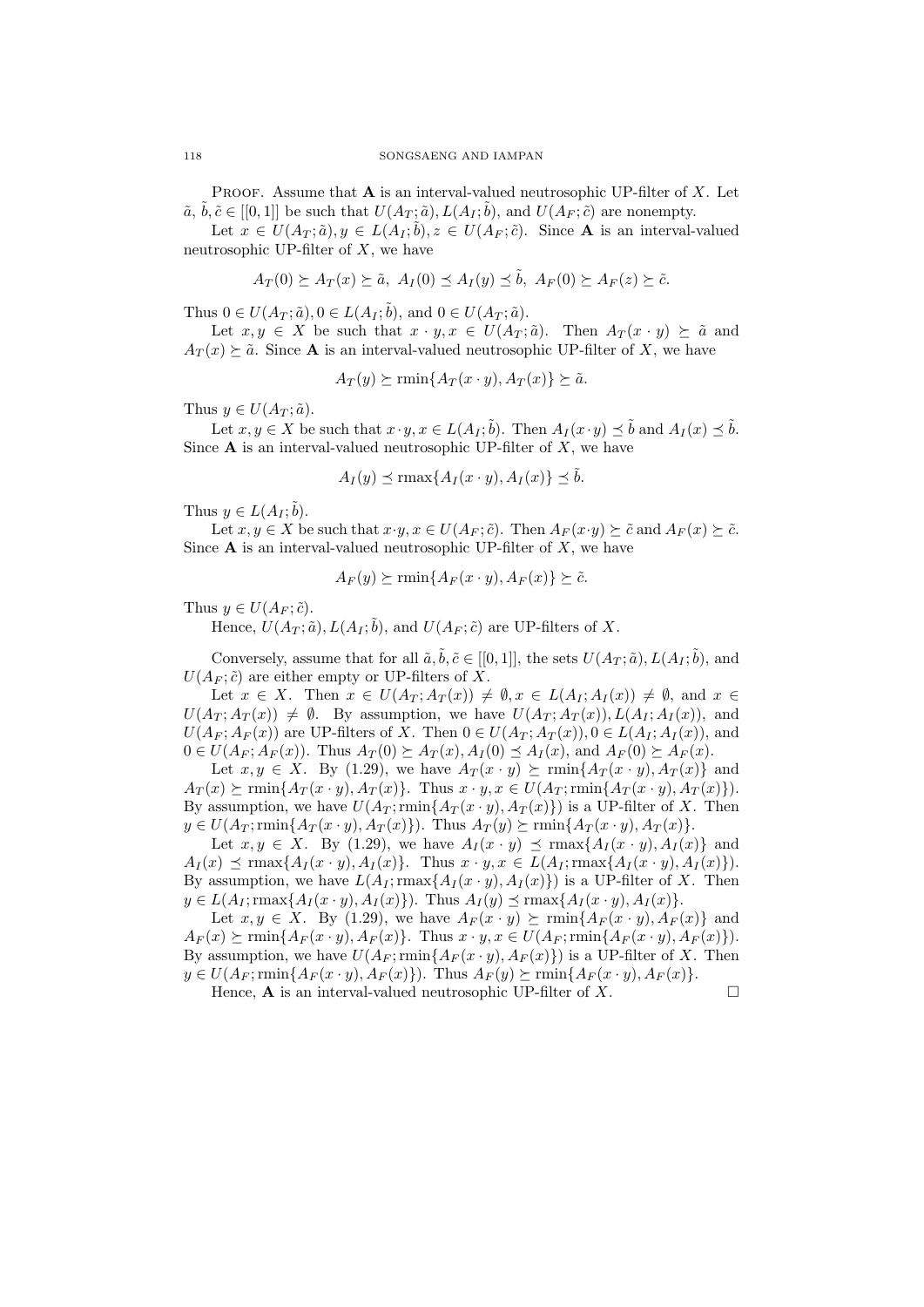Theorem 3.4. *An IVNS* **A** *in X is an interval-valued neutrosophic UP-ideal* of X if and only if for all  $\tilde{a}, \tilde{b}, \tilde{c} \in [[0,1]],$  the sets  $U(A_T; \tilde{a}), L(A_T; \tilde{b}),$  and  $U(A_F; \tilde{c})$ *are either empty or UP-ideals of X.*

Proof. Assume that **A** is an interval-valued neutrosophic UP-ideal of *X*. Let  $\tilde{a}, \tilde{b}, \tilde{c} \in [[0, 1]]$  be such that  $U(A_T; \tilde{a}), L(A_T; \tilde{b}),$  and  $U(A_F; \tilde{c})$  are nonempty.

Let  $x \in U(A_T; \tilde{a}), y \in L(A_T; \tilde{b}), z \in U(A_F; \tilde{c})$ . Since **A** is an interval-valued neutrosophic UP-ideal of *X*, we have

$$
A_T(0) \succeq A_T(x) \succeq \tilde{a}, A_I(0) \preceq A_I(y) \preceq \tilde{b}, A_F(0) \succeq A_F(z) \succeq \tilde{c}.
$$

Thus  $0 \in U(A_T; \tilde{a}), 0 \in L(A_I; \tilde{b}),$  and  $0 \in U(A_T; \tilde{a}).$ 

Let  $x, y, z \in X$  be such that  $x \cdot (y \cdot z), y \in U(A_T; \tilde{a})$ . Then  $A_T(x \cdot (y \cdot z)) \succeq \tilde{a}$ and  $A_T(y) \geq \tilde{a}$ . Since **A** is an interval-valued neutrosophic UP-ideal of *X*, we have

$$
A_T(x \cdot z) \succeq \min\{A_T(x \cdot (y \cdot z)), A_T(y)\} \succeq \tilde{a}.
$$

Thus  $x \cdot z \in U(A_T; \tilde{a})$ .

Let  $x, y, z \in X$  be such that  $x \cdot (y \cdot z), y \in L(A_I; \tilde{b})$ . Then  $A_I(x \cdot (y \cdot z)) \preceq \tilde{b}$ and  $A_I(y) \leq \tilde{b}$ . Since **A** is an interval-valued neutrosophic UP-ideal of *X*, we have

$$
A_I(x \cdot z) \preceq \max\{A_I(x \cdot (y \cdot z)), A_I(y)\} \preceq \tilde{b}.
$$

Thus  $x \cdot z \in L(A_I; \tilde{b}).$ 

Let  $x, y, z \in X$  be such that  $x \cdot (y \cdot z), y \in U(A_F; \tilde{c})$ . Then  $A_F(x \cdot (y \cdot z)) \succeq \tilde{c}$ and  $A_F(y) \succeq \tilde{c}$ . Since **A** is an interval-valued neutrosophic UP-ideal of *X*, we have

 $A_F(x \cdot z) \succeq \min\{A_F(x \cdot (y \cdot z)), A_F(y)\} \succeq \tilde{c}.$ 

Thus  $x \cdot z \in U(A_F; \tilde{c})$ .

Hence,  $U(A_T; \tilde{a})$ ,  $L(A_I; \tilde{b})$ , and  $U(A_F; \tilde{c})$  are UP-ideals of X.

Conversely, assume that for all  $\tilde{a}, \tilde{b}, \tilde{c} \in [[0,1]],$  the sets  $U(A_T; \tilde{a}), L(A_T; \tilde{b})$ , and  $U(A_F; \tilde{c})$  are either empty or UP-ideals of X.

Let  $x \in X$ . Then  $x \in U(A_T; A_T(x)) \neq \emptyset$ ,  $x \in L(A_I; A_I(x)) \neq \emptyset$ , and  $x \in$  $U(A_T; A_T(x)) \neq \emptyset$ . By assumption, we have  $U(A_T; A_T(x))$ ,  $L(A_I; A_I(x))$ , and  $U(A_F; A_F(x))$  are UP-ideals of X. Then  $0 \in U(A_T; A_T(x)), 0 \in L(A_I; A_I(x)),$  and  $0 \in U(A_F; A_F(x))$ . Thus  $A_T(0) \succeq A_T(x)$ ,  $A_I(0) \preceq A_I(x)$ , and  $A_F(0) \succeq A_F(x)$ .

Let  $x, y \in X$ . By (1.29), we have  $A_T(x \cdot (y \cdot z)) \succeq \min\{A_T(x \cdot (y \cdot z)), A_T(y)\}\)$ and  $A_T(y)$   $\succ$  rmin $\{A_T(x \cdot (y \cdot z)), A_T(y)\}$ . Thus  $x \cdot (y \cdot z), y \in U(A_T; \min\{A_T(x \cdot y)\})$  $(y \cdot z)$ ,  $A_T(y)$ }. By assumption, we have  $U(A_T; \min\{A_T(x \cdot (y \cdot z)), A_T(y)\})$  is a UP-ideal of X. Then  $x \cdot z \in U(A_T; \min\{A_T(x \cdot (y \cdot z)), A_T(y)\})$ . Thus  $A_T(x \cdot z)$ rmin ${A_T(x \cdot (y \cdot z)), A_T(y)}$ .

Let  $x, y \in X$ . By (1.29), we have  $A_I(x \cdot (y \cdot z)) \preceq \max\{A_I(x \cdot (y \cdot z)), A_I(y)\}\$ and  $A_I(y) \preceq \max\{A_I(x \cdot (y \cdot z)), A_I(y)\}\.$  Thus  $x \cdot (y \cdot z), y \in L(A_I; \max\{A_I(x \cdot y))\}$  $(y \cdot z)$ ,  $A_I(y)$ }. By assumption, we have  $L(A_I; \max\{A_I(x \cdot (y \cdot z)), A_I(x)\})$  is a UP-ideal of X. Then  $x \cdot z \in L(A_I; \max\{A_I(x \cdot (y \cdot z)), A_I(y)\})$ . Thus  $A_I(x \cdot z) \preceq$ rmax $\{A_I(x \cdot (y \cdot z)), A_I(y)\}.$ 

Let  $x, y \in X$ . By (1.29), we have  $A_F(x \cdot (y \cdot z)) \succeq \min\{A_F(x \cdot (y \cdot z)), A_F(y)\}\)$ and  $A_F(y) \succeq \min\{A_F(x \cdot (y \cdot z)), A_F(y)\}\.$  Thus  $x \cdot (y \cdot z), y \in U(A_F; \min\{A_F(x \cdot y))\}$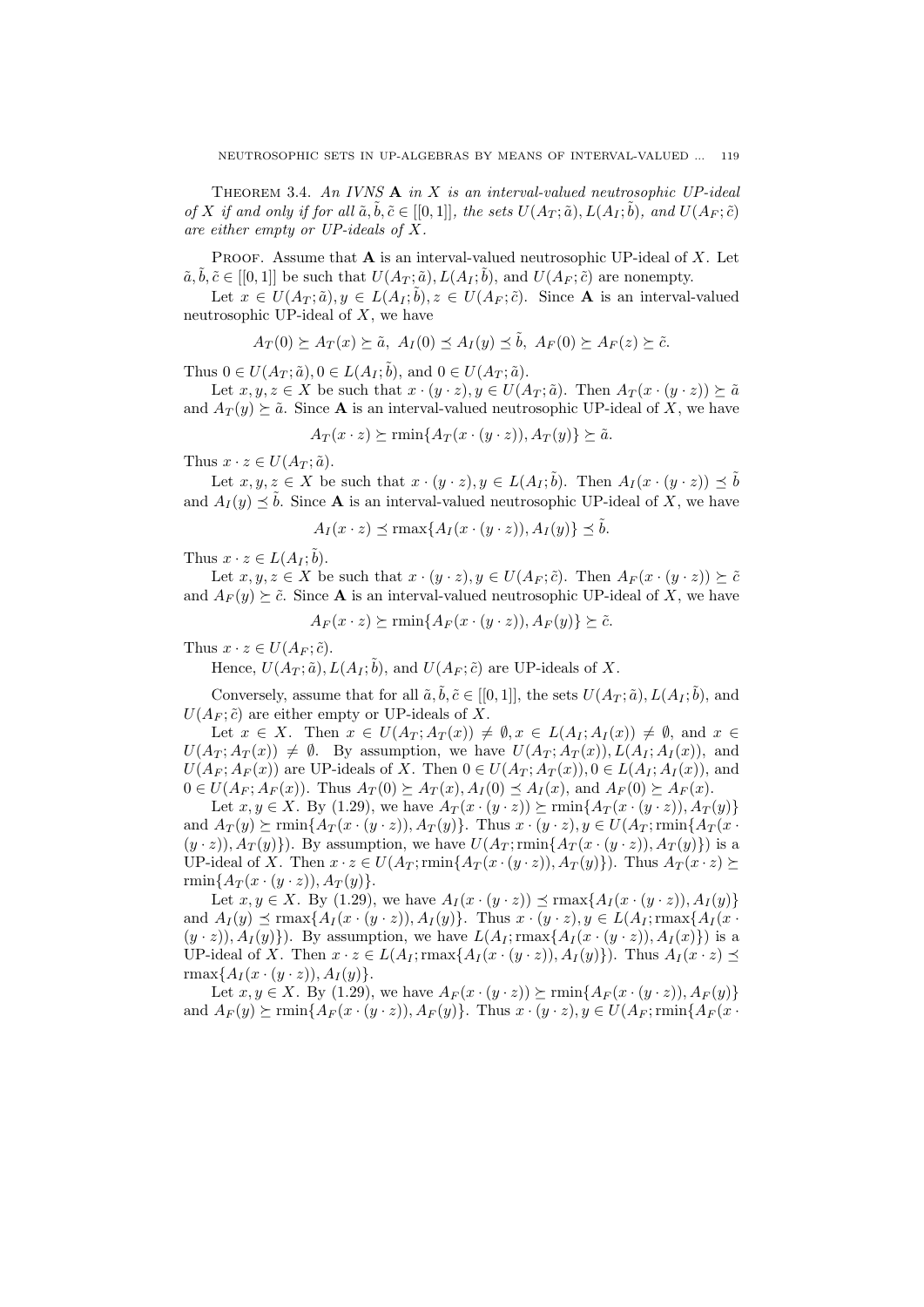$(y \cdot z), A_F(y)$ . By assumption, we have  $U(A_F; \min\{A_F(x \cdot (y \cdot z)), A_F(y)\})$ is a UP-ideal of *X*. Then  $x \cdot z \in U(A_F; \text{rmin}\{A_F(x \cdot (y \cdot z)), A_F(y)\})$ . Thus  $A_F(x \cdot z) \succeq \min\{A_F(x \cdot (y \cdot z)), A_F(y)\}.$ 

Hence, **A** is an interval-valued neutrosophic UP-ideal of  $X$ .

Theorem 3.5. *An IVNS* **A** *in X is an interval-valued neutrosophic strong UP-ideal if and only if for all*  $\tilde{a}, \tilde{b}, \tilde{c} \in [[0,1]],$  the sets  $E(A_T; A_T(0)), E(A_I; A_I(0)),$ and  $E(A_F; A_F(0))$  are strong UP-ideals of X.

PROOF. Assume that **A** is an interval-valued neutrosophic strong UP-ideal of *X*. By Theorem 2.1, we have **A** is constant, that is,  $A_T$ ,  $A_I$ ,  $A_F$  are constant. Thus

$$
(\forall x \in X) \begin{pmatrix} A_T(x) = A_T(0) \\ A_I(x) = A_I(0) \\ A_F(x) = A_F(0) \end{pmatrix}.
$$

Hence,  $E(A_T; A_T(0)) = X, E(A_I; A_I(0)) = X$ , and  $E(A_F; A_F(0)) = X$  and so  $E(A_T; A_T(0)), E(A_I; A_I(0)),$  and  $E(A_F; A_F(0))$  are strong UP-ideals of X.

Conversely, assume that  $E(A_T; A_T(0)), E(A_I; A_I(0)),$  and  $E(A_F; A_F(0))$  are strong UP-ideals of *X*. Then  $E(A_T; A_T(0)) = X$ ,  $E(A_I; A_I(0)) = X$ , and  $E(A_F; A_F(0)) = X$  and so

$$
(\forall x \in X) \begin{pmatrix} A_T(x) = A_T(0) \\ A_I(x) = A_I(0) \\ A_F(x) = A_F(0) \end{pmatrix}.
$$

Thus  $A_T$ ,  $A_I$ ,  $A_F$  are constant, that is, **A** is constant. By Theorem 2.1, we have **A** is an interval-valued neutrosophic strong UP-ideal of  $X$ .

## **4. Conclusions and Future Work**

In this paper, we have introduced the notions of interval-valued neutrosophic UP-subalgebras, interval-valued neutrosophic near UP-filters, interval-valued neutrosophic UP-filters, interval-valued neutrosophic UP-ideals, and interval-valued neutrosophic strong UP-ideals of UP-algebras and investigated some of their important properties. Then, we get the diagram of generalization of IVNSs in UPalgebras as shown in Figure 1.

In our future study, we will apply this notions/results to other type of IVNSs in UP-algebras. Also, we will study the soft set theory of interval-valued neutrosophic UP-subalgebras, interval-valued neutrosophic near UP-filters, interval-valued neutrosophic UP-filters, interval-valued neutrosophic UP-ideals, and interval-valued neutrosophic strong UP-ideals.

#### **References**

- [1] M. A. Ansari, A. Haidar and A. N. A. Koam. On a graph associated to UP-algebras. *Math. Comput. Appl.*, **23**(4)(2018), 61. doi:10.3390/mca23040061
- [2] M. A. Ansari, A. N. A. Koam and A. Haider. Rough set theory applied to UP-algebras. *Ital. J. Pure Appl. Math.*, **42** (2019), 388–402.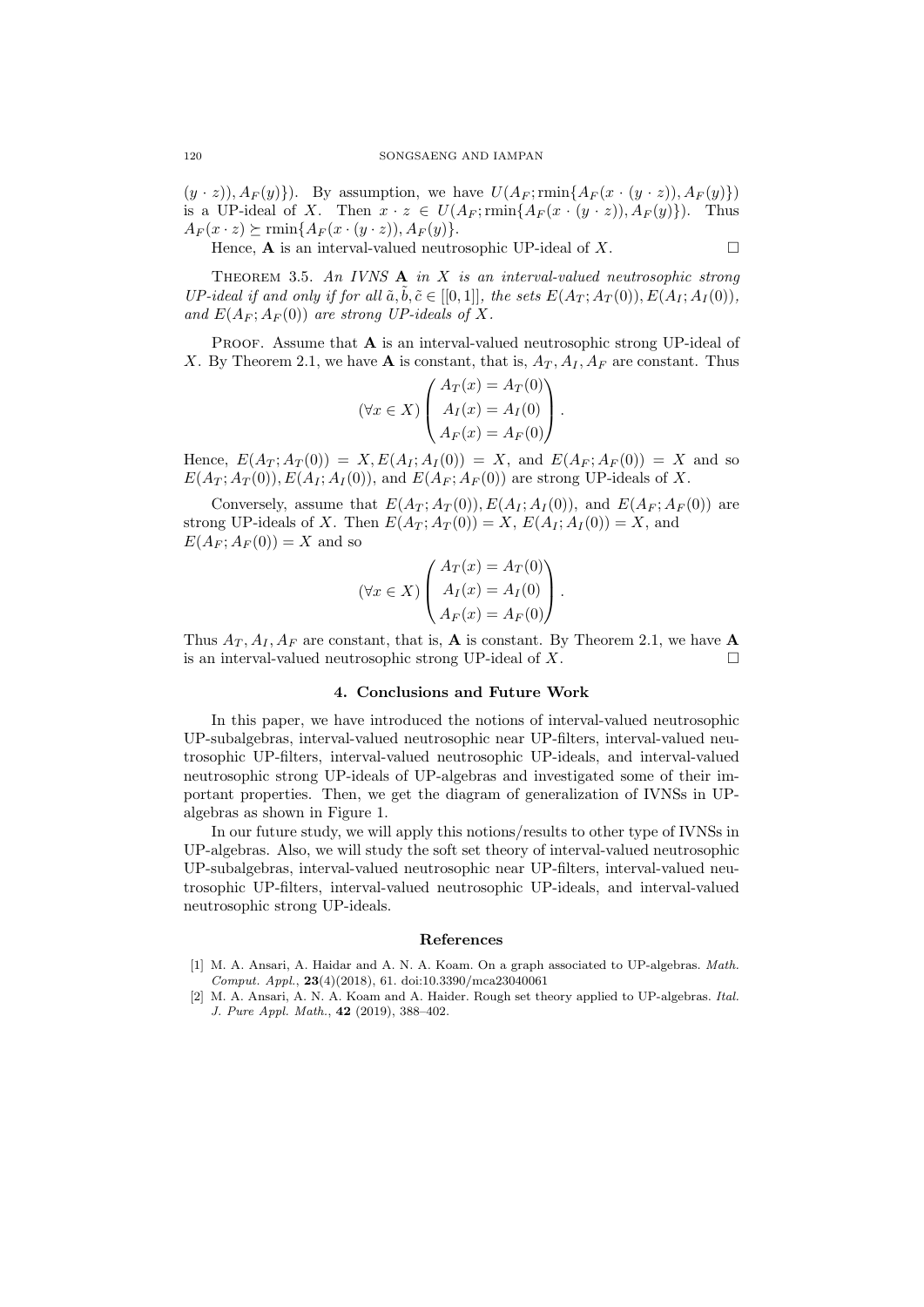

Figure 1. IVNSs in UP-algebras

- [3] N. Dokkhamdang, A. Kesorn and A. Iampan. Generalized fuzzy sets in UP-algebras. *Ann. Fuzzy Math. Inform.*, **16**(2)(2018), 171–190.
- [4] T. Guntasow, S. Sajak, A. Jomkham and A. Iampan. Fuzzy translations of a fuzzy set in UP-algebras. *J. Indones. Math. Soc.*, **23**(2)(2017), 1–19.
- [5] A. Iampan. A new branch of the logical algebra: UP-algebras. *J. Algebra Relat. Top.*, **5**(1)(2017), 35–54.
- [6] A. Iampan. Introducing fully UP-semigroups. *Discuss. Math., Gen. Algebra Appl.*, **38**(2)(2018), 297–306.
- [7] A. Iampan. Multipliers and near UP-filters of UP-algebras. Manuscript accepted for publication in *J. Discrete Math. Sci. Cryptography*, July 2019.
- [8] Y. Imai and K. Iseki. On axiom systems of propositional calculi xiv. *Proc. Japan Acad.*, **42**(1)(1966), 19–22.
- [9] K. Iseki. An algebra related with a propositional calculus. *Proc. Japan Acad.*, **42**(1)(1966), 26–29.
- [10] Y. B. Jun, S. J. Kim and F. Smarandache. Interval neutrosophic sets with applications in BCK/BCI-algebra. *Axioms*, **7**(2)(2018), 23–35.
- [11] Y. B. Jun, F. Smarandache and C. S. Kim. Neutrosophic cubic sets. *New Math. Nat. Comput.*, **13**(1)(2017), 41–54.
- [12] W. Kaijae, P. Poungsumpao, S. Arayarangsi and A. Iampan. UP-algebras characterized by their anti-fuzzy UP-ideals and anti-fuzzy UP-subalgebras. *Ital. J. Pure Appl. Math.*, **36**(2016), 667–692.
- [13] B. Kesorn, K. Maimun, W. Ratbandan and A. Iampan. Intuitionistic fuzzy sets in UPalgebras. *Ital. J. Pure Appl. Math.*, **34**(2015), 339–364.
- [14] J. N. Mordeson, D. S. Malik and N. Kuroki. *Fuzzy semigroups*. vol. 131, Springer, 2012.
- [15] G. Muhiuddin. Neutrosophic subsemigroups. *Ann. Commun. Math.* **1**(1)(2018), 1–10.
- [16] G. Muhiuddin, A. N. Al-Kenani, E. H. Roh and Y. B. Jun. Implicative neutrosophic quadruple BCK-algebras and ideals. *Symmetry*, **11**(2)(2019), 277.
- [17] G. Muhiuddin, H. Bordbar, F. Smarandache and Y. B. Jun. Further results on (*∈ , ∈*)-neutrosophic subalgebras and ideals in BCK/BCI-algebras. *Neutrosophic Sets Syst.*, **20**(2018), 36–43.